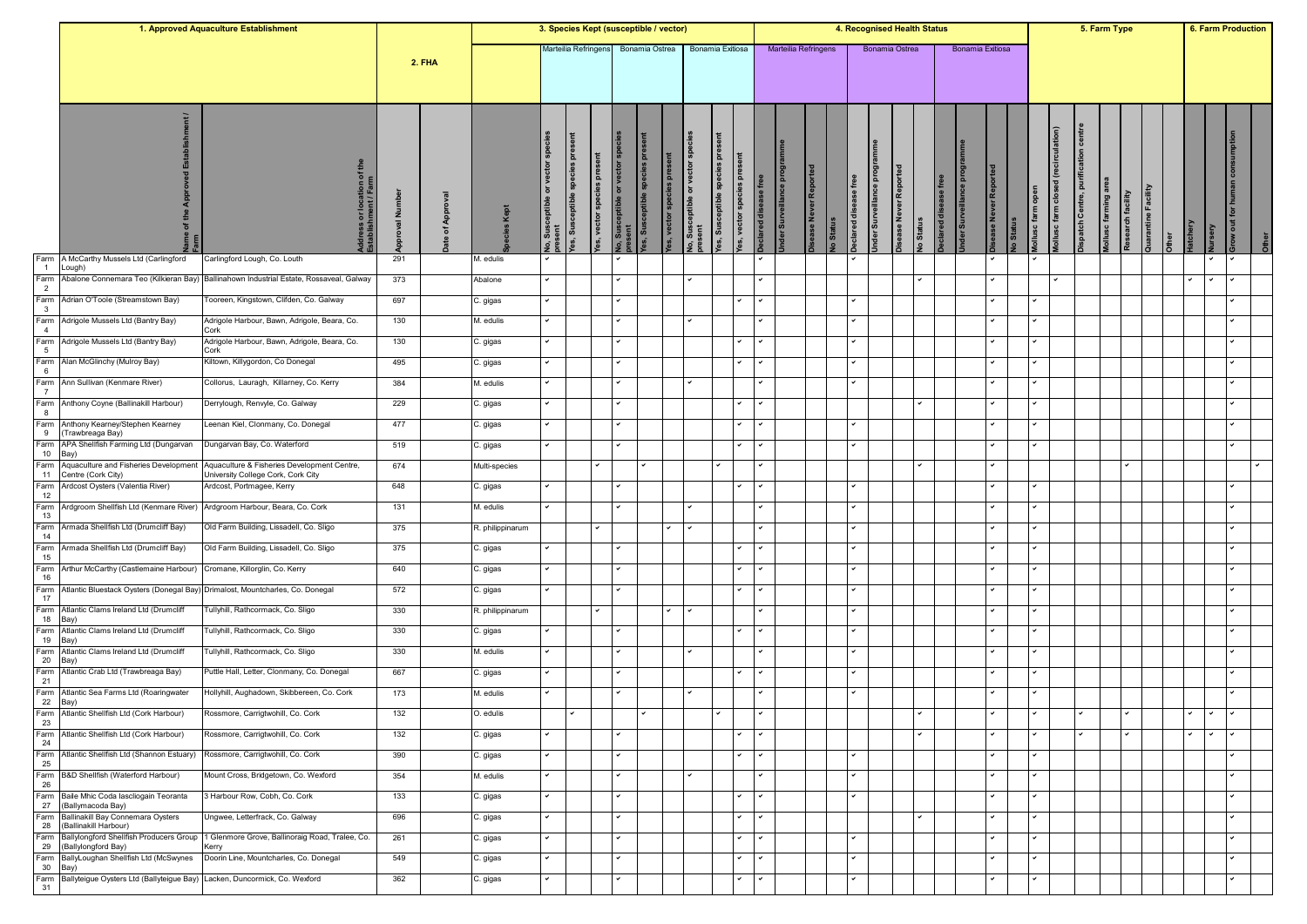|                                                                                                                                                                                                                                                                                                                                                                                                                                                                                                                                                                                                                                                                                                                                                                                                                                                                                                                                                                                                                                                                                                                                                                                                                                                                                                                                                                                                                                                                                                                                                                                                                                                                                                                                                                                               |                                                 | 1. Approved Aquaculture Establishment                        |            |               |               |                |                                      |                                |                                        | 3. Species Kept (susceptible / vector) |                                   |                        |                                          |   |                             |                    |          |                      |                         | 4. Recognised Health Status     |                    |                  |               |         |                                                           |                                     |   | 5. Farm Type                             |                     |              |              | 6. Farm Production |  |
|-----------------------------------------------------------------------------------------------------------------------------------------------------------------------------------------------------------------------------------------------------------------------------------------------------------------------------------------------------------------------------------------------------------------------------------------------------------------------------------------------------------------------------------------------------------------------------------------------------------------------------------------------------------------------------------------------------------------------------------------------------------------------------------------------------------------------------------------------------------------------------------------------------------------------------------------------------------------------------------------------------------------------------------------------------------------------------------------------------------------------------------------------------------------------------------------------------------------------------------------------------------------------------------------------------------------------------------------------------------------------------------------------------------------------------------------------------------------------------------------------------------------------------------------------------------------------------------------------------------------------------------------------------------------------------------------------------------------------------------------------------------------------------------------------|-------------------------------------------------|--------------------------------------------------------------|------------|---------------|---------------|----------------|--------------------------------------|--------------------------------|----------------------------------------|----------------------------------------|-----------------------------------|------------------------|------------------------------------------|---|-----------------------------|--------------------|----------|----------------------|-------------------------|---------------------------------|--------------------|------------------|---------------|---------|-----------------------------------------------------------|-------------------------------------|---|------------------------------------------|---------------------|--------------|--------------|--------------------|--|
| Farm<br>Bantry Harbour Mussels Ltd (Bantry Bay) Gurteen, Bantry, Co. Cork<br>32<br>Farm<br>Bantry Marine Research Station (Bantry<br>33<br>Bay)<br>Farm<br>Barr Oysters Ltd (Trawbreaga Bay)<br>34<br>Farm<br>Bartley O Malley (Killary Harbour)<br>35<br>Farm<br>BC Shellfish (Valentia River /<br>36<br>Caherciveen)<br>Farm<br>Bells Isle Seafood Ltd (Donegal Bay)<br>37<br>Farm<br>Bells Isle Seafood Ltd (Trawbreaga Bay)<br>38<br>Farm<br>Bere Island Co-operative Society Ltd<br>39<br>(Bantry Bay)<br>Farm<br>Bia Mara (Déise Teo) (Dungarvan)<br>40<br>Farm<br>Bill Coffey (Trawbreaga Bay)<br>41<br>Farm<br>Black Pearl Shellfish Ltd (Killary<br>42<br>Harbour)<br>Farm<br>Blackshell Farm Ltd (Clew Bay)<br>43<br>Farm<br>Boet Mor Seafoods (Streamstown Bay)<br>44<br>Farm<br>Breacan Shellfish (Galway Bay)<br>45<br>Farm<br>Brian McCarthy (Valentia River /<br>46<br>Cahersiveen)<br>Farm<br>Brian Spellman (Killary Harbour)<br>47<br>Farm<br>Burren Bay Shellfish Ltd (Galway Bay)<br>48<br>Farm<br>Caragh Clams Ltd (Castlemaine<br>49<br>Harbour)<br>Farm<br>Caragh Clams Ltd (Castlemaine<br>50<br>Harbour)<br>Farm<br>Caragh Clams Ltd (Castlemaine<br>51<br>Harbour)<br>Farm<br>Carl Daly & Son Ltd (Killmackilloge<br>52<br>Harbour)<br>Farm<br>Carlingford Lough Shellfish Co-op<br>53<br>Society Ltd (Carlingford Lough)<br>Farm Carlingford Oyster Company Ltd<br>54 (Carlingford Lough)<br>Farm Carlingford Oyster Company Ltd<br>55<br>(Carlingford Lough)<br>Farm Carlingford Oyster Company Ltd<br>56<br>(Carlingford Lough)<br>Farm Carrowholly Shellfish Ltd (Clew Bay)<br>57<br>Farm<br>Cartron Point Shellfish Ltd (Galway Bay)<br>58<br>Farm<br>Cartron Point Shellfish Ltd (Galway Bay)<br>59<br>Farm<br>Cartron Point Shellfish Ltd (Galway Bay)<br>60 |                                                 |                                                              |            | <b>2. FHA</b> |               |                | Marteilia Refringens                 |                                |                                        | Bonamia Ostrea                         |                                   | Bonamia Exitiosa       |                                          |   | <b>Marteilia Refringens</b> |                    |          |                      |                         | Bonamia Ostrea                  |                    | Bonamia Exitiosa |               |         |                                                           |                                     |   |                                          |                     |              |              |                    |  |
|                                                                                                                                                                                                                                                                                                                                                                                                                                                                                                                                                                                                                                                                                                                                                                                                                                                                                                                                                                                                                                                                                                                                                                                                                                                                                                                                                                                                                                                                                                                                                                                                                                                                                                                                                                                               |                                                 | dress or location of th<br>tablishment / Farm                | Ē<br>roval | App<br>৳      |               | $\overline{5}$ | species pres<br>ceptible<br>fes, Sus | <b>P</b><br>es, vector species | lo, Susceptible or vector sp<br>resent | fes, Susceptible species pre           | es, vector species pre<br>or vect | sceptible s<br>eptible | ă<br>စိ<br>vector spec<br>es, Sus<br>es, | 壱 | proj<br>der Surveillance    | ase Never Reported | o Status | eclared disease free | Inder Surveillance prog | ase Never Reported<br>lo Status | eclared disease fr |                  | se Never Repo | lo Stat | (recirculation)<br>ollusc farm closed<br>ollusc farm open | ispatch Centre, purification centre |   | lollusc farming are<br>Research facility | Quarantine Facility | atchery      | ξP           | $\overline{a}$     |  |
|                                                                                                                                                                                                                                                                                                                                                                                                                                                                                                                                                                                                                                                                                                                                                                                                                                                                                                                                                                                                                                                                                                                                                                                                                                                                                                                                                                                                                                                                                                                                                                                                                                                                                                                                                                                               |                                                 |                                                              | 135        |               | M. edulis     |                |                                      |                                |                                        |                                        |                                   |                        |                                          |   |                             |                    |          |                      |                         |                                 |                    |                  |               |         |                                                           |                                     |   |                                          |                     |              |              |                    |  |
|                                                                                                                                                                                                                                                                                                                                                                                                                                                                                                                                                                                                                                                                                                                                                                                                                                                                                                                                                                                                                                                                                                                                                                                                                                                                                                                                                                                                                                                                                                                                                                                                                                                                                                                                                                                               |                                                 | Gearhies, Bantry, Co. Cork                                   | 676        |               | Multi-species |                | ◡                                    |                                |                                        |                                        |                                   |                        |                                          |   |                             |                    |          | ◡                    |                         |                                 |                    |                  |               |         |                                                           |                                     |   | ◡                                        |                     |              |              |                    |  |
|                                                                                                                                                                                                                                                                                                                                                                                                                                                                                                                                                                                                                                                                                                                                                                                                                                                                                                                                                                                                                                                                                                                                                                                                                                                                                                                                                                                                                                                                                                                                                                                                                                                                                                                                                                                               |                                                 | Foylewater View, Ballymacarthur, Greencastle,<br>Co. Donegal | 217        |               | C. gigas      |                |                                      |                                |                                        |                                        |                                   |                        |                                          |   |                             |                    |          |                      |                         |                                 |                    |                  |               |         |                                                           |                                     |   |                                          |                     |              |              |                    |  |
|                                                                                                                                                                                                                                                                                                                                                                                                                                                                                                                                                                                                                                                                                                                                                                                                                                                                                                                                                                                                                                                                                                                                                                                                                                                                                                                                                                                                                                                                                                                                                                                                                                                                                                                                                                                               |                                                 | Loughta, Louisburgh, Co. Mayo                                | 302        |               | M. edulis     |                |                                      |                                |                                        |                                        |                                   |                        |                                          |   |                             |                    |          | ◡                    |                         |                                 |                    |                  |               |         | ◡                                                         |                                     |   |                                          |                     |              |              |                    |  |
|                                                                                                                                                                                                                                                                                                                                                                                                                                                                                                                                                                                                                                                                                                                                                                                                                                                                                                                                                                                                                                                                                                                                                                                                                                                                                                                                                                                                                                                                                                                                                                                                                                                                                                                                                                                               |                                                 | Ballycoe, Dungarvan, Co. Waterford                           | 399        |               | C. gigas      |                |                                      |                                |                                        |                                        |                                   |                        | $\checkmark$                             |   |                             |                    |          |                      |                         |                                 |                    |                  |               |         | ✓                                                         |                                     |   |                                          |                     |              |              |                    |  |
|                                                                                                                                                                                                                                                                                                                                                                                                                                                                                                                                                                                                                                                                                                                                                                                                                                                                                                                                                                                                                                                                                                                                                                                                                                                                                                                                                                                                                                                                                                                                                                                                                                                                                                                                                                                               |                                                 | Fullyearl, Donegal Town                                      | 569        |               | C. gigas      |                |                                      |                                |                                        |                                        |                                   |                        |                                          |   |                             |                    |          |                      |                         |                                 |                    |                  |               |         |                                                           |                                     |   |                                          |                     |              |              |                    |  |
|                                                                                                                                                                                                                                                                                                                                                                                                                                                                                                                                                                                                                                                                                                                                                                                                                                                                                                                                                                                                                                                                                                                                                                                                                                                                                                                                                                                                                                                                                                                                                                                                                                                                                                                                                                                               |                                                 | Trawbreaga Strand, Glasha, Carndonagh, Co.<br>Donegal        | 570        |               | C. gigas      |                |                                      |                                |                                        |                                        |                                   |                        |                                          |   |                             |                    |          |                      |                         |                                 |                    |                  |               |         |                                                           |                                     |   |                                          |                     |              |              |                    |  |
|                                                                                                                                                                                                                                                                                                                                                                                                                                                                                                                                                                                                                                                                                                                                                                                                                                                                                                                                                                                                                                                                                                                                                                                                                                                                                                                                                                                                                                                                                                                                                                                                                                                                                                                                                                                               |                                                 | Community Centre, Bere Island, Bantry, Co. Cork              | 625        |               | C. gigas      |                |                                      |                                | $\checkmark$                           |                                        |                                   |                        |                                          |   |                             |                    |          | $\checkmark$         |                         |                                 |                    |                  |               |         | ◡                                                         |                                     |   |                                          |                     |              |              |                    |  |
|                                                                                                                                                                                                                                                                                                                                                                                                                                                                                                                                                                                                                                                                                                                                                                                                                                                                                                                                                                                                                                                                                                                                                                                                                                                                                                                                                                                                                                                                                                                                                                                                                                                                                                                                                                                               |                                                 | An Rinn, Dungarbhán, Co. Phortláirge                         | 334        |               | C. gigas      |                |                                      |                                | $\checkmark$                           |                                        |                                   |                        | $\checkmark$                             |   |                             |                    |          | v                    |                         |                                 |                    |                  |               |         | ✓                                                         |                                     |   |                                          |                     |              |              |                    |  |
|                                                                                                                                                                                                                                                                                                                                                                                                                                                                                                                                                                                                                                                                                                                                                                                                                                                                                                                                                                                                                                                                                                                                                                                                                                                                                                                                                                                                                                                                                                                                                                                                                                                                                                                                                                                               |                                                 | Bree Malin Head, Co. Donegal                                 | 188        |               | C. gigas      |                |                                      |                                | $\overline{\phantom{0}}$               |                                        |                                   |                        | $\checkmark$                             |   |                             |                    |          | $\checkmark$         |                         |                                 |                    |                  |               |         | ◡                                                         |                                     |   |                                          |                     |              |              |                    |  |
|                                                                                                                                                                                                                                                                                                                                                                                                                                                                                                                                                                                                                                                                                                                                                                                                                                                                                                                                                                                                                                                                                                                                                                                                                                                                                                                                                                                                                                                                                                                                                                                                                                                                                                                                                                                               |                                                 | Lettergesh East, Renvyle, Co. Galway                         | 230        |               | M. edulis     |                |                                      |                                | $\checkmark$                           |                                        |                                   |                        |                                          |   |                             |                    |          | ◡                    |                         |                                 |                    |                  |               |         | ◡                                                         |                                     |   |                                          |                     |              |              |                    |  |
|                                                                                                                                                                                                                                                                                                                                                                                                                                                                                                                                                                                                                                                                                                                                                                                                                                                                                                                                                                                                                                                                                                                                                                                                                                                                                                                                                                                                                                                                                                                                                                                                                                                                                                                                                                                               |                                                 | Revenue Row, The Quay, Westport, Co. Mayo                    | 304        |               | M. edulis     |                |                                      |                                |                                        |                                        |                                   |                        |                                          |   |                             |                    |          |                      |                         |                                 |                    |                  |               |         |                                                           |                                     |   |                                          |                     |              |              |                    |  |
|                                                                                                                                                                                                                                                                                                                                                                                                                                                                                                                                                                                                                                                                                                                                                                                                                                                                                                                                                                                                                                                                                                                                                                                                                                                                                                                                                                                                                                                                                                                                                                                                                                                                                                                                                                                               |                                                 | Cushatrough, Claddaghduff, Co. Galway                        | 231        |               | C. gigas      |                |                                      |                                | $\checkmark$                           |                                        |                                   |                        |                                          |   |                             |                    |          | ✓                    |                         |                                 |                    |                  |               |         | ◡                                                         |                                     |   |                                          |                     |              |              |                    |  |
|                                                                                                                                                                                                                                                                                                                                                                                                                                                                                                                                                                                                                                                                                                                                                                                                                                                                                                                                                                                                                                                                                                                                                                                                                                                                                                                                                                                                                                                                                                                                                                                                                                                                                                                                                                                               |                                                 | Doorus Point, Parkmore, Kinvara, Co. Galway                  | 662        |               | C. gigas      |                |                                      |                                |                                        |                                        |                                   |                        |                                          |   |                             |                    |          |                      |                         |                                 |                    |                  |               |         |                                                           |                                     |   |                                          |                     |              |              |                    |  |
|                                                                                                                                                                                                                                                                                                                                                                                                                                                                                                                                                                                                                                                                                                                                                                                                                                                                                                                                                                                                                                                                                                                                                                                                                                                                                                                                                                                                                                                                                                                                                                                                                                                                                                                                                                                               |                                                 | Boherbue, Cahersiveen, Co. Kerry                             | 655        |               | C. gigas      |                |                                      |                                |                                        |                                        |                                   |                        |                                          |   |                             |                    |          |                      |                         |                                 |                    |                  |               |         |                                                           |                                     |   |                                          |                     |              |              |                    |  |
|                                                                                                                                                                                                                                                                                                                                                                                                                                                                                                                                                                                                                                                                                                                                                                                                                                                                                                                                                                                                                                                                                                                                                                                                                                                                                                                                                                                                                                                                                                                                                                                                                                                                                                                                                                                               |                                                 | Cluggam Maam, Co. Galway                                     | 232        |               | M. edulis     |                |                                      |                                |                                        |                                        |                                   |                        |                                          |   |                             |                    |          |                      |                         |                                 |                    |                  |               |         |                                                           |                                     |   |                                          |                     |              |              |                    |  |
|                                                                                                                                                                                                                                                                                                                                                                                                                                                                                                                                                                                                                                                                                                                                                                                                                                                                                                                                                                                                                                                                                                                                                                                                                                                                                                                                                                                                                                                                                                                                                                                                                                                                                                                                                                                               |                                                 | Muckinish Bay, New Quay, Burrin, Co. Clare                   | 123        |               | C. gigas      |                |                                      |                                | $\overline{\phantom{0}}$               |                                        |                                   |                        |                                          |   |                             |                    |          |                      |                         | ✓                               |                    |                  |               |         | ◡                                                         |                                     |   | $\checkmark$                             |                     |              |              |                    |  |
|                                                                                                                                                                                                                                                                                                                                                                                                                                                                                                                                                                                                                                                                                                                                                                                                                                                                                                                                                                                                                                                                                                                                                                                                                                                                                                                                                                                                                                                                                                                                                                                                                                                                                                                                                                                               |                                                 | Stookisland, Cromane, Killorglin, Co. Kerry                  | 264        |               | R. decussatus |                |                                      |                                |                                        |                                        | $\checkmark$<br>$\checkmark$      |                        |                                          |   |                             |                    |          | v                    |                         |                                 |                    |                  |               |         | ✓                                                         |                                     |   |                                          |                     |              |              |                    |  |
|                                                                                                                                                                                                                                                                                                                                                                                                                                                                                                                                                                                                                                                                                                                                                                                                                                                                                                                                                                                                                                                                                                                                                                                                                                                                                                                                                                                                                                                                                                                                                                                                                                                                                                                                                                                               |                                                 | Stookisland, Cromane, Killorglin, Co. Kerry                  | 264        |               | M. edulis     |                |                                      |                                | $\overline{\phantom{0}}$               |                                        |                                   |                        |                                          |   |                             |                    |          | $\checkmark$         |                         |                                 |                    |                  |               |         | ◡                                                         |                                     |   |                                          |                     |              |              |                    |  |
|                                                                                                                                                                                                                                                                                                                                                                                                                                                                                                                                                                                                                                                                                                                                                                                                                                                                                                                                                                                                                                                                                                                                                                                                                                                                                                                                                                                                                                                                                                                                                                                                                                                                                                                                                                                               |                                                 | Stookisland, Cromane, Killorglin, Co. Kerry                  | 264        |               | C. gigas      |                |                                      |                                | $\checkmark$                           |                                        |                                   |                        | $\checkmark$                             |   |                             |                    |          | ◡                    |                         |                                 |                    |                  |               |         | ◡                                                         |                                     |   |                                          |                     |              |              |                    |  |
|                                                                                                                                                                                                                                                                                                                                                                                                                                                                                                                                                                                                                                                                                                                                                                                                                                                                                                                                                                                                                                                                                                                                                                                                                                                                                                                                                                                                                                                                                                                                                                                                                                                                                                                                                                                               |                                                 | Drombohilly, Tuosist, Killarney, Co. Kerry                   | 486        |               | M. edulis     |                |                                      |                                |                                        |                                        |                                   |                        |                                          |   |                             |                    |          |                      |                         |                                 |                    |                  |               |         |                                                           |                                     |   |                                          |                     |              |              |                    |  |
|                                                                                                                                                                                                                                                                                                                                                                                                                                                                                                                                                                                                                                                                                                                                                                                                                                                                                                                                                                                                                                                                                                                                                                                                                                                                                                                                                                                                                                                                                                                                                                                                                                                                                                                                                                                               |                                                 | Millgrange, Greenore, Co. Louth                              | 293        |               | M. edulis     |                |                                      |                                |                                        |                                        |                                   |                        |                                          |   |                             |                    |          | v                    |                         |                                 |                    |                  |               |         | ✓                                                         |                                     |   |                                          |                     |              |              |                    |  |
|                                                                                                                                                                                                                                                                                                                                                                                                                                                                                                                                                                                                                                                                                                                                                                                                                                                                                                                                                                                                                                                                                                                                                                                                                                                                                                                                                                                                                                                                                                                                                                                                                                                                                                                                                                                               |                                                 | Mullatee, Carlingford, Co. Louth                             | 294        |               | C. gigas      |                |                                      |                                | $\checkmark$                           |                                        |                                   |                        | $\checkmark$                             |   |                             |                    |          | ۰                    |                         |                                 |                    |                  |               |         | ◡                                                         |                                     |   |                                          |                     |              |              |                    |  |
|                                                                                                                                                                                                                                                                                                                                                                                                                                                                                                                                                                                                                                                                                                                                                                                                                                                                                                                                                                                                                                                                                                                                                                                                                                                                                                                                                                                                                                                                                                                                                                                                                                                                                                                                                                                               |                                                 | Mullatee, Carlingford, Co. Louth                             | 295        |               | M. edulis     |                |                                      |                                |                                        |                                        |                                   |                        |                                          |   |                             |                    |          |                      |                         |                                 |                    |                  |               |         |                                                           |                                     |   |                                          |                     |              |              |                    |  |
|                                                                                                                                                                                                                                                                                                                                                                                                                                                                                                                                                                                                                                                                                                                                                                                                                                                                                                                                                                                                                                                                                                                                                                                                                                                                                                                                                                                                                                                                                                                                                                                                                                                                                                                                                                                               |                                                 | Mullatee, Carlingford, Co. Louth                             | 295        |               | C. gigas      |                |                                      |                                | $\checkmark$                           |                                        |                                   |                        |                                          |   |                             |                    |          | ◡                    |                         |                                 |                    |                  |               |         |                                                           |                                     | ◡ |                                          |                     |              |              |                    |  |
|                                                                                                                                                                                                                                                                                                                                                                                                                                                                                                                                                                                                                                                                                                                                                                                                                                                                                                                                                                                                                                                                                                                                                                                                                                                                                                                                                                                                                                                                                                                                                                                                                                                                                                                                                                                               |                                                 | Carrowholly, Westport, Co. Mayo                              | 533        |               | C. gigas      |                |                                      |                                | $\checkmark$                           |                                        |                                   |                        |                                          |   |                             |                    |          |                      |                         | $\checkmark$                    |                    |                  |               |         | ◡                                                         |                                     |   |                                          |                     |              |              |                    |  |
|                                                                                                                                                                                                                                                                                                                                                                                                                                                                                                                                                                                                                                                                                                                                                                                                                                                                                                                                                                                                                                                                                                                                                                                                                                                                                                                                                                                                                                                                                                                                                                                                                                                                                                                                                                                               |                                                 | The Hatchery, New Quay, Burrin, Co Clare                     | 122        |               | M. edulis     |                |                                      |                                | $\checkmark$                           |                                        |                                   |                        |                                          |   |                             |                    |          |                      |                         | ✓                               |                    |                  |               |         | ✓                                                         |                                     |   | ◡                                        |                     |              |              |                    |  |
|                                                                                                                                                                                                                                                                                                                                                                                                                                                                                                                                                                                                                                                                                                                                                                                                                                                                                                                                                                                                                                                                                                                                                                                                                                                                                                                                                                                                                                                                                                                                                                                                                                                                                                                                                                                               |                                                 | The Hatchery, New Quay, Burrin, Co Clare                     | 122        |               | Abalone       |                |                                      |                                | $\overline{\phantom{0}}$               |                                        |                                   |                        |                                          |   |                             |                    |          |                      |                         | $\checkmark$                    |                    |                  |               |         | ◡<br>◡                                                    | $\checkmark$                        |   | $\checkmark$                             |                     | $\checkmark$ | $\checkmark$ |                    |  |
|                                                                                                                                                                                                                                                                                                                                                                                                                                                                                                                                                                                                                                                                                                                                                                                                                                                                                                                                                                                                                                                                                                                                                                                                                                                                                                                                                                                                                                                                                                                                                                                                                                                                                                                                                                                               |                                                 | The Hatchery, New Quay, Burrin, Co Clare                     | 122        |               | Clam          |                |                                      | $\checkmark$                   |                                        |                                        | $\checkmark$<br>$\checkmark$      |                        |                                          |   |                             |                    |          |                      |                         | ✓                               |                    |                  |               |         | ✓<br>◡                                                    | $\checkmark$                        |   | ✓                                        |                     | $\checkmark$ | $\checkmark$ |                    |  |
| Farm<br>61                                                                                                                                                                                                                                                                                                                                                                                                                                                                                                                                                                                                                                                                                                                                                                                                                                                                                                                                                                                                                                                                                                                                                                                                                                                                                                                                                                                                                                                                                                                                                                                                                                                                                                                                                                                    | Cartron Point Shellfish Ltd (Galway Bay)        | The Hatchery, New Quay, Burrin, Co Clare                     | 122        |               | C. gigas      |                |                                      |                                |                                        |                                        |                                   |                        | $\checkmark$                             |   |                             |                    |          |                      |                         | ◡                               |                    |                  |               |         | ◡                                                         |                                     |   | ✓                                        |                     | $\checkmark$ |              |                    |  |
| Farm I                                                                                                                                                                                                                                                                                                                                                                                                                                                                                                                                                                                                                                                                                                                                                                                                                                                                                                                                                                                                                                                                                                                                                                                                                                                                                                                                                                                                                                                                                                                                                                                                                                                                                                                                                                                        | Casey Brennan Group (Castlemaine<br>62 Harbour) | Cromane Cross, Killorglin, Co. Kerry                         | 488        |               | M. edulis     |                |                                      |                                |                                        |                                        |                                   |                        |                                          |   |                             |                    |          | ✓                    |                         |                                 |                    |                  |               |         | ✓                                                         |                                     |   |                                          |                     |              |              |                    |  |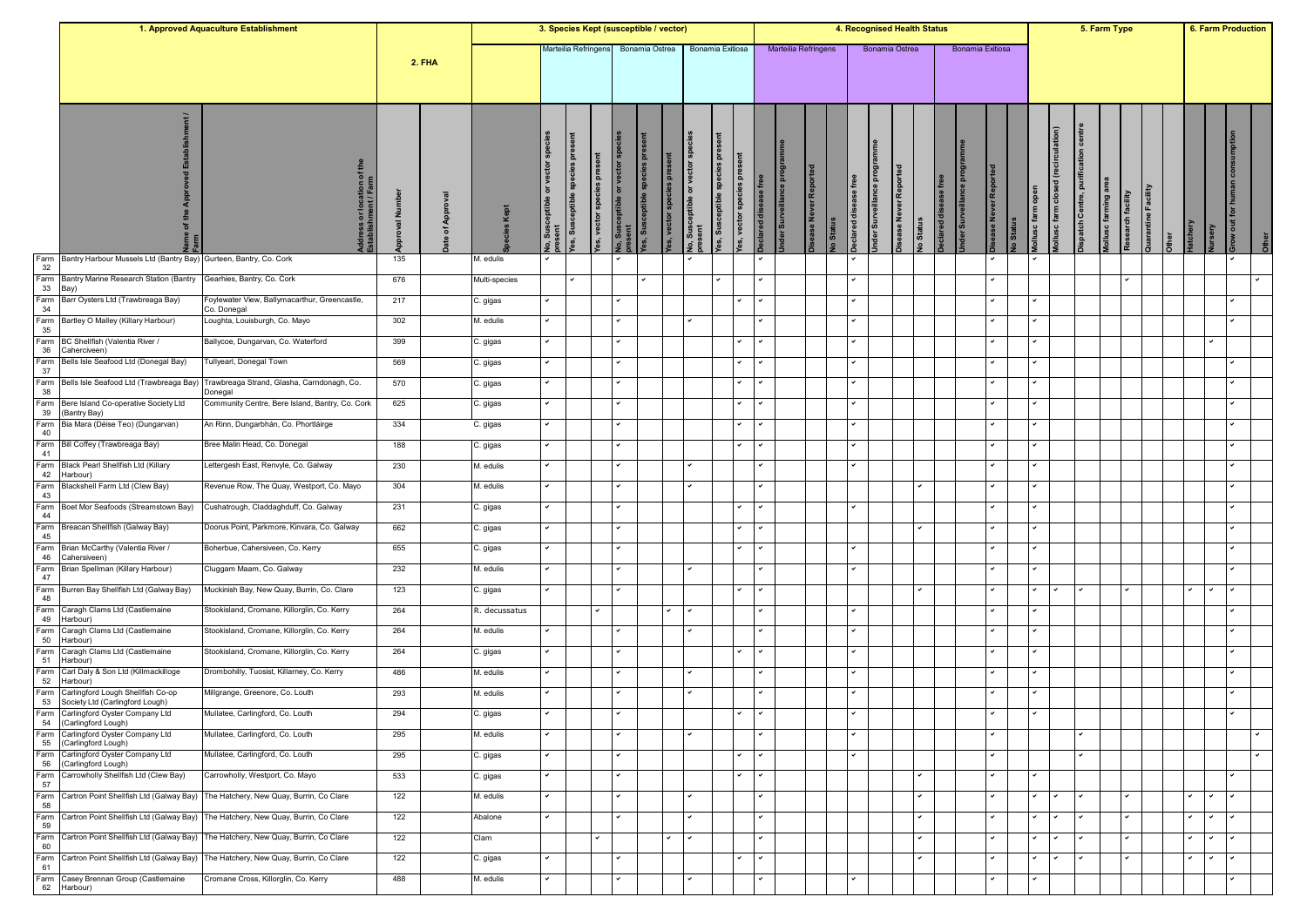|            |                                                                                                           | 1. Approved Aquaculture Establishment                         |              |               |                        | 3. Species Kept (susceptible / vector) |                                     |                                |                                                |                              |                        |              |                               |                               |                             |                    |                       |                                              |                               | 4. Recognised Health Status |                 |                         |                 |             |                                                       |      |                                                | 5. Farm Type                                     |                     |  | 6. Farm Production |  |
|------------|-----------------------------------------------------------------------------------------------------------|---------------------------------------------------------------|--------------|---------------|------------------------|----------------------------------------|-------------------------------------|--------------------------------|------------------------------------------------|------------------------------|------------------------|--------------|-------------------------------|-------------------------------|-----------------------------|--------------------|-----------------------|----------------------------------------------|-------------------------------|-----------------------------|-----------------|-------------------------|-----------------|-------------|-------------------------------------------------------|------|------------------------------------------------|--------------------------------------------------|---------------------|--|--------------------|--|
|            |                                                                                                           |                                                               |              | <b>2. FHA</b> |                        |                                        | Marteilia Refringen:                |                                |                                                | Bonamia Ostrea               |                        |              | Bonamia Exitiosa              |                               | <b>Marteilia Refringens</b> |                    |                       |                                              | Bonamia Ostrea                |                             |                 | <b>Bonamia Exitiosa</b> |                 |             |                                                       |      |                                                |                                                  |                     |  |                    |  |
|            |                                                                                                           | ress or location of th<br>blishment / Farm                    | Ē<br>pproval | App<br>৳      | 효<br>Le                | ិ                                      | species pre<br>eeptible<br>res, Sus | <b>B</b><br>es, vector species | <b>vo, Susceptible or vector sp</b><br>present | fes, Susceptible species pre | es, vector species pro | or vect      | 효<br>sceptible spr<br>as, Sus | ă<br>8<br>vector speci<br>es, | g<br><b>Ider Surve</b>      | ase Never Reported | ase free<br>lo Status | <b>Jnder Surveillance pro</b><br>eclared dis | <b>Disease Never Reported</b> | lo Status                   | eclared disease |                         | Repor<br>se Nev | <b>Stat</b> | (recirculat<br>ollusc farm closed<br>ollusc farm open | ion) | centre<br><b>Dispatch Centre, purification</b> | <b>Iollusc farming area</b><br>Research facility | Quarantine Facility |  | $\overline{a}$     |  |
| Farm<br>63 | Celtic Kerber (Gweedore Bay)                                                                              | 20 Radharc na Mhara, Strandhill, Co. Sligo                    | 515          |               | C. gigas               |                                        |                                     |                                |                                                |                              |                        |              |                               |                               |                             |                    |                       |                                              |                               |                             |                 |                         |                 |             |                                                       |      |                                                |                                                  |                     |  |                    |  |
| Farm<br>64 | Charles O'Malley (Clew Bay)                                                                               | Apt. No.15 The Kiln, James Street, Westport, Co<br>Mayo       | 639          |               | C. gigas               |                                        |                                     |                                | $\checkmark$                                   |                              |                        |              |                               |                               |                             |                    |                       |                                              |                               | ✓                           |                 |                         |                 |             | ◡                                                     |      |                                                |                                                  |                     |  |                    |  |
| Farm<br>65 | Charlie O Donnell (Trawenagh Bay)                                                                         | Derrydruel, Lettermacaward, Co. Donegal                       | 191          |               | C. gigas               |                                        |                                     |                                |                                                |                              |                        |              |                               |                               |                             |                    |                       |                                              |                               |                             |                 |                         |                 |             |                                                       |      |                                                |                                                  |                     |  |                    |  |
| Farm<br>66 | Charm Louet - Fessier & Gary Lamph<br>(Carlingford Lough)                                                 | Seecrin, Bush, Riverstown, Dundalk, Co. Louth                 | 558          |               | C. gigas               |                                        |                                     |                                |                                                |                              |                        |              |                               |                               |                             |                    |                       |                                              |                               |                             |                 |                         |                 |             |                                                       |      |                                                |                                                  |                     |  |                    |  |
| Farm<br>67 | Ciaran Coyne (Killary Harbour)                                                                            | ettergesh West, Renvyle, Co. Galway.                          | 392          |               | M. edulis              |                                        |                                     |                                |                                                |                              |                        |              |                               |                               |                             |                    |                       |                                              |                               |                             |                 |                         |                 |             |                                                       |      |                                                |                                                  |                     |  |                    |  |
| Farm<br>68 | Ciaran Liam Morgan (Carlingford Lough) Ardaghy, Omeath, Co. Louth                                         |                                                               | 296          |               | M. edulis              |                                        |                                     |                                |                                                |                              |                        |              |                               |                               |                             |                    |                       |                                              |                               |                             |                 |                         |                 |             |                                                       |      |                                                |                                                  |                     |  |                    |  |
| Farm<br>69 | Ciaran Traynor (Carlingford Lough)                                                                        | Ballynamoney, Greenore, Dundalk, Co. Louth                    | 714          | 08-03-2022    | C. gigas               |                                        |                                     |                                |                                                |                              |                        |              |                               |                               |                             |                    |                       | ◡                                            |                               |                             |                 |                         |                 |             | ✓                                                     |      |                                                |                                                  |                     |  |                    |  |
| Farm<br>70 | CK Oysters   Kerry Premium Oysters<br>(Dungarvan Bay)                                                     | Cnoc an Phaoraigh, An Rinn, Dungarbháin, Co.<br>Phortláirge   | 371          |               | C. gigas               |                                        |                                     |                                |                                                |                              |                        |              |                               |                               |                             |                    | ◡                     |                                              |                               |                             |                 |                         |                 |             | ◡                                                     |      |                                                |                                                  |                     |  |                    |  |
| Farm<br>71 | Claddagh Oysters Ltd (Streamstown<br>Bay)                                                                 | Cushathrough, Claddaghduff, Co. Galway                        | 688          |               | C. gigas               |                                        |                                     |                                |                                                |                              |                        |              |                               | $\checkmark$                  |                             |                    |                       | ◡                                            |                               |                             |                 |                         |                 |             | ✓                                                     |      |                                                |                                                  |                     |  |                    |  |
| Farm<br>72 | Claondara Marine Products (Cleandara,<br>Ardgroom)                                                        | Cleandara, Ardgroom, Co. Cork                                 | 153          |               | M. edulis              |                                        |                                     |                                |                                                |                              |                        |              |                               |                               |                             |                    |                       |                                              |                               |                             |                 |                         |                 |             | ◡                                                     |      |                                                |                                                  |                     |  |                    |  |
| Farm<br>73 | Clareaqua Ltd (Galway Bay)                                                                                | Geata Bui, Bellharbour, Co. Clare                             | 124          |               | C. gigas               |                                        |                                     |                                | $\checkmark$                                   |                              |                        |              |                               |                               |                             |                    |                       |                                              |                               | ✓                           |                 |                         |                 |             | ✓                                                     |      |                                                |                                                  |                     |  |                    |  |
| Farm<br>74 | Clarefish Ltd (Shannon Estuary)                                                                           | Martin McKeown, Rehy East, Cross, Co. Clare                   | 127          |               | O. edulis              |                                        |                                     |                                |                                                |                              |                        |              |                               |                               |                             |                    |                       |                                              |                               |                             |                 |                         |                 |             |                                                       |      |                                                |                                                  |                     |  |                    |  |
| Farm<br>75 | Clarefish Ltd (Shannon Estuary)                                                                           | Martin McKeown, Rehy East, Cross, Co. Clare                   | 127          |               | C. gigas               |                                        |                                     |                                |                                                |                              |                        |              |                               |                               |                             |                    |                       |                                              |                               |                             |                 |                         |                 |             |                                                       |      |                                                |                                                  |                     |  |                    |  |
| Farm<br>76 | Clarinbridge Oyster Co-operative<br>Society Ltd (Galway Bay)                                              | Cave, Clarinbridge, Co Galway                                 | 502          |               | O. edulis              |                                        | v                                   |                                |                                                |                              |                        |              | $\checkmark$                  |                               |                             |                    |                       |                                              |                               | ✓                           |                 |                         |                 |             | ✓                                                     |      |                                                |                                                  |                     |  |                    |  |
| Farm<br>77 | Clarinbridge Oyster Co-operative<br>Society Ltd (Galway Bay)                                              | Cave, Clarinbridge, Co Galway                                 | 502          |               | C. gigas               |                                        |                                     |                                |                                                |                              |                        |              |                               |                               |                             |                    |                       |                                              |                               |                             |                 |                         |                 |             | ✓                                                     |      |                                                |                                                  |                     |  |                    |  |
| Farm<br>78 | Clew Bay Marine Services (Clew Bay)                                                                       | Ross, Newport, Co Mayo                                        | 637          |               | P. maximus             |                                        |                                     |                                |                                                |                              | $\checkmark$           |              |                               |                               |                             |                    |                       |                                              |                               | $\checkmark$                |                 |                         |                 |             | ✓                                                     |      |                                                |                                                  |                     |  |                    |  |
| Farm<br>79 | Clew Bay Oysters co-op (Clew Bay)                                                                         | The Boat House, Newport, Co. Mayo                             | 305          |               | O. edulis              |                                        |                                     |                                |                                                |                              |                        |              |                               |                               |                             |                    |                       |                                              |                               | ◡                           |                 |                         |                 |             | ◡                                                     |      |                                                |                                                  |                     |  |                    |  |
| Farm<br>80 | Cloughmore Shellfish Ltd (Carlingford<br>.ough)                                                           | 62 Greencastle Pier Road, Kilkeel, Co. Down                   | 184          |               | M. edulis              |                                        |                                     |                                |                                                |                              |                        |              |                               |                               |                             |                    |                       | ✓                                            |                               |                             |                 |                         |                 |             | ✓                                                     |      |                                                |                                                  |                     |  |                    |  |
| Farm<br>81 | Coastal Zone Services Ltd (Clew Bay)                                                                      | Knockbreaga, Newport, Co. Mayo                                | 318          |               | <sup>5</sup> . maximus |                                        |                                     |                                |                                                |                              |                        | $\checkmark$ |                               |                               |                             |                    |                       |                                              |                               |                             |                 |                         |                 |             | ◡                                                     |      |                                                |                                                  |                     |  |                    |  |
| Farm<br>82 | Coastal Zone Services Ltd (Clew Bay)                                                                      | Knockbreaga, Newport, Co. Mayo                                | 318          |               | M. edulis              |                                        |                                     |                                | $\checkmark$                                   |                              |                        |              |                               |                               |                             |                    |                       |                                              |                               | ✓                           |                 |                         |                 |             | ✓                                                     |      |                                                |                                                  |                     |  |                    |  |
| Farm<br>83 | Colin Whooley (Roaringwater Bay)                                                                          | Ballylinch, Baltimore, Cork                                   | 138          |               | M. edulis              |                                        |                                     |                                |                                                |                              |                        |              |                               |                               |                             |                    |                       |                                              |                               |                             |                 |                         |                 |             |                                                       |      |                                                |                                                  |                     |  |                    |  |
| Farm<br>84 | Comharchumann Sliogeisc Chonamara Coill Saile, Cill chiarain, Co. Galway<br>Teo (Bertraghboy Bay)         |                                                               | 234          |               | O. edulis              |                                        |                                     |                                |                                                |                              |                        |              |                               |                               |                             |                    |                       |                                              |                               |                             |                 |                         |                 |             |                                                       |      |                                                |                                                  |                     |  |                    |  |
|            | Farm Comharchumann Sliogeisc Chonamara Coill Saile, Cill chiarain, Co. Galway<br>85 Teo (Bertraghboy Bay) |                                                               | 234          |               | P. maximus             |                                        |                                     |                                |                                                |                              | $\sim$                 | $\checkmark$ |                               |                               |                             |                    |                       | $\checkmark$                                 |                               |                             |                 |                         |                 |             | $\checkmark$                                          |      |                                                |                                                  |                     |  |                    |  |
|            | Farm Comharchumann Sliogeisc Chonamara Coill Saile, Cill chiarain, Co. Galway<br>86 Teo (Kilkieran Bay)   |                                                               | 233          |               | O. edulis              |                                        |                                     |                                |                                                |                              |                        |              |                               |                               |                             |                    |                       |                                              |                               |                             |                 |                         |                 |             |                                                       |      |                                                |                                                  |                     |  |                    |  |
| 87         | Farm Comharchumann Sliogeisc Chonamara Coill Saile, Cill chiarain, Co. Galway<br>Teo (Kilkieran Bay)      |                                                               | 233          |               | P. maximus             |                                        |                                     |                                |                                                |                              |                        |              |                               |                               |                             |                    |                       |                                              |                               | v                           |                 |                         |                 |             | ◡                                                     |      |                                                |                                                  |                     |  |                    |  |
| 88         | Farm Comhlacht Forbartha Toin-Re-Gaoith<br>Teo/ Tonragee Development Co. Ltd                              | Tonragee, Achill. Co. Mayo                                    | 325          |               | C. gigas               |                                        |                                     |                                |                                                |                              |                        |              |                               |                               |                             |                    |                       |                                              |                               | ✓                           |                 |                         |                 |             | ◡                                                     |      |                                                |                                                  |                     |  |                    |  |
| 89         | Farm Conan Lamph (Carlingford Lough)                                                                      | Dundalk Road, Carlingford, Co. Louth                          | 612          |               | C. gigas               |                                        |                                     |                                |                                                |                              |                        |              |                               |                               |                             |                    |                       |                                              |                               |                             |                 |                         |                 |             | ◡                                                     |      |                                                |                                                  |                     |  |                    |  |
| Farm<br>90 | Coney Island Shellfish Ltd (Sligo Bay)                                                                    | The Lodge, Strandhill, Co. Sligo                              | 331          |               | C. gigas               |                                        |                                     |                                | $\checkmark$                                   |                              |                        |              |                               | $\checkmark$                  |                             |                    |                       | ◡                                            |                               |                             |                 |                         |                 |             | ✓                                                     |      |                                                |                                                  |                     |  |                    |  |
| Farm<br>91 | Conor Blake (Lough Swilly)                                                                                | Pier Road, Rathmullan, Co Donegal                             | 485          |               | C. gigas               |                                        |                                     |                                |                                                |                              |                        |              |                               | $\checkmark$                  |                             |                    |                       |                                              |                               |                             |                 |                         |                 |             | ◡                                                     |      |                                                |                                                  |                     |  |                    |  |
| Farm<br>92 | Conor Blake (Lough Swilly)                                                                                | Pier Road, Rathmullan, Co Donegal                             | 485          |               | M. edulis              |                                        |                                     |                                | $\checkmark$                                   |                              |                        |              |                               |                               |                             |                    |                       |                                              |                               | ✓                           |                 |                         |                 |             | ✓                                                     |      |                                                |                                                  |                     |  |                    |  |
| Farm<br>93 | Cooley Oysters Ltd (Carlingford Lough)                                                                    | Muchgrange, Greenore Road, Carlingford,<br>Dundalk, Co. Louth | 297          |               | C. gigas               |                                        |                                     |                                |                                                |                              |                        |              |                               |                               |                             |                    |                       |                                              |                               |                             |                 |                         |                 |             |                                                       |      |                                                |                                                  |                     |  |                    |  |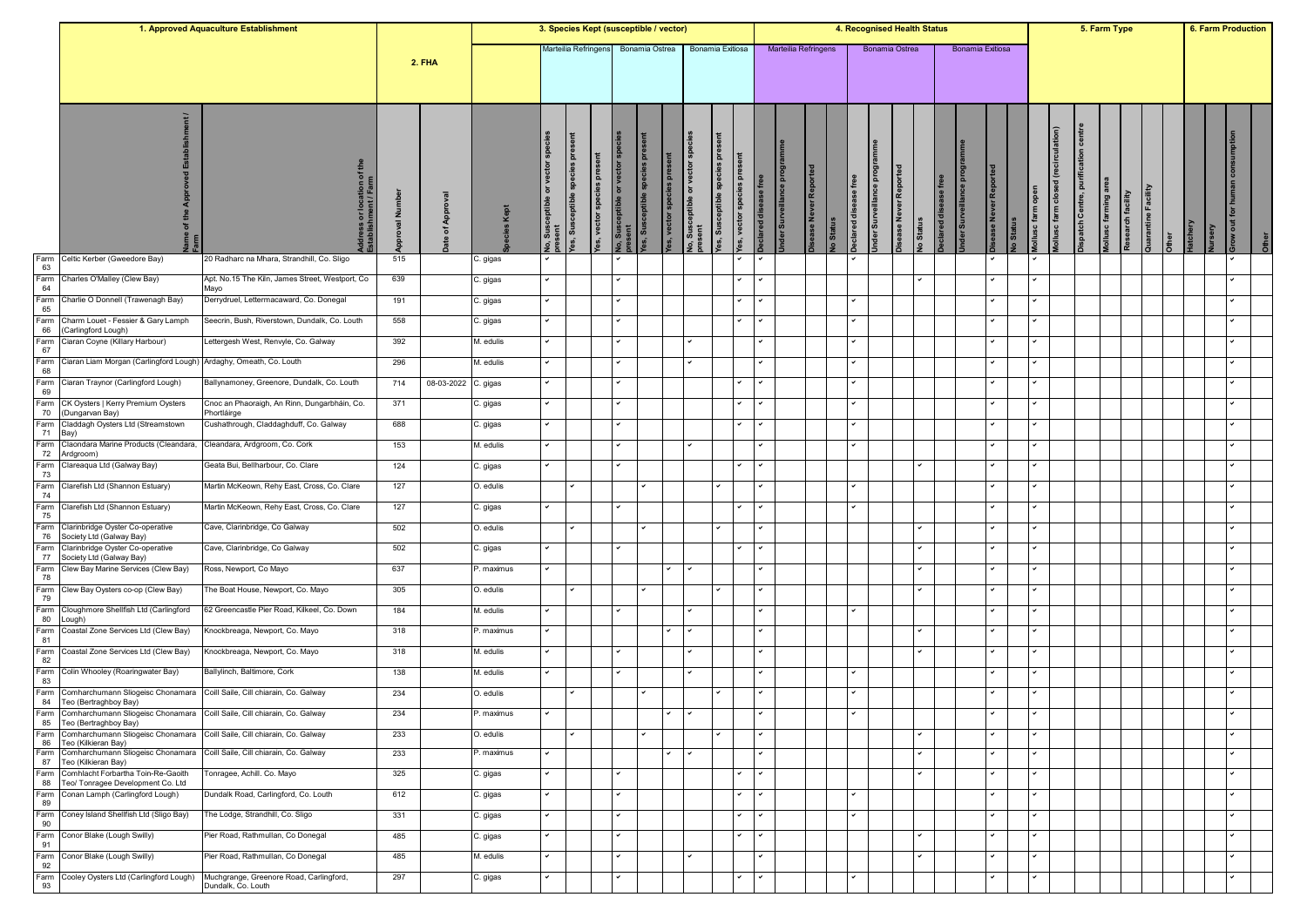|             |                                                                    | 1. Approved Aquaculture Establishment             |            |               |                  | 3. Species Kept (susceptible / vector) |                                       |                         |                                        |                                   |                 |                                         |                                                             |               |                       |                    |          |                      |                        | 4. Recognised Health Status                       |                     |                  |                |                             |                                       |                                     |                     | 5. Farm Type      |                     |         |                      | <b>6. Farm Production</b> |  |
|-------------|--------------------------------------------------------------------|---------------------------------------------------|------------|---------------|------------------|----------------------------------------|---------------------------------------|-------------------------|----------------------------------------|-----------------------------------|-----------------|-----------------------------------------|-------------------------------------------------------------|---------------|-----------------------|--------------------|----------|----------------------|------------------------|---------------------------------------------------|---------------------|------------------|----------------|-----------------------------|---------------------------------------|-------------------------------------|---------------------|-------------------|---------------------|---------|----------------------|---------------------------|--|
|             |                                                                    |                                                   |            | <b>2. FHA</b> |                  |                                        | Marteilia Refringens                  |                         |                                        | Bonamia Ostrea                    |                 |                                         | Bonamia Exitiosa                                            |               | Marteilia Refringens  |                    |          |                      |                        | Bonamia Ostrea                                    |                     | Bonamia Exitiosa |                |                             |                                       |                                     |                     |                   |                     |         |                      |                           |  |
|             |                                                                    | ress or location of<br>blishment / Farm           | å<br>roval | App<br>৳      |                  | vector spe<br>$\overline{5}$           | ā<br>species pres<br>res, Susceptible | les, vector species pre | lo, Susceptible or vector sp<br>resent | sceptible species pro<br>fes, Sus | es, vector spec | lo, Susceptible or vector sp<br>rresent | <b>P</b><br>8ei<br>sceptible<br>es, vector spec<br>fes, Sus | 壱<br><b>g</b> | 효<br>der Surveillance | ase Never Reported | o Status | aclared disease free | nder Surveillance prog | <b>Disease Never Reported</b><br><b>Jo Status</b> | eclared disease fro | der Surve        | se Never Repor | ollusc farm open<br>lo Stat | (recirculation)<br>ollusc farm closed | ispatch Centre, purification centre | Mollusc farming are | Research facility | Quarantine Facility | atchery | $\overline{5}$<br>ξP |                           |  |
| Farm<br>94  | Cormorant Mussels Ltd (Bantry Bay)                                 | 25 The Meadows, Classis Lake, Ovens, Co. Cork     | 137        |               | M. edulis        |                                        |                                       |                         |                                        |                                   |                 |                                         |                                                             |               |                       |                    |          |                      |                        |                                                   |                     |                  |                |                             |                                       |                                     |                     |                   |                     |         |                      |                           |  |
| Farm<br>95  | Crescent Seafoods Ltd (Wexford<br>Harbour)                         | 1 Redwood Park, Murrintown, Co. Wexford           | 355        |               | M. edulis        |                                        |                                       |                         |                                        |                                   |                 |                                         |                                                             |               |                       |                    |          | ◡                    |                        |                                                   |                     |                  |                |                             | ╯                                     |                                     |                     |                   |                     |         |                      |                           |  |
| Farm<br>96  | Croagh Patrick Seafoods Ltd (Achill)                               | Gobnaranny, Glassilaun, Bunanioo, Co. Mayo        | 307        |               | C. gigas         |                                        |                                       |                         |                                        |                                   |                 |                                         |                                                             |               |                       |                    |          |                      |                        |                                                   |                     |                  |                |                             |                                       |                                     |                     |                   |                     |         |                      |                           |  |
| Farm<br>97  | Croagh Patrick Seafoods Ltd (Achill)                               | Gobnaranny, Glassilaun, Bunanioo, Co. Mayo        | 307        |               | R. philippinarum |                                        |                                       | ✓                       |                                        |                                   |                 |                                         |                                                             |               |                       |                    |          |                      |                        | ✓                                                 |                     |                  |                |                             | ✓                                     |                                     |                     |                   |                     |         |                      |                           |  |
| Farm<br>100 | Croagh Patrick Seafoods Ltd (Clew Bay)                             | Roslaher, Newport, Co. Mayo                       | 306        |               | Clam             |                                        |                                       |                         |                                        |                                   | $\checkmark$    |                                         |                                                             |               |                       |                    |          |                      |                        |                                                   |                     |                  |                |                             |                                       |                                     |                     |                   |                     |         |                      |                           |  |
| Farm<br>101 | Croagh Patrick Seafoods Ltd (Clew Bay)                             | Roslaher, Newport, Co. Mayo                       | 306        |               | M. edulis        |                                        |                                       |                         |                                        |                                   |                 |                                         |                                                             |               |                       |                    |          |                      |                        |                                                   |                     |                  |                |                             |                                       |                                     |                     |                   |                     |         |                      |                           |  |
| Farm        | Croagh Patrick Seafoods Ltd (Clew Bay) Roslaher, Newport, Co. Mayo |                                                   | 306        |               | C. gigas         |                                        |                                       |                         |                                        |                                   |                 |                                         |                                                             |               |                       |                    |          |                      |                        |                                                   |                     |                  |                |                             |                                       |                                     |                     |                   |                     |         |                      |                           |  |
| 98<br>Farm  | Croagh Patrick Seafoods Ltd (Clew Bay) Roslaher, Newport, Co. Mayo |                                                   | 306        |               | O. edulis        |                                        |                                       |                         |                                        |                                   |                 |                                         |                                                             |               |                       |                    |          |                      |                        | $\checkmark$                                      |                     |                  |                |                             | ◡                                     |                                     |                     |                   |                     |         |                      |                           |  |
| 99<br>Farm  | Crocknagee Oysters (Lough Swilly)                                  | Crocknagee, Clonmany, Co. Donegal                 | 617        |               | C. gigas         |                                        |                                       |                         | $\checkmark$                           |                                   |                 |                                         | $\checkmark$                                                |               |                       |                    |          |                      |                        | $\checkmark$                                      |                     |                  |                |                             | ✓                                     |                                     |                     |                   |                     |         |                      |                           |  |
| 102<br>Farm | Crocknagee Oysters (Trawbreaga Bay)                                | Crocknagee, Clonmany, Co. Donegal                 | 196        |               | C. gigas         |                                        |                                       |                         |                                        |                                   |                 |                                         | $\checkmark$                                                |               |                       |                    |          |                      |                        |                                                   |                     |                  |                |                             | ◡                                     |                                     |                     |                   |                     |         |                      |                           |  |
| 103<br>Farm | Cromane Bay Shellfish Ltd                                          | Cromane Lower, Killorglin, Co. Kerry              | 701        |               | C. gigas         |                                        |                                       |                         | ◡                                      |                                   |                 |                                         | $\checkmark$                                                |               |                       |                    |          | ✓                    |                        |                                                   |                     |                  |                |                             | ◡                                     |                                     |                     |                   |                     |         |                      |                           |  |
| 104         | Castlemaine Harbour)<br>Farm Cromane Mussels Ltd (Castlemaine      | Stookisland, Cromane, Killorglin, Co. Kerry       | 265        |               | C. gigas         |                                        |                                       |                         |                                        |                                   |                 |                                         | $\checkmark$                                                |               |                       |                    |          |                      |                        |                                                   |                     |                  |                |                             |                                       |                                     |                     |                   |                     |         |                      |                           |  |
| Farm        | 105 Harbour)<br>Cromane Point Oyster Ltd (Castlemaine              | Cromane Lower, Killorglin, Co. Kerry              | 270        |               | M. edulis        |                                        |                                       |                         |                                        |                                   |                 |                                         |                                                             |               |                       |                    |          | v                    |                        |                                                   |                     |                  |                |                             | ◡                                     |                                     |                     |                   |                     |         |                      |                           |  |
| 106<br>Farm | Harbour)<br>Cromane Point Oyster Ltd (Castlemaine                  | Cromane Lower, Killorglin, Co. Kerry              | 270        |               | C. gigas         |                                        |                                       |                         |                                        |                                   |                 |                                         | $\checkmark$                                                |               |                       |                    |          |                      |                        |                                                   |                     |                  |                |                             |                                       |                                     |                     |                   |                     |         |                      |                           |  |
| 107<br>Farm | Harbour)<br>Cromane Seafoods Ltd (Castlemaine                      | ≿romane, Killorgun, Co. Kerry                     | 266        |               | ر gigas          |                                        |                                       |                         |                                        |                                   |                 |                                         |                                                             |               |                       |                    |          |                      |                        |                                                   |                     |                  |                |                             |                                       |                                     |                     |                   |                     |         |                      |                           |  |
| 108<br>Farm | (arbour<br>Crookhaven Fishermen's Association                      | Crookhaven, Roaringwater Bay, Co Cork             | 379        |               | P. maximus       |                                        |                                       |                         |                                        |                                   | $\checkmark$    |                                         |                                                             |               |                       |                    |          |                      |                        |                                                   |                     |                  |                |                             |                                       |                                     |                     |                   |                     |         |                      |                           |  |
| 109         | Ltd (Roaringwater Bay)                                             |                                                   |            |               |                  |                                        |                                       |                         | $\checkmark$                           |                                   |                 |                                         |                                                             |               |                       |                    |          | v                    |                        |                                                   |                     |                  |                |                             | ◡                                     |                                     |                     |                   |                     |         |                      |                           |  |
| 110         | Farm CSV Ltd (Loughras Beg)                                        | Main Street, Ardara, Co. Donegal                  | 548        |               | C. gigas         |                                        |                                       |                         |                                        |                                   |                 |                                         |                                                             |               |                       |                    |          |                      |                        |                                                   |                     |                  |                |                             |                                       |                                     |                     |                   |                     |         |                      |                           |  |
| 111         | Farm Daniel McCarthy (Co-operative)<br>Castlemaine Harbour)        | Cromane Lower, Killorglin, Co. Kerry              | 267        |               | M. edulis        |                                        |                                       |                         | $\checkmark$                           |                                   |                 |                                         |                                                             |               |                       |                    |          | ◡                    |                        |                                                   |                     |                  |                |                             | ✓                                     |                                     |                     |                   |                     |         |                      |                           |  |
| 112         | Farm Daniel McCarthy (Co-operative)<br>(Castlemaine Harbour)       | Cromane Lower, Killorglin, Co. Kerry              | 267        |               | C. gigas         |                                        |                                       |                         | $\checkmark$                           |                                   |                 |                                         |                                                             |               |                       |                    |          | $\checkmark$         |                        |                                                   |                     |                  |                |                             | ◡                                     |                                     |                     |                   |                     |         |                      |                           |  |
| Farm<br>113 | Danny McDermott (Trawbreaga Bay)                                   | Balleighan East, Greencastle, Co. Donegal         | 193        |               | C. gigas         |                                        |                                       |                         | ◡                                      |                                   |                 |                                         | $\checkmark$                                                |               |                       |                    |          | ◡                    |                        |                                                   |                     |                  |                |                             | ◡                                     |                                     |                     |                   |                     |         |                      |                           |  |
| 114         | Farm Danny Porteous (Trawbreaga Bay)                               | Ballyhillion, Malin Head, Co. Donegal             | 525        |               | C. gigas         |                                        |                                       |                         |                                        |                                   |                 |                                         | $\checkmark$                                                |               |                       |                    |          |                      |                        |                                                   |                     |                  |                |                             |                                       |                                     |                     |                   |                     |         |                      |                           |  |
| 115         | Farm David Fowley (Drumcliff Bay)                                  | Ard Trasna, Ballinfull, Co. Sligo                 | 568        |               | ≿. gigas         |                                        |                                       |                         |                                        |                                   |                 |                                         |                                                             |               |                       |                    |          | ✓                    |                        |                                                   |                     |                  |                |                             | ✓                                     |                                     |                     |                   |                     |         |                      |                           |  |
| 116         | Farm David Gallagher (Dungloe)                                     | Maghery, Dungloe, Co. Donegal                     | 194        |               | C. gigas         |                                        |                                       |                         | $\checkmark$                           |                                   |                 |                                         | $\checkmark$                                                |               |                       |                    |          |                      |                        |                                                   |                     |                  |                |                             | ◡                                     |                                     |                     |                   |                     |         |                      |                           |  |
| 117         | Farm David Gallagher (Trawenagh Bay)                               | Maghery, Dungloe, Co. Donegal                     | 664        |               | C. gigas         |                                        |                                       |                         |                                        |                                   |                 |                                         |                                                             |               |                       |                    |          |                      |                        |                                                   |                     |                  |                |                             |                                       |                                     |                     |                   |                     |         |                      |                           |  |
| 118         | Farm Dean Murphy (Bantry Bay)                                      | The Courtyard, Castletownbere, Co. Cork           | 624        |               | C. gigas         |                                        |                                       |                         | $\checkmark$                           |                                   |                 |                                         | $\checkmark$                                                |               |                       |                    |          | ✓                    |                        |                                                   |                     |                  |                |                             | ✓                                     |                                     |                     |                   |                     |         |                      |                           |  |
| 119         | Farm Denis Hourihan (Bantry Bay)                                   | Dromgarriff, Glengarriff, Co. Cork                | 152        |               | M. edulis        |                                        |                                       |                         | $\checkmark$                           |                                   |                 |                                         |                                                             |               |                       |                    |          | ✓                    |                        |                                                   |                     |                  |                |                             | ◡                                     |                                     |                     |                   |                     |         |                      |                           |  |
|             | Farm Dingle Bay Shellfish Ltd (Castlemaine<br>120 Harbour)         | Cromane Point, Cromane Lower, Killorglin, co Kerr | 644        |               | M. edulis        |                                        |                                       |                         |                                        |                                   |                 |                                         |                                                             |               |                       |                    |          | ✓                    |                        |                                                   |                     |                  |                |                             | ✓                                     |                                     |                     |                   |                     |         |                      |                           |  |
| 121         | Farm Dingle Bay Shellfish Ltd (Castlemaine<br>Harbour)             | Cromane Point, Cromane Lower, Killorglin, co Kerr | 644        |               | C. gigas         |                                        |                                       |                         | $\overline{\phantom{0}}$               |                                   |                 |                                         | $\checkmark$                                                |               |                       |                    |          | ◡                    |                        |                                                   |                     |                  |                |                             | ◡                                     |                                     |                     |                   |                     |         |                      |                           |  |
| Farm<br>122 | Dinsdale Raddatz (Killala Bay)                                     | Ballina Road, Killala, Co. Mayo                   | 693        |               | C. gigas         | $\checkmark$                           |                                       |                         | $\checkmark$                           |                                   |                 |                                         | $\checkmark$                                                |               |                       |                    |          | v                    |                        |                                                   |                     |                  |                |                             | ✓                                     |                                     |                     |                   |                     |         |                      |                           |  |
| 123         | Farm Dolphin Sea Farms Ltd (Galway Bay)                            | Muckinish East, Bellharbour, Co. Clare            | 119        |               | M. edulis        |                                        |                                       |                         |                                        |                                   |                 |                                         |                                                             |               |                       |                    |          |                      |                        |                                                   |                     |                  |                |                             | ◡                                     |                                     |                     |                   |                     |         |                      |                           |  |
| 124         | Farm Dolphin Sea Farms Ltd (Galway Bay)                            | Muckinish East, Bellharbour, Co. Clare            | 119        |               | C. gigas         |                                        |                                       |                         |                                        |                                   |                 |                                         |                                                             |               |                       |                    |          |                      |                        |                                                   |                     |                  |                |                             | ✓                                     |                                     |                     |                   |                     |         |                      |                           |  |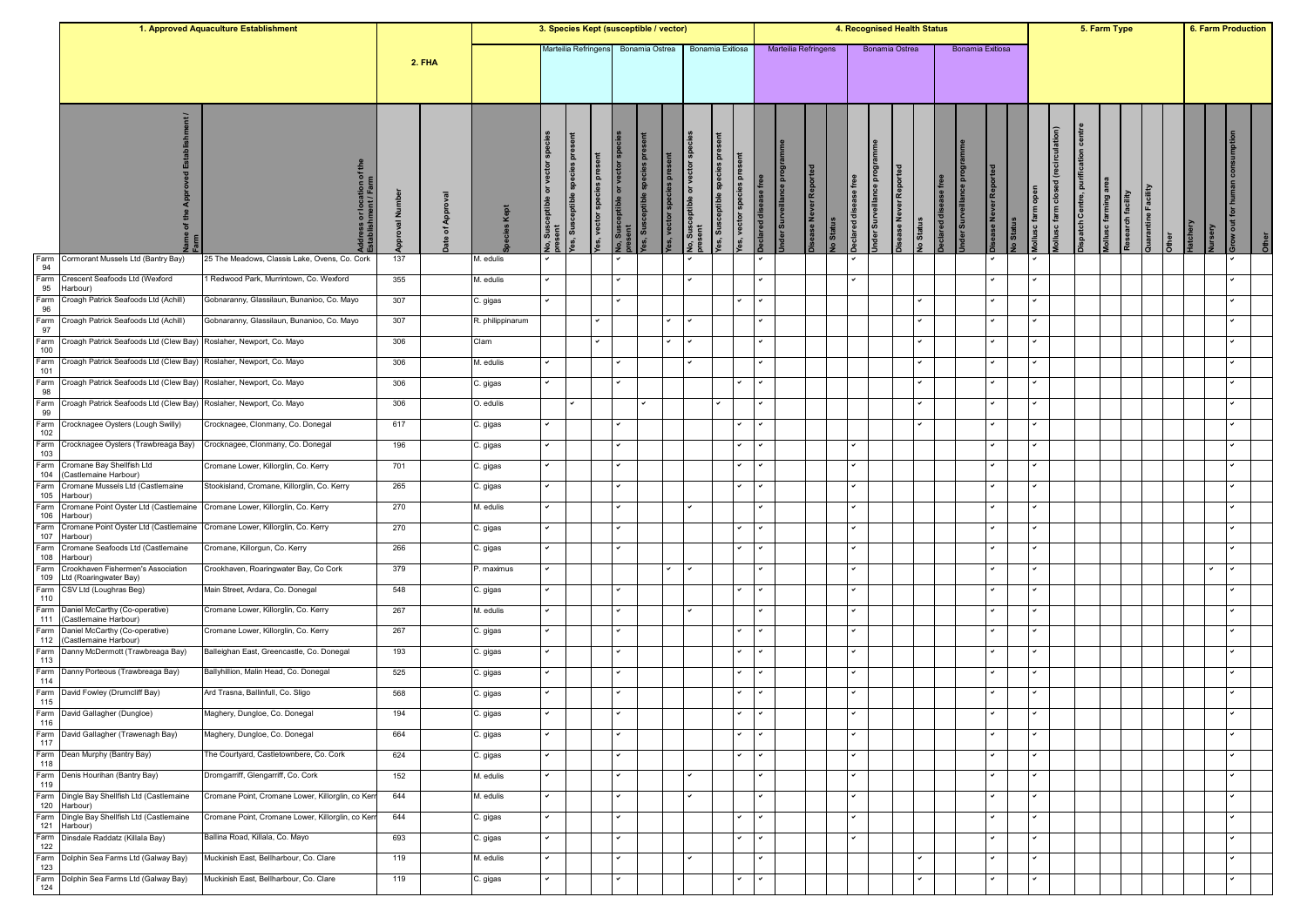|                  |                                                                                                | 1. Approved Aquaculture Establishment                                               |             |               |           | 3. Species Kept (susceptible / vector) |                                         |                                                                                    |                             |                        |                                       |                              |              |           |                                   |                                | 4. Recognised Health Status |                         |                      |                  |                    |                         |                       |                                 |                                       |                              | 5. Farm Type         |                   |                     |               |     | 6. Farm Production |
|------------------|------------------------------------------------------------------------------------------------|-------------------------------------------------------------------------------------|-------------|---------------|-----------|----------------------------------------|-----------------------------------------|------------------------------------------------------------------------------------|-----------------------------|------------------------|---------------------------------------|------------------------------|--------------|-----------|-----------------------------------|--------------------------------|-----------------------------|-------------------------|----------------------|------------------|--------------------|-------------------------|-----------------------|---------------------------------|---------------------------------------|------------------------------|----------------------|-------------------|---------------------|---------------|-----|--------------------|
|                  |                                                                                                |                                                                                     |             | <b>2. FHA</b> |           | Marteilia Refringen:                   |                                         |                                                                                    |                             | Bonamia Ostrea         |                                       | Bonamia Exitiosa             |              |           |                                   | <b>Marteilia Refringens</b>    |                             | Bonamia Ostrea          |                      |                  |                    | <b>Bonamia Exitiosa</b> |                       |                                 |                                       |                              |                      |                   |                     |               |     |                    |
|                  |                                                                                                | ss or location of th<br>ishment / Farm                                              | Ē<br>proval | of Appr       | Kept      | <b>Spe</b><br>vector<br>ំគ             | <b>LE</b><br>species<br>as, Susceptible | sent<br><b>Jo., Susceptible or vector sp</b><br>present<br>les, vector species pre | es, Susceptible species pro | es, vector species pre | or vect<br>No, Susceptible<br>present | l ă<br>es, Susceptible speci | vector spe   | ᄛ<br>bere | $\frac{6}{5}$<br>der Surveillance | ase Never Reported<br>o Status | ease free<br>eclared dis    | Inder Surveillance prog | sease Never Reported | <b>Jo Status</b> | eclared disease fr |                         | ver Repor<br>veN esea | ollusc farm open<br><b>Stat</b> | (recirculation)<br>pllusc farm closed | ispatch Centre, purification | lollusc farming area | Research facility | Quarantine Facility | atchery<br>ΘŊ | lor |                    |
| Farm<br>125      | Donegal Aquaculture Services Ltd<br>(Clew Bay)                                                 | Rossylongan, Donegal Town, Co.Donegal                                               | 711         |               | C. gigas  |                                        |                                         |                                                                                    |                             |                        |                                       |                              |              |           |                                   |                                |                             |                         |                      |                  |                    |                         |                       |                                 |                                       |                              |                      |                   |                     |               |     |                    |
| Farm<br>126      | Donegal Channel Oysters (Donegal Bay) Mullinasole, Co. Donegal                                 |                                                                                     | 539         |               | C. gigas  |                                        |                                         | ✓                                                                                  |                             |                        |                                       |                              |              |           |                                   |                                | ✓                           |                         |                      |                  |                    |                         |                       | ◡                               |                                       |                              |                      |                   |                     |               |     |                    |
| Farm<br>127      | Donegal Oceandeep Oysters Ltd<br>(Donegal Bay)                                                 | Rossylongon, Donegal Town, Co. Donegal                                              | 205         |               | C. gigas  |                                        |                                         |                                                                                    |                             |                        |                                       |                              |              |           |                                   |                                |                             |                         |                      |                  |                    |                         |                       |                                 |                                       |                              |                      |                   |                     |               |     |                    |
| Farm<br>128      | Donegal Oysters Ltd (Donegal Bay)                                                              | Rossylongan, Donegal Town, Co.Donegal                                               | 192         |               | C. gigas  |                                        |                                         |                                                                                    |                             |                        |                                       |                              |              |           |                                   |                                |                             |                         |                      |                  |                    |                         |                       |                                 |                                       |                              |                      |                   |                     |               |     |                    |
| Farm<br>129      | Dooncastle Oysters (Streamstown Bay)                                                           | Leagaun Claddaghduff, Co. Galway                                                    | 237         |               | C. gigas  |                                        |                                         |                                                                                    |                             |                        |                                       |                              |              |           |                                   |                                |                             |                         |                      |                  |                    |                         |                       |                                 |                                       |                              |                      |                   |                     |               |     |                    |
| Farm<br>130      | Dooriel Fisheries Ltd (Achill)                                                                 | Dooriel Creek, Ballycroy, Westport, Co. Mayo                                        | 319         |               | Clam      |                                        |                                         | ◡                                                                                  |                             | $\tilde{ }$            |                                       |                              |              |           |                                   |                                |                             |                         |                      | ✓                |                    |                         |                       | v                               |                                       |                              |                      |                   |                     |               |     |                    |
| Farm<br>131      | Dooriel Fisheries Ltd (Achill)                                                                 | Dooriel Creek, Ballycroy, Westport, Co. Mayo                                        | 319         |               | C. gigas  |                                        |                                         | $\checkmark$                                                                       |                             |                        |                                       |                              |              |           |                                   |                                |                             |                         |                      | ✓                |                    |                         |                       | $\checkmark$                    |                                       |                              |                      |                   |                     |               |     |                    |
| Farm<br>132      | Doorus Point Shellfish (Galway Bay)                                                            | Moy Road, Kinvara, Co Galway                                                        | 236         |               | C. gigas  |                                        |                                         | $\overline{\phantom{0}}$                                                           |                             |                        |                                       |                              |              |           |                                   |                                |                             |                         |                      | ◡                |                    |                         |                       | ◡                               |                                       |                              |                      |                   |                     |               |     |                    |
| Farm             | Douglas Strand Shellfish Ltd                                                                   | Costello's Garage, Douglas, Killorglin, Co. Kerry                                   | 484         |               | C. gigas  |                                        |                                         | $\checkmark$                                                                       |                             |                        |                                       |                              |              |           |                                   |                                |                             |                         |                      |                  |                    |                         |                       | ◡                               |                                       |                              |                      |                   |                     |               |     |                    |
| 133<br>Farm      | (Castlemaine Harbour)<br>Down Mussel Ltd (Carlingford Lough)                                   | c/o Duignan Carthy O'Neill, 84 Northumberland                                       | 633         |               | M. edulis |                                        |                                         |                                                                                    |                             |                        |                                       |                              |              |           |                                   |                                |                             |                         |                      |                  |                    |                         |                       | ◡                               |                                       |                              |                      |                   |                     |               |     |                    |
| 134<br>Farm      | Dunbeacon Oysters (Dunmanus Bay)                                                               | Road, Ballsbridge, Dublin 4<br>2 Fairy Hill, Monkstown, Co. Cork                    | 171         |               | C. gigas  |                                        |                                         | ✓                                                                                  |                             |                        |                                       |                              |              |           |                                   |                                | ◡                           |                         |                      |                  |                    |                         |                       | ◡                               |                                       |                              |                      |                   |                     |               |     |                    |
| 135<br>Farm      | Dungarvan Shellfish Ltd / lasc Sliogach                                                        | Hillcrest, Gortnadiha, Ring, Dungarvan, Co.                                         | 335         |               | C. gigas  |                                        |                                         |                                                                                    |                             |                        |                                       |                              |              |           |                                   |                                |                             |                         |                      |                  |                    |                         |                       |                                 |                                       |                              |                      |                   |                     |               |     |                    |
| 136<br>Farm      | Dungarbhan Teo (Dungarvan)<br>Dunmanus Bay Mussels Ltd (Dunmanus Letterlickey, Bantry, Co Cork | Waterford                                                                           | 140         |               | M. edulis |                                        |                                         |                                                                                    |                             |                        |                                       |                              |              |           |                                   |                                |                             |                         |                      |                  |                    |                         |                       |                                 |                                       |                              |                      |                   |                     |               |     |                    |
| 137<br>Farm      | Bay)<br>Edward Nee (Jnr) (Killary Harbour)                                                     | Feenore, Carrowniskey, Westport, Co. Mayo                                           | 308         |               | M. edulis |                                        |                                         | ✓                                                                                  |                             |                        |                                       |                              |              |           |                                   |                                | v                           |                         |                      |                  |                    |                         |                       | ✓                               |                                       |                              |                      |                   |                     |               |     |                    |
| 138<br>Farm      | Edward Nee (Snr) (Killary Harbour)                                                             | Feenore, Carrowniskey, Westport, Co. Mayo                                           | 247         |               | M. edulis |                                        |                                         | ٠                                                                                  |                             |                        |                                       |                              |              |           |                                   |                                | $\checkmark$                |                         |                      |                  |                    |                         |                       | ◡                               |                                       |                              |                      |                   |                     |               |     |                    |
| 139<br>Farm      | Emerald Mussels Ltd (Carlingford                                                               | Greencastle Road, Moville, Co. Donegal                                              | 310         |               | M. edulis |                                        |                                         |                                                                                    |                             |                        |                                       |                              |              |           |                                   |                                | ◡                           |                         |                      |                  |                    |                         |                       | ✓                               |                                       |                              |                      |                   |                     |               |     |                    |
| 140<br>Farm      | Lough)<br>Enda Travers (Donegal Bay)                                                           | Finadoose, Donegal PO, Co. Donegal                                                  | 395         |               | C. gigas  |                                        |                                         | $\checkmark$                                                                       |                             |                        |                                       |                              |              |           |                                   |                                | $\checkmark$                |                         |                      |                  |                    |                         |                       | ◡                               |                                       |                              |                      |                   |                     |               |     |                    |
| 141<br>Farm      | Eoin Carter (Sligo Harbour)                                                                    | Cregg, Rosses Point, Co. Sligo                                                      | 652         |               | C. gigas  |                                        |                                         | ◡                                                                                  |                             |                        |                                       |                              |              |           |                                   |                                |                             |                         |                      |                  |                    |                         |                       | ◡                               |                                       |                              |                      |                   |                     |               |     |                    |
| 142<br>Farm      | Fergal Guilfoyle (Clew Bay)                                                                    | Freanbeg, Newport, Co Mayo                                                          | 647         |               |           |                                        |                                         |                                                                                    |                             |                        |                                       |                              | $\checkmark$ |           |                                   |                                |                             |                         |                      | ✓                |                    |                         |                       | ◡                               |                                       |                              |                      |                   |                     |               |     |                    |
| 143<br>Farm      |                                                                                                | c/o L.G. Cody & Company, Clonard Business                                           | 356         |               | C. gigas  |                                        |                                         | ✓                                                                                  |                             |                        |                                       |                              |              |           |                                   |                                | ✓                           |                         |                      |                  |                    |                         |                       | ◡                               |                                       |                              |                      |                   |                     |               |     |                    |
| 144<br>Farm      | Fitzpatrick Oysters Ltd (Bannow Bay)<br>Fjord Fresh Mussels Ltd (Wexford                       | Park, Whitemill Industrial Estate, Wexford<br>Wexford Harbour, Co. Wexford (Site 1) |             |               | C. gigas  |                                        |                                         |                                                                                    |                             |                        |                                       |                              |              |           |                                   |                                |                             |                         |                      |                  |                    |                         |                       |                                 |                                       |                              |                      |                   |                     |               |     |                    |
| 145              | Harbour)                                                                                       |                                                                                     | 357         |               | M. edulis |                                        |                                         |                                                                                    |                             |                        |                                       |                              |              |           |                                   |                                |                             |                         |                      |                  |                    |                         |                       |                                 |                                       |                              |                      |                   |                     |               |     |                    |
| Farm<br>146      | Fota Oyster Farm Ltd (Cork Harbour)                                                            | Rossleague, Cobh, Co. Cork                                                          | 622         |               | C. gigas  |                                        |                                         |                                                                                    |                             |                        |                                       |                              |              |           |                                   |                                |                             |                         |                      |                  |                    |                         |                       |                                 |                                       |                              |                      |                   |                     |               |     |                    |
| 147              | Farm Fota Oyster Farm Ltd (Cork Harbour)                                                       | Rossleague, Cobh, Co. Cork                                                          | 622         |               | O. edulis |                                        |                                         |                                                                                    | $\checkmark$                |                        |                                       | $\checkmark$                 |              |           |                                   |                                |                             |                         |                      | $\checkmark$     |                    |                         |                       | $\checkmark$                    |                                       |                              |                      |                   |                     |               |     |                    |
| 148              | Farm Foylantic Ltd (Trawbreaga Bay)                                                            | Cuan na Mara, Carrowtrasna, Greencastle, Co.<br>Donegal                             | 706         |               | C. gigas  |                                        |                                         |                                                                                    |                             |                        |                                       |                              |              |           |                                   |                                |                             |                         |                      |                  |                    |                         |                       |                                 |                                       |                              |                      |                   |                     |               |     |                    |
| 149              | Farm Foyle Oysters Ltd (Dungarvan Harbour)                                                     | Ballyargus, Redcastle, Co. Donegal                                                  | 694         |               | C. gigas  |                                        |                                         | $\checkmark$                                                                       |                             |                        |                                       |                              | $\checkmark$ |           |                                   |                                | ◡                           |                         |                      |                  |                    |                         |                       | ◡                               |                                       |                              |                      |                   |                     |               |     |                    |
| Farm<br>150      |                                                                                                | Frank O Dwyer / Breda Rigney (Sherkin) Lisheen, Church Cross, Skibbereen, Co. Cork  | 144         |               | C. gigas  |                                        |                                         | $\checkmark$                                                                       |                             |                        |                                       |                              |              |           |                                   |                                | v                           |                         |                      |                  |                    |                         |                       | ◡                               |                                       |                              |                      |                   |                     |               |     |                    |
| Farm<br>151      | Frank Sweeney Shellfish (Achill)                                                               | Shore Road, Saula, Achill Sound, Co. Mayo                                           | 482         |               | C. gigas  |                                        |                                         | ◡                                                                                  |                             |                        |                                       |                              | $\checkmark$ |           |                                   |                                |                             |                         |                      | ∽                |                    |                         |                       | ◡                               |                                       |                              |                      |                   |                     |               |     |                    |
| Farm<br>152      |                                                                                                | Fresco Seafoods Ltd (Carlingford Lough) Queensport Pier, Greencastle, Co. Donegal   | 204         |               | M. edulis |                                        |                                         |                                                                                    |                             |                        | $\checkmark$                          |                              |              |           |                                   |                                |                             |                         |                      |                  |                    |                         |                       | v                               |                                       |                              |                      |                   |                     |               |     |                    |
| Farm<br>153      | Friel Agri Marine (Trawbreaga Bay)                                                             | Roxtown, Clonmany, Co. Donegal                                                      | 705         |               | C. gigas  |                                        |                                         | $\checkmark$                                                                       |                             |                        |                                       |                              | $\checkmark$ |           |                                   |                                |                             |                         |                      |                  |                    |                         |                       | ◡                               |                                       |                              |                      |                   |                     |               |     |                    |
| Farm<br>154 Bay) | Fundy Shellfish Products Ltd (Bantry                                                           | Dunbeacon, Durrus, Bantry, Co. Cork                                                 | 145         |               | M. edulis |                                        |                                         |                                                                                    |                             |                        |                                       |                              |              |           |                                   |                                |                             |                         |                      |                  |                    |                         |                       |                                 |                                       |                              |                      |                   |                     |               |     |                    |
| Farm<br>155      | G&B Barge Operators Itd (Bantry Bay)                                                           | Ballinakilla, Bere Island, Co. Cork                                                 | 146         |               | M. edulis |                                        |                                         |                                                                                    |                             |                        |                                       |                              |              |           |                                   |                                |                             |                         |                      |                  |                    |                         |                       |                                 |                                       |                              |                      |                   |                     |               |     |                    |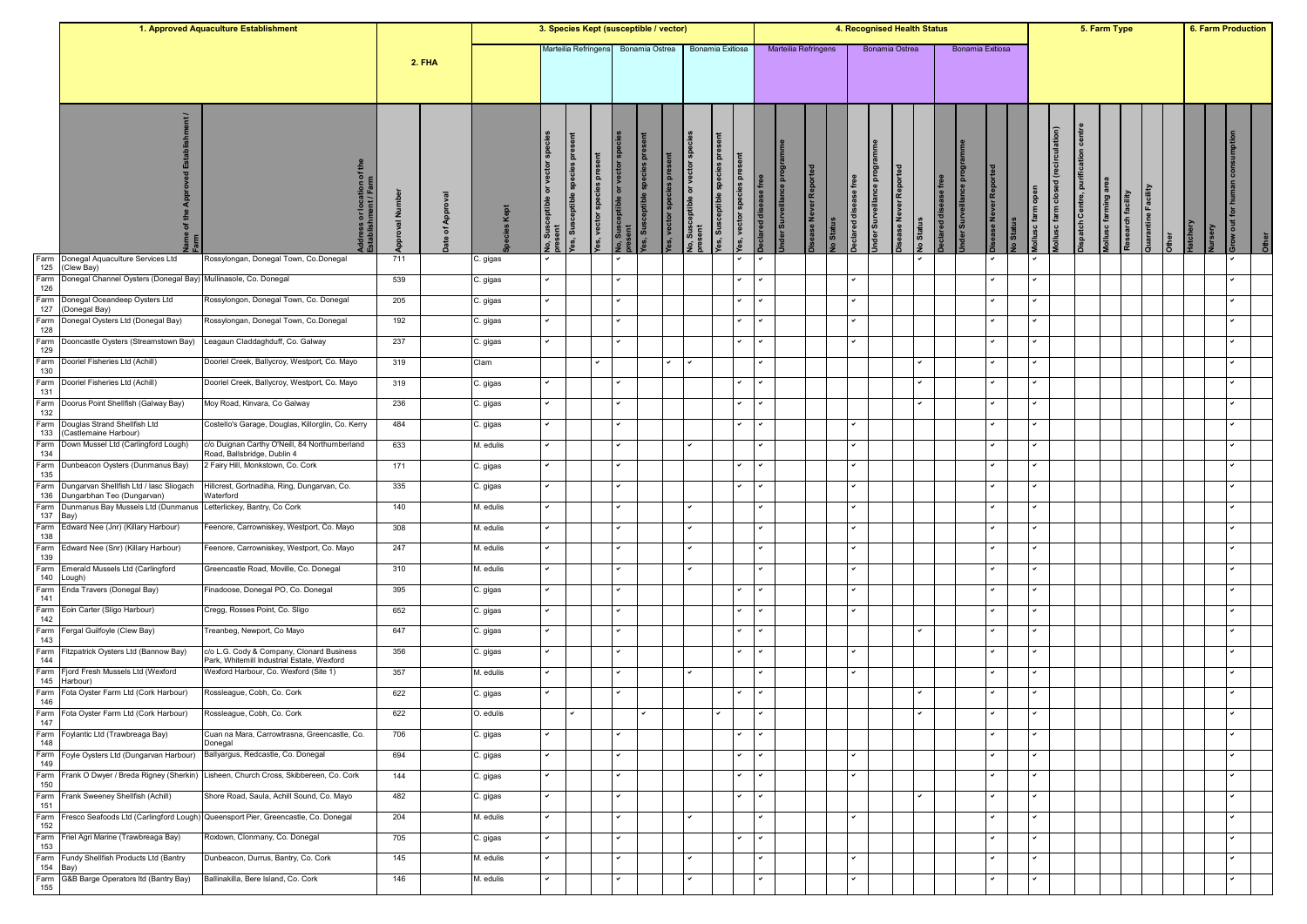|             |                                                         | 1. Approved Aquaculture Establishment                           |           |              |           | 3. Species Kept (susceptible / vector) |                                       |                            |                                                                              |                        |                                                     |                               |                          |                         |                                |                                 |                                | 4. Recognised Health Status             |                 |                  |                        |                        |                                        |                                      | 5. Farm Type         |                   |                     |         | 6. Farm Production |                      |  |
|-------------|---------------------------------------------------------|-----------------------------------------------------------------|-----------|--------------|-----------|----------------------------------------|---------------------------------------|----------------------------|------------------------------------------------------------------------------|------------------------|-----------------------------------------------------|-------------------------------|--------------------------|-------------------------|--------------------------------|---------------------------------|--------------------------------|-----------------------------------------|-----------------|------------------|------------------------|------------------------|----------------------------------------|--------------------------------------|----------------------|-------------------|---------------------|---------|--------------------|----------------------|--|
|             |                                                         |                                                                 |           | 2. FHA       |           | Marteilia Refringens                   |                                       |                            |                                                                              | Bonamia Ostrea         |                                                     | Bonamia Exitiosa              |                          |                         | Marteilia Refringens           |                                 |                                | Bonamia Ostrea                          |                 | Bonamia Exitiosa |                        |                        |                                        |                                      |                      |                   |                     |         |                    |                      |  |
|             |                                                         | ress or location of the<br>blishment / Farm                     | roval Nun | of Appr<br>ூ | Kept      | ৯                                      | species pre<br>ceptible<br>Sus<br>es, | es, vector species present | es, Susceptible species pro<br><b>Jo, Susceptible or vector s</b><br>rresent | es, vector species pre | or vector<br>eptible<br><b>Jo, Susce</b><br>Jresent | l ă<br>es, Susceptible specie | es<br>vector spec<br>red | pro<br>der Surveillance | ase Never Reported<br>o Status | ease free<br><b>aclared</b> dis | <b>Jnder Surveillance prog</b> | ease Never Reported<br><b>Jo Status</b> | eclared disease |                  | <b>ISE Never Repor</b> | lollusc farm open<br>芴 | (recirculation)<br>lollusc farm closed | <b>Jispatch Centre, purification</b> | Mollusc farming area | Research facility | Quarantine Facility | atchery | ٤Ē                 | $\overline{\bullet}$ |  |
| Farm<br>156 | Galway Shellfish Ltd (Galway Bay)                       | Beech Grove House, 1 Beech Grove, Oranmore,<br>Galway           | 501       |              | C. gigas  |                                        |                                       |                            |                                                                              |                        |                                                     |                               |                          |                         |                                |                                 |                                |                                         |                 |                  |                        |                        |                                        |                                      |                      |                   |                     |         |                    |                      |  |
| Farm<br>157 | Gavin Brown (Lough Swilly)                              | Grange, Inch Island, Co. Donegal                                | 716       | 06/05/2022   | C. gigas  |                                        |                                       |                            |                                                                              |                        |                                                     |                               |                          |                         |                                |                                 |                                | ◡                                       |                 |                  |                        |                        | ◡                                      |                                      |                      |                   |                     |         |                    |                      |  |
| Farm<br>158 | Glen & Mary Driver (Poulnasherry Bay)                   | 35 O Curry Street, Kilkee, Co. Clare                            | 268       |              | C. gigas  |                                        |                                       |                            |                                                                              |                        |                                                     |                               |                          |                         |                                | $\overline{\phantom{a}}$        |                                |                                         |                 |                  |                        |                        |                                        |                                      |                      |                   |                     |         |                    |                      |  |
| Farm<br>159 | Glenbeigh Shellfish Ltd (Castlemaine<br>Harbour)        | Purification Centre, Keelnabrack Lower,<br>Glenbeigh, Co. Kerry | 271       |              | M. edulis |                                        |                                       |                            |                                                                              |                        |                                                     |                               |                          |                         |                                |                                 |                                |                                         |                 |                  |                        |                        |                                        |                                      |                      |                   |                     |         |                    |                      |  |
| Farm<br>160 | Glenbeigh Shellfish Ltd (Castlemaine<br>Harbour)        | Purification Centre, Keelnabrack Lower,<br>Glenbeigh, Co. Kerry | 271       |              | C. gigas  |                                        |                                       |                            |                                                                              |                        |                                                     |                               |                          |                         |                                |                                 |                                |                                         |                 |                  |                        |                        |                                        |                                      |                      |                   |                     |         |                    |                      |  |
| Farm<br>161 | Glenbeigh Shellfish Ltd (Castlemaine<br>Harbour)        | Purification Centre, Keelnabrack Lower,<br>Glenbeigh, Co. Kerry | 271       |              | O. edulis |                                        |                                       |                            |                                                                              |                        |                                                     |                               |                          |                         |                                |                                 |                                |                                         |                 |                  |                        |                        |                                        |                                      |                      |                   |                     |         |                    |                      |  |
| Farm<br>162 | Goleen Shellfish (Poulnasherry Bay)                     | Moveen West, Kilkee, Co. Clare                                  | 545       |              | C. gigas  |                                        |                                       |                            |                                                                              |                        |                                                     |                               |                          |                         |                                |                                 |                                |                                         |                 |                  |                        |                        |                                        |                                      |                      |                   |                     |         |                    |                      |  |
| Farm<br>163 | Green Oysters (Dungarvan)                               | Gildroin, Gortnadiha, Ring, Dungarvan, Co.<br>Waterford         | 336       |              | C. gigas  |                                        |                                       |                            |                                                                              |                        |                                                     |                               |                          |                         |                                |                                 |                                |                                         |                 |                  |                        |                        |                                        |                                      |                      |                   |                     |         |                    |                      |  |
| Farm<br>164 | Greenline Shellfish Ltd (Roaringwater<br>Bay)           | Sherkin Island, Skibbereen, Co. Cork                            | 149       |              | M. edulis |                                        |                                       | ◡                          |                                                                              |                        |                                                     |                               |                          |                         |                                | $\checkmark$                    |                                |                                         |                 |                  |                        |                        | ◡                                      |                                      |                      |                   |                     |         |                    |                      |  |
| Farm<br>165 | Haven Shellfish (Oysterhaven)                           | Waterside, Ballinaclashet, Oysterhaven, Co. Cork                | 150       |              | M. edulis |                                        |                                       |                            |                                                                              |                        |                                                     |                               |                          |                         |                                |                                 |                                |                                         |                 |                  |                        |                        | ◡                                      |                                      |                      |                   |                     |         |                    |                      |  |
| Farm<br>166 | Haven Shellfish (Oysterhaven)                           | Waterside, Ballinaclashet, Oysterhaven, Co. Cork                | 150       |              | C. gigas  |                                        |                                       | ✓                          |                                                                              |                        |                                                     |                               |                          |                         |                                | ◡                               |                                |                                         |                 |                  |                        |                        | ◡                                      |                                      |                      |                   |                     |         |                    |                      |  |
| Farm<br>167 | Hayes Aquaculture (Castlemaine<br>Harbour)              | Tochar, Cromane Upper, Killorglin, Co. Kerry                    | 272       |              | C. gigas  |                                        |                                       |                            |                                                                              |                        |                                                     |                               |                          |                         |                                |                                 |                                |                                         |                 |                  |                        |                        |                                        |                                      |                      |                   |                     |         |                    |                      |  |
| Farm<br>168 | Hook Head Shellfish Ltd (Bannow Bay)                    | Fethard-on-Sea, New Ross, Co. Wexford                           | 358       |              | C. gigas  |                                        |                                       |                            |                                                                              |                        |                                                     |                               |                          |                         |                                |                                 |                                |                                         |                 |                  |                        |                        |                                        |                                      |                      |                   |                     |         |                    |                      |  |
| Farm<br>169 | Hugh McCrum (Carlingford Lough)                         | Carlingford Lough, Co. Louth                                    | 298       |              | M. edulis |                                        |                                       |                            |                                                                              |                        |                                                     |                               |                          |                         |                                |                                 |                                |                                         |                 |                  |                        |                        |                                        |                                      |                      |                   |                     |         |                    |                      |  |
| Farm        | Hugh O'Malley Achill Oysters (Achill)                   | Saula Bay, Achill Island, Westport, Co Mayo                     | 394       |              | C. gigas  |                                        |                                       | v                          |                                                                              |                        |                                                     |                               |                          |                         |                                |                                 |                                | ۰                                       |                 |                  |                        |                        | ◡                                      |                                      |                      |                   |                     |         |                    |                      |  |
| 170<br>Farm | Huitre du Connemara (Ballinakill Bay)                   | Ballinakill Bay, Co. Galway                                     | 613       |              | C. gigas  |                                        |                                       |                            |                                                                              |                        |                                                     |                               |                          |                         |                                |                                 |                                | ✓                                       |                 |                  |                        |                        | ◡                                      |                                      |                      |                   |                     |         |                    |                      |  |
| 171<br>Farm | Huitre du Connemara (Ballinakill Bay)                   | Ballinakill Bay, Co. Galway                                     | 613       |              | O. edulis |                                        |                                       |                            |                                                                              |                        |                                                     | ◡                             |                          |                         |                                |                                 |                                |                                         |                 |                  |                        |                        | ✓                                      |                                      |                      |                   |                     |         |                    |                      |  |
| 172<br>Farm | Hurrikayn Oysters Ltd (Trawbreaga Bay)                  | Bree, Malin Head, Donegal                                       | 703       |              | C. gigas  |                                        |                                       |                            |                                                                              |                        |                                                     |                               |                          |                         |                                | v                               |                                |                                         |                 |                  |                        |                        | ◡                                      |                                      |                      |                   |                     |         |                    |                      |  |
| 173<br>Farm | lasc Sliogach Uisce Leathain Teo                        | Cashel, Kindrum, Letterkenny, Co. Donegal                       | 207       |              | M. edulis |                                        |                                       | ◡                          |                                                                              |                        |                                                     |                               |                          |                         |                                |                                 |                                | ✓                                       |                 |                  |                        |                        | ◡                                      |                                      |                      |                   |                     |         |                    |                      |  |
| 174<br>Farm | (Lough Swilly)<br>lasc Sliogach Uisce Leathain Teo      | Cashel, Kindrum, Letterkenny, Co. Donegal                       | 208       |              | M. edulis |                                        |                                       |                            |                                                                              |                        |                                                     |                               |                          |                         |                                |                                 |                                |                                         |                 |                  |                        |                        | ◡                                      |                                      |                      |                   |                     |         |                    |                      |  |
| 175<br>Farm | (Mulroy Bay)<br>Inch Island Shilfish Ltd (Lough Swilly) | Grange, Inch Island, Co. Donegal                                | 209       |              | C. gigas  |                                        |                                       | ✓                          |                                                                              |                        |                                                     |                               |                          |                         |                                |                                 |                                | ✓                                       |                 |                  |                        |                        | ✓                                      |                                      |                      |                   |                     |         |                    |                      |  |
| 176<br>Farm | Inch Island Shilfish Ltd (Lough Swilly)                 | Grange, Inch Island, Co. Donegal                                | 209       |              | M. edulis |                                        |                                       |                            |                                                                              |                        |                                                     |                               |                          |                         |                                |                                 |                                |                                         |                 |                  |                        |                        |                                        |                                      |                      |                   |                     |         |                    |                      |  |
| 177<br>Farm | Inch Island Shilfish Ltd (Lough Swilly)                 | Grange, Inch Island, Co. Donegal                                | 209       |              | O. edulis |                                        |                                       |                            |                                                                              |                        |                                                     |                               |                          |                         |                                |                                 |                                |                                         |                 |                  |                        |                        |                                        |                                      |                      |                   |                     |         |                    |                      |  |
| 178         | Farm Inish Sal Teoranta (Dungloe)                       | Termon, Maghery, Dungloe, Co. Donegal                           | 216       |              | C. gigas  |                                        |                                       |                            |                                                                              |                        |                                                     |                               |                          |                         |                                |                                 |                                |                                         |                 |                  |                        |                        | ◡                                      |                                      |                      |                   |                     |         |                    |                      |  |
| 179         | Farm Inver Bay Mussels Ltd (Inver Bay)                  | Darney, Bruckless, Co. Donegal                                  | 605       |              | M. edulis |                                        |                                       |                            |                                                                              |                        |                                                     |                               |                          |                         |                                |                                 |                                |                                         |                 |                  |                        |                        | ◡                                      |                                      |                      |                   |                     |         |                    |                      |  |
| 180<br>Farm | Irish Oysters Harvest Ltd (Achill North)                | Achill Sound, Blacksod, Co. Mayo                                | 678       |              | C. gigas  |                                        |                                       | $\checkmark$               |                                                                              |                        |                                                     |                               | $\checkmark$             |                         |                                |                                 |                                |                                         | ✓               |                  |                        |                        | ◡                                      |                                      |                      |                   |                     |         |                    |                      |  |
| 181<br>Farm | Irish Oysters Harvest Ltd (Clew Bay)                    | Cloonagh, Westport, Co. Mayo                                    | 578       |              | C. gigas  |                                        |                                       | $\checkmark$               |                                                                              |                        |                                                     |                               |                          |                         |                                |                                 |                                | ◡                                       |                 |                  |                        |                        | ◡                                      |                                      |                      |                   |                     |         |                    |                      |  |
| 182<br>Farm | Isle of Doagh Oysters (Trawbreaga Bay)                  | Magheranaul, Isle of Doagh, Clonmany, Co.                       | 708       |              | C. gigas  |                                        |                                       | $\checkmark$               |                                                                              |                        |                                                     |                               | $\checkmark$             |                         |                                |                                 |                                |                                         |                 |                  |                        |                        | ◡                                      |                                      |                      |                   |                     |         |                    |                      |  |
| 183<br>Farm | James Ball (Trawbreaga Bay)                             | Donegal<br>Middletown, Malin Head, Co. Donegal                  | 212       |              | C. gigas  |                                        |                                       |                            |                                                                              |                        |                                                     |                               | $\checkmark$             |                         |                                |                                 |                                |                                         |                 |                  |                        |                        | ◡                                      |                                      |                      |                   |                     |         |                    |                      |  |
| 184<br>Farm | James Harty (Dungarvan Bay)                             | Ballinacourty, Ring, Dungarvan, Co. Waterford                   | 387       |              | C. gigas  |                                        |                                       | ◡                          |                                                                              |                        |                                                     |                               | $\checkmark$             |                         |                                | ◡                               |                                |                                         |                 |                  |                        |                        | ✓                                      |                                      |                      |                   |                     |         |                    |                      |  |
| 185<br>Farm | Jean Yves Le Tanneur (Kenmare Bay)                      | Coongar Harbour, Tahilla, Kenmare Bay, Co.                      | 559       |              |           |                                        |                                       |                            |                                                                              |                        |                                                     |                               |                          |                         |                                |                                 |                                |                                         |                 |                  |                        |                        |                                        |                                      |                      |                   |                     |         |                    |                      |  |
| 186         |                                                         | Kerry                                                           |           |              | C. gigas  |                                        |                                       |                            |                                                                              |                        |                                                     |                               |                          |                         |                                |                                 |                                |                                         |                 |                  |                        |                        |                                        |                                      |                      |                   |                     |         |                    |                      |  |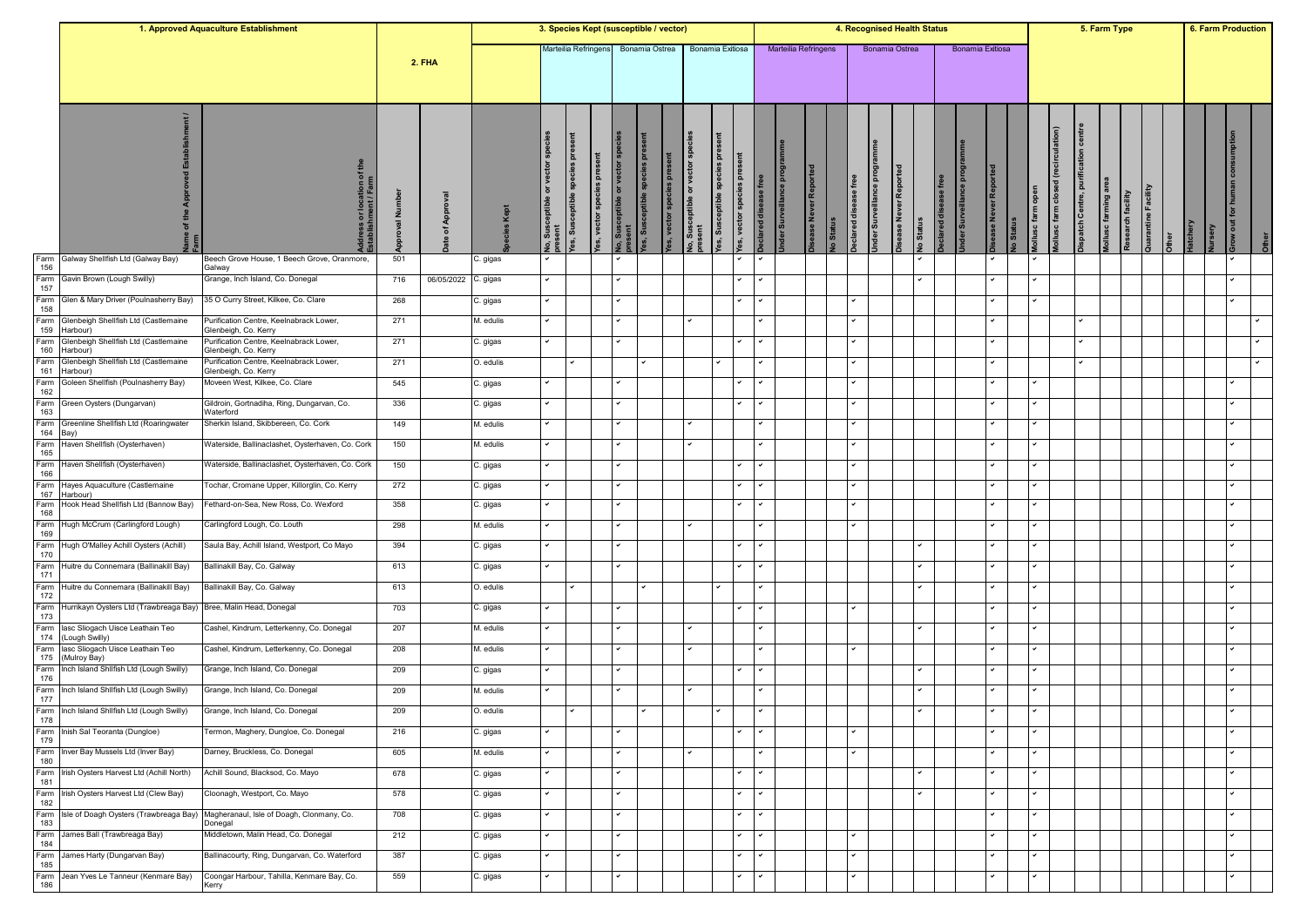|             |                                                                    | 1. Approved Aquaculture Establishment                |           |               |                  | 3. Species Kept (susceptible / vector) |                                                               |                                         |                             |                        |                                             |                                                                   |                      |                      |                   |           |                                                       | 4. Recognised Health Status |           |                    |                  |                      |                               |                                       |                                         | 5. Farm Type        |                   |                              |          |       | 6. Farm Production                            |
|-------------|--------------------------------------------------------------------|------------------------------------------------------|-----------|---------------|------------------|----------------------------------------|---------------------------------------------------------------|-----------------------------------------|-----------------------------|------------------------|---------------------------------------------|-------------------------------------------------------------------|----------------------|----------------------|-------------------|-----------|-------------------------------------------------------|-----------------------------|-----------|--------------------|------------------|----------------------|-------------------------------|---------------------------------------|-----------------------------------------|---------------------|-------------------|------------------------------|----------|-------|-----------------------------------------------|
|             |                                                                    |                                                      |           | <b>2. FHA</b> |                  | Marteilia Refringens                   |                                                               |                                         | Bonamia Ostrea              |                        |                                             | Bonamia Exitiosa                                                  |                      | Marteilia Refringens |                   |           |                                                       | Bonamia Ostrea              |           |                    | Bonamia Exitiosa |                      |                               |                                       |                                         |                     |                   |                              |          |       |                                               |
|             |                                                                    | dress or location of the<br>ablishment / Farm        | roval Num | of Appr       |                  | ৯                                      | species pres<br>es, vector species present<br>es, Susceptible | No, Susceptible or vector sp<br>present | es, Susceptible species pre | es, vector species pre | <b>Jo.</b> Susceptible or vector<br>present | <b>pres</b><br>/es, Susceptible species<br>es, vector species pre | eclared disease free | nder Surveillar      | sase Never Report | lo Status | nder Surveillance prog<br><b>aclared</b> disease free | sease Never Reported        | lo Status | ase<br>clared dis- |                  | sease Never Reported | lollusc farm open<br>lo Statu | (recirculation)<br>ollusc farm closed | centre<br>ation<br>spatch Centre, purif | Iollusc farming are | Research facility | Quarantine Facility<br>Other | latchery | rsery | <b>Brow out for human consumption</b><br>Othe |
| Farm<br>187 | Jim O Malley (Killary Harbour)                                     | Long Street, Louisburgh, Co. Mayo                    | 312       |               | M. edulis        |                                        |                                                               |                                         |                             |                        |                                             |                                                                   |                      |                      |                   |           |                                                       |                             |           |                    |                  |                      |                               |                                       |                                         |                     |                   |                              |          |       |                                               |
| 188         | Farm John Boyle (Gweedore Bay)                                     | Ballymanus, Kincasslagh, Letterkenny, Co.<br>Donegal | 524       |               | C. gigas         |                                        |                                                               | $\checkmark$                            |                             |                        |                                             | ◡                                                                 | $\checkmark$         |                      |                   |           |                                                       |                             |           |                    |                  | $\checkmark$         |                               |                                       |                                         |                     |                   |                              |          |       |                                               |
| Farm<br>189 | John Coll (Mulroy Bay)                                             | Kindrum, Fanad, Letterkenny, Co. Donegal             | 673       |               | C. gigas         |                                        |                                                               |                                         |                             |                        |                                             |                                                                   |                      |                      |                   |           |                                                       |                             |           |                    |                  |                      |                               |                                       |                                         |                     |                   |                              |          |       |                                               |
| Farm<br>190 | John MacManamon (Clew Bay)                                         | Sandhill, Carrowbeg, Westport, Co. Mayo              | 313       |               | C. gigas         |                                        |                                                               |                                         |                             |                        |                                             |                                                                   |                      |                      |                   |           |                                                       |                             |           |                    |                  |                      |                               |                                       |                                         |                     |                   |                              |          |       |                                               |
| Farm<br>191 | John McKinney (Trawbreaga Bay)                                     | Harbour View, Greencastle, Co. Donegal               | 492       |               | C. gigas         |                                        |                                                               | ◡                                       |                             |                        |                                             | ◡                                                                 |                      |                      |                   |           | ◡                                                     |                             |           |                    |                  |                      |                               |                                       |                                         |                     |                   |                              |          |       |                                               |
| Farm<br>192 | John Moran (Clew Bay)                                              | Roskeen South, Newport, Co. Mayo                     | 682       |               | C. gigas         |                                        |                                                               |                                         |                             |                        |                                             |                                                                   | $\checkmark$         |                      |                   |           |                                                       |                             |           |                    |                  |                      |                               |                                       |                                         |                     |                   |                              |          |       |                                               |
| Farm        | Jonathan Harmon (Roaringwater Bay)                                 | Aughadown, Skibbereen, Co. Cork                      | 154       |               | M. edulis        |                                        |                                                               |                                         |                             |                        |                                             |                                                                   |                      |                      |                   |           |                                                       |                             |           |                    |                  |                      |                               |                                       |                                         |                     |                   |                              |          |       | $\checkmark$                                  |
| 193<br>Farm | Joseph McManamon (Clew Bay)                                        | nishilra, Clew Bay, Co. Mayo                         | 684       |               | C. gigas         |                                        |                                                               | $\checkmark$                            |                             |                        |                                             | v                                                                 |                      |                      |                   |           |                                                       |                             | ✓         |                    |                  |                      |                               |                                       |                                         |                     |                   |                              |          |       | $\checkmark$                                  |
| 194<br>Farm | Kathleen Davitt (Achill)                                           | Saula West Achill, Co.Mayo                           | 541       |               | C. gigas         |                                        |                                                               | $\checkmark$                            |                             |                        |                                             |                                                                   |                      |                      |                   |           |                                                       |                             |           |                    |                  |                      |                               |                                       |                                         |                     |                   |                              |          |       |                                               |
| 195<br>Farm | Keane Seafoods Ltd (Galway Bay)                                    | Prospect, Maree, Oranmore, Co. Galway                | 248       |               | C. gigas         |                                        |                                                               | ٠                                       |                             |                        |                                             |                                                                   |                      |                      |                   |           |                                                       |                             |           |                    |                  |                      |                               |                                       |                                         |                     |                   |                              |          |       |                                               |
| 196<br>Farm | Kearney Oysters Ltd (Trawbreaga Bay)                               | Donagh Park, Carndonagh, Co. Donegal                 | 710       |               | C. gigas         |                                        |                                                               |                                         |                             |                        |                                             |                                                                   |                      |                      |                   |           |                                                       |                             |           |                    |                  |                      |                               |                                       |                                         |                     |                   |                              |          |       |                                               |
| 197<br>Farm | Keenan Oysters Ltd (Carlingford Lough)                             | The Harbour, Carlingford Lough, Co. Louth            | 301       |               | C. gigas         |                                        |                                                               | ◡                                       |                             |                        |                                             | ◡                                                                 |                      |                      |                   |           | ◡                                                     |                             |           |                    |                  |                      |                               |                                       |                                         |                     |                   |                              |          |       |                                               |
| 198<br>Farm | Kelly Shellfish Ltd (Galway Bay)                                   | Fyrone, Kilcolgan, Co. Galway                        | 249       |               | C. gigas         |                                        |                                                               |                                         |                             |                        |                                             |                                                                   | $\checkmark$         |                      |                   |           |                                                       |                             |           |                    |                  |                      |                               |                                       |                                         |                     |                   |                              |          |       |                                               |
| 199         | Farm Kelly Shellfish Ltd (Galway Bay)                              | Fyrone, Kilcolgan, Co. Galway                        | 249       |               | M. edulis        |                                        |                                                               | ٠                                       |                             |                        |                                             |                                                                   | $\checkmark$         |                      |                   |           |                                                       |                             |           |                    |                  |                      |                               |                                       |                                         |                     |                   |                              |          |       |                                               |
| 200<br>Farm | Kelly Shellfish Ltd (Galway Bay)                                   | Tyrone, Kilcolgan, Co. Galway                        | 249       |               | O. edulis        |                                        |                                                               |                                         | $\checkmark$                |                        |                                             | ◡                                                                 |                      |                      |                   |           |                                                       |                             | ✓         |                    |                  |                      |                               |                                       |                                         |                     |                   |                              |          |       |                                               |
| 201<br>Farm | Kelly Shellfish Ltd (Galway Bay)                                   | Tyrone, Kilcolgan, Co. Galway                        | 249       |               | R. philippinarum |                                        |                                                               | ✓                                       |                             | $\checkmark$           |                                             |                                                                   |                      |                      |                   |           |                                                       |                             |           |                    |                  |                      |                               |                                       |                                         |                     |                   |                              |          |       |                                               |
| 202<br>Farm | Kelly Shellfish Ltd (Galway Bay)                                   | Tyrone, Kilcolgan, Co. Galway                        | 250       |               | C. gigas         |                                        |                                                               |                                         |                             |                        |                                             |                                                                   |                      |                      |                   |           |                                                       |                             |           |                    |                  |                      |                               |                                       |                                         |                     |                   |                              |          |       |                                               |
| 203<br>Farm | Kelly Shellfish Ltd (Galway Bay)                                   | Tyrone, Kilcolgan, Co. Galway                        | 250       |               | M. edulis        |                                        |                                                               | $\checkmark$                            |                             |                        |                                             |                                                                   |                      |                      |                   |           |                                                       |                             |           |                    |                  |                      |                               |                                       |                                         |                     |                   |                              |          |       |                                               |
| 204<br>Farm | Kelly Shellfish Ltd (Galway Bay)                                   | Fyrone, Kilcolgan, Co. Galway                        | 250       |               | O. edulis        |                                        |                                                               |                                         |                             |                        |                                             | $\checkmark$                                                      |                      |                      |                   |           |                                                       |                             |           |                    |                  |                      |                               |                                       |                                         |                     |                   |                              |          |       |                                               |
| 205<br>Farm | Kelly Shellfish Ltd (Galway Bay)                                   | Fyrone, Kilcolgan, Co. Galway                        | 250       |               | R. philippinarum |                                        |                                                               | ◡                                       |                             |                        |                                             |                                                                   | ✓                    |                      |                   |           |                                                       |                             |           |                    |                  |                      |                               |                                       |                                         |                     |                   |                              |          |       |                                               |
| 206         | Farm Kelly Shellfish Ltd (Galway Bay)                              | Fyrone, Kilcolgan, Co. Galway                        | 250       |               | littorea         |                                        |                                                               | $\checkmark$                            |                             |                        |                                             |                                                                   | $\checkmark$         |                      |                   |           |                                                       |                             |           |                    |                  |                      |                               |                                       |                                         |                     |                   |                              |          |       |                                               |
| 207<br>Farm | Kevin & Michael Lydon (Killary Harbour)                            | Cluggam, Maam, Co. Galway                            | 241       |               | M. edulis        |                                        |                                                               | ✓                                       |                             |                        |                                             |                                                                   |                      |                      |                   |           | ✓                                                     |                             |           |                    |                  |                      |                               |                                       |                                         |                     |                   |                              |          |       |                                               |
| 208<br>Farm | Kevin Kilroy (Clew Bay)                                            | Furnace, Newport, Co. Mayo                           | 679       |               | C. gigas         |                                        |                                                               |                                         |                             |                        |                                             |                                                                   |                      |                      |                   |           |                                                       |                             |           |                    |                  |                      |                               |                                       |                                         |                     |                   |                              |          |       |                                               |
| 209         | Farm Kieran Grealis (Achill Sound)                                 | Lettra, Ballycroy, Westport, Mayo                    | 653       |               | C. gigas         |                                        |                                                               |                                         |                             |                        |                                             |                                                                   |                      |                      |                   |           |                                                       |                             |           |                    |                  |                      |                               |                                       |                                         |                     |                   |                              |          |       |                                               |
| 210         | Farm Kieran Lyons (Kenmare River)                                  | Eyeries, Beara, West Cork                            | 155       |               | M. edulis        |                                        |                                                               |                                         |                             |                        |                                             |                                                                   |                      |                      |                   |           |                                                       |                             |           |                    |                  |                      |                               |                                       |                                         |                     |                   |                              |          |       |                                               |
| 211         | Farm Killary Fish Farmers Co operative                             | Connemara West Centre, Letterfrack, Co. Galway       | 510       |               | M. edulis        |                                        |                                                               | ◡                                       |                             |                        |                                             |                                                                   |                      |                      |                   |           | ✓                                                     |                             |           |                    |                  |                      | $\checkmark$                  |                                       |                                         |                     |                   |                              |          |       | $\checkmark$                                  |
|             | 212 (Killary Harbour)<br>Farm Killary Fjord Shellfish Ltd (Killary | Bunowen, Leenane, Co. Galway                         | 240       |               | M. edulis        |                                        |                                                               |                                         |                             |                        |                                             |                                                                   | v                    |                      |                   |           | $\checkmark$                                          |                             |           |                    |                  |                      |                               |                                       |                                         |                     |                   |                              |          |       |                                               |
|             | 213 Harbour)<br>Farm Kinsale Oysterhaven Shellfish Ltd             | Kinsale, Cork                                        | 579       |               | C. gigas         |                                        |                                                               | $\checkmark$                            |                             |                        |                                             |                                                                   |                      |                      |                   |           | $\checkmark$                                          |                             |           |                    |                  | $\checkmark$         | $\checkmark$                  |                                       |                                         |                     |                   |                              |          |       | $\overline{ }$                                |
| Farm        | 214 (Kinsale Harbour)<br>Kush Seafarms Ltd (Kenmare River)         | O Shea's House, New Road, Kenmare, Co. Kerry         | 275       |               | M. edulis        |                                        |                                                               |                                         |                             |                        |                                             |                                                                   |                      |                      |                   |           | ✓                                                     |                             |           |                    |                  |                      |                               |                                       |                                         |                     |                   |                              |          |       |                                               |
| 215         | Farm Laffey Shellfish (Killary Harbour)                            | Outer Killary, Killary Harbour, Co. Galway           | 251       |               | M. edulis        |                                        |                                                               | $\checkmark$                            |                             |                        |                                             |                                                                   | $\checkmark$         |                      |                   |           | $\checkmark$                                          |                             |           |                    |                  |                      | $\checkmark$                  |                                       |                                         |                     |                   |                              |          |       | $\checkmark$                                  |
| 216         | Farm Lee Hunter (Trawenagh Bay)                                    | Maghery, Dungloe, Co. Donegal                        | 651       |               | C. gigas         |                                        |                                                               | ◡                                       |                             |                        |                                             |                                                                   | $\checkmark$         |                      |                   |           | ✓                                                     |                             |           |                    |                  |                      |                               |                                       |                                         |                     |                   |                              |          |       | $\checkmark$                                  |
| 217         | Farm Lenger Seafoods Ireland Ltd (Holland                          | Unit 2, Kilkeel Fish Market, The Harbour, Kilkeel,   | 516       |               | M. edulis        |                                        |                                                               |                                         |                             |                        |                                             |                                                                   |                      |                      |                   |           |                                                       |                             |           |                    |                  |                      |                               |                                       |                                         |                     |                   |                              |          |       |                                               |
|             | 218 Seafoods) (Carlingford Lough)                                  | Co Down                                              |           |               |                  |                                        |                                                               |                                         |                             |                        |                                             |                                                                   |                      |                      |                   |           |                                                       |                             |           |                    |                  |                      |                               |                                       |                                         |                     |                   |                              |          |       |                                               |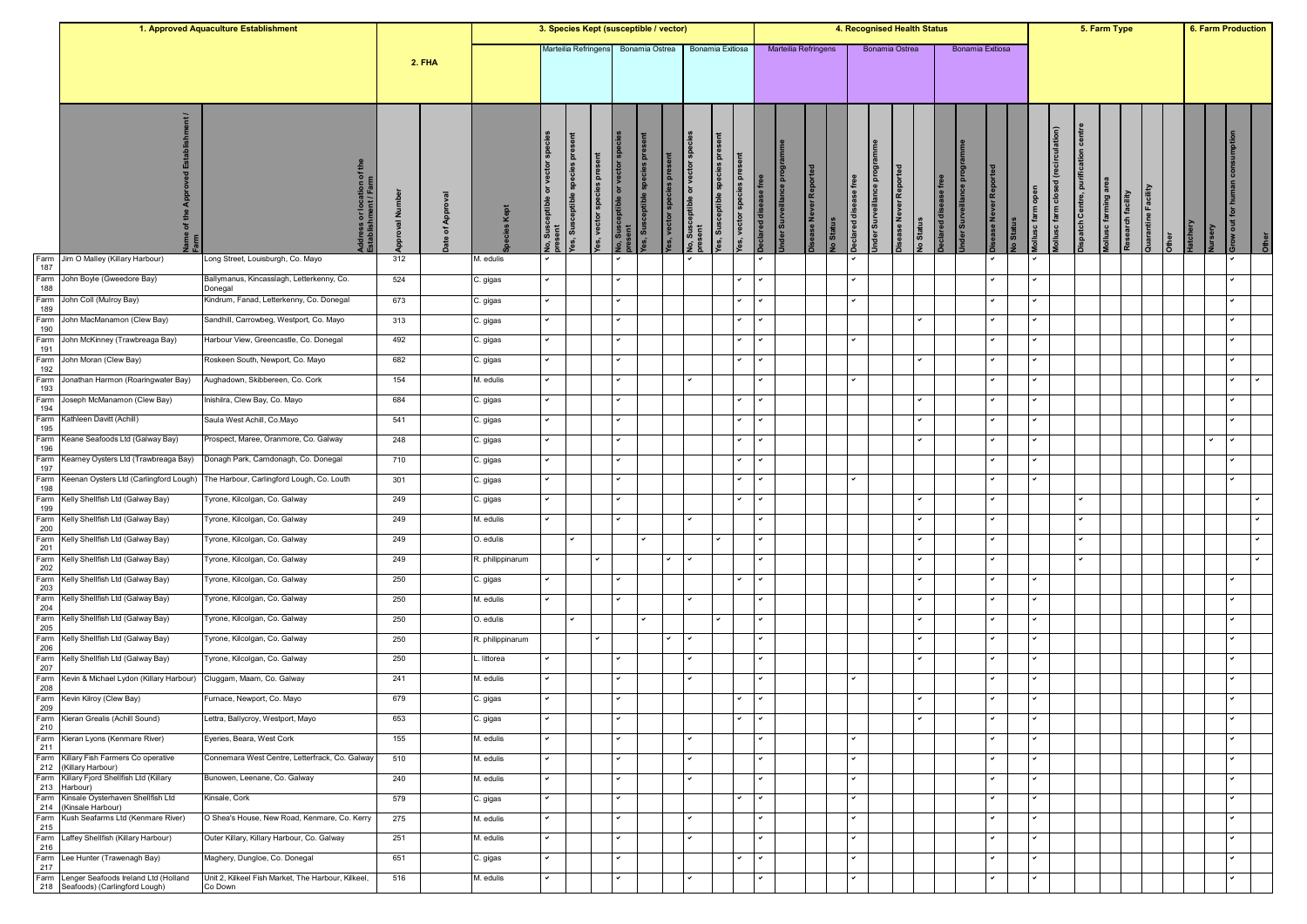|                                                            |                                                                                 | 1. Approved Aquaculture Establishment           |           |               |                  | 3. Species Kept (susceptible / vector) |                                      |                                   |                                   |                                          |              |                                                      |                      |                           |                             |                 |          |                       |                         | 4. Recognised Health Status                   |          |                  |              |                                 |                                       |                                       |                   | 5. Farm Type |                            |          | <b>6. Farm Production</b> |  |
|------------------------------------------------------------|---------------------------------------------------------------------------------|-------------------------------------------------|-----------|---------------|------------------|----------------------------------------|--------------------------------------|-----------------------------------|-----------------------------------|------------------------------------------|--------------|------------------------------------------------------|----------------------|---------------------------|-----------------------------|-----------------|----------|-----------------------|-------------------------|-----------------------------------------------|----------|------------------|--------------|---------------------------------|---------------------------------------|---------------------------------------|-------------------|--------------|----------------------------|----------|---------------------------|--|
|                                                            |                                                                                 |                                                 |           | <b>2. FHA</b> |                  |                                        | Marteilia Refringens                 |                                   |                                   | Bonamia Ostrea                           |              |                                                      | Bonamia Exitiosa     |                           | <b>Marteilia Refringens</b> |                 |          |                       |                         | Bonamia Ostrea                                |          | Bonamia Exitiosa |              |                                 |                                       |                                       |                   |              |                            |          |                           |  |
|                                                            |                                                                                 | dress or location of<br>tablishment / Farm      | Ē<br>oval | ৽             |                  | vector sp<br>৯                         | 高<br>species pres<br>es, Susceptible | <b>Pres</b><br>es, vector species | sceptible or vector sp<br>lo, Sus | <b>bre</b><br>ceptible species<br>es, Su | es, vect     | or vector sp<br>eptible<br><b>Jo, Sus</b><br>present | vector sp<br>es, Sus |                           | ᄘ<br>er Surve               | se Never Report | o Status | ase free<br>clared di | Inder Surveillance prog | ase Never Reporte<br><b>Status</b><br>$\circ$ | clared d |                  | <b>SR Ne</b> | <b>B</b><br>ollusc <sub>1</sub> | (recirculation)<br>ollusc farm closed | ation centre<br>ispatch Centre, purit | ollusc farming ar | Research fac | <b>Quarantine Facility</b> | latchery | row out for human cons    |  |
| Farm<br>219                                                | Liam O Connor (Carlingford Lough)                                               | North Commons, Carlingford, Co. Louth           | 299       |               | M. edulis        |                                        |                                      |                                   |                                   |                                          |              |                                                      |                      |                           |                             |                 |          |                       |                         |                                               |          |                  |              |                                 |                                       |                                       |                   |              |                            |          |                           |  |
| Farm<br>220                                                | Liam O Connor (Castlemaine Harbour)                                             | 「ullig Beg, Killorglin, Co. Kerry               | 277       |               | C. gigas         |                                        |                                      |                                   | $\checkmark$                      |                                          |              |                                                      | ٠                    |                           |                             |                 |          | ◡                     |                         |                                               |          |                  |              |                                 |                                       |                                       |                   |              |                            |          |                           |  |
| Farm<br>221                                                | issadell Shellfish Co Ltd (Drumcliff Bay).                                      | Farm Buildings, Lissadell, Co. Sligo            | 332       |               | C. gigas         |                                        |                                      |                                   |                                   |                                          |              |                                                      | $\checkmark$         |                           |                             |                 |          |                       |                         |                                               |          |                  |              |                                 |                                       |                                       |                   |              |                            |          |                           |  |
| Farm<br>222                                                | issadell Shellfish Co Ltd (Drumcliff Bay).                                      | Farm Buildings, Lissadell, Co. Sligo            | 332       |               | R. decussatus    |                                        |                                      |                                   |                                   |                                          | $\checkmark$ |                                                      |                      |                           |                             |                 |          |                       |                         |                                               |          |                  |              |                                 |                                       |                                       |                   |              |                            |          |                           |  |
| Farm<br>223                                                | Lissadell Shellfish Co Ltd (Drumcliff Bay) Farm Buildings, Lissadell, Co. Sligo |                                                 | 332       |               | R. philippinarum |                                        |                                      | ✓                                 |                                   |                                          | $\checkmark$ |                                                      |                      |                           |                             |                 |          |                       |                         |                                               |          |                  |              |                                 |                                       |                                       |                   |              |                            |          |                           |  |
| Farm<br>224                                                | Loch Garman Harbour Mussels Ltd<br>(Wexford Harbour)                            | 84 Northhumberland Road, Ballsbridge, Dublin 4  | 228       |               | M. edulis        |                                        |                                      |                                   |                                   |                                          |              |                                                      |                      |                           |                             |                 |          |                       |                         |                                               |          |                  |              |                                 |                                       |                                       |                   |              |                            |          |                           |  |
|                                                            | Farm M. O Malley Shellfish (Ballinakill<br>225 Harbour)                         | Cleggan, Co. Galway                             | 246       |               | C. gigas         |                                        |                                      |                                   |                                   |                                          |              |                                                      | $\checkmark$         |                           |                             |                 |          |                       |                         | ✓                                             |          |                  |              |                                 |                                       |                                       |                   |              |                            |          |                           |  |
| Farm<br>226                                                | M. O Malley Shellfish (Clifden Bay)                                             | Cleggan, Co. Galway                             | 245       |               | M. edulis        |                                        |                                      |                                   |                                   |                                          |              |                                                      |                      |                           |                             |                 |          | $\checkmark$          |                         |                                               |          |                  |              |                                 |                                       |                                       |                   |              |                            |          |                           |  |
| Farm<br>227                                                | Maitias Burke (Clew Bay)                                                        | Fahy, Newport, Co. Mayo                         | 315       |               | C. gigas         |                                        |                                      |                                   | v                                 |                                          |              |                                                      | $\checkmark$         |                           |                             |                 |          |                       |                         | ✓                                             |          |                  |              |                                 |                                       |                                       |                   |              |                            |          |                           |  |
| Farm<br>228                                                | Mannin Bay Oysters (Mannin Bay)                                                 | Derrygimla, Ballyconneely, Co. Galway           | 243       |               | C. gigas         |                                        |                                      |                                   | v                                 |                                          |              |                                                      | $\checkmark$         |                           |                             |                 |          | ◡                     |                         |                                               |          |                  |              |                                 |                                       |                                       |                   |              |                            |          | $\checkmark$              |  |
| Farm                                                       | Mannin Seafoods Ltd (Roaringwater                                               | (ilkileen, Church Cross, Skibbereen, Co. Cork   | 158       |               | M. edulis        |                                        |                                      |                                   |                                   |                                          |              |                                                      |                      |                           |                             |                 |          |                       |                         |                                               |          |                  |              |                                 |                                       |                                       |                   |              |                            |          |                           |  |
| 229<br>Farm<br>230                                         | Bay)<br>MaREI, UCC (Kenmare Bay)                                                | Cleandra Harbour, Kenmare Bay, Co. Cork         | 669       |               | M. edulis        |                                        |                                      |                                   |                                   |                                          |              |                                                      |                      |                           |                             |                 |          |                       |                         |                                               |          |                  |              |                                 |                                       |                                       |                   |              |                            |          |                           |  |
| Farm                                                       | Marine Institute, Galway (Lehanagh Pool Lehanagh Pool, Bertraghboy Bay          |                                                 | 677       |               | Multi-species    |                                        |                                      |                                   |                                   |                                          |              |                                                      |                      |                           |                             |                 |          |                       |                         |                                               |          |                  |              |                                 |                                       |                                       |                   | ✓            |                            |          |                           |  |
| 231<br>Farm<br>232                                         | Shellfish)<br>Martin Brennan (Trawenagh Bay)                                    | Drimlaghdrid, Lettermacaward, Co. Donegal       | 493       |               | C. gigas         |                                        |                                      |                                   |                                   |                                          |              |                                                      | $\checkmark$         |                           |                             |                 |          |                       |                         |                                               |          |                  |              |                                 |                                       |                                       |                   |              |                            |          |                           |  |
| Farm                                                       | Martin Riordan (Castlemaine Harbour)                                            | Fullig Beg, Killorglin, Co. Kerry               | 276       |               | C. gigas         |                                        |                                      |                                   | $\checkmark$                      |                                          |              |                                                      | $\checkmark$         |                           |                             |                 |          | $\checkmark$          |                         |                                               |          |                  |              |                                 |                                       |                                       |                   |              |                            |          |                           |  |
| 233<br>$\begin{array}{c}\n\text{Farm} \\ 234\n\end{array}$ | Matthew Houton (Trawbreaga Bay)                                                 | Portaleen, Culkeeny, Malin, Co. Donegal         | 681       |               | C. gigas         |                                        |                                      |                                   |                                   |                                          |              |                                                      |                      |                           |                             |                 |          |                       |                         |                                               |          |                  |              |                                 |                                       |                                       |                   |              |                            |          |                           |  |
| Farm                                                       | Mattie Larkin (Galway Bay)                                                      | Killeenaran, Kilcolgan, Co. Galway              | 244       |               | C. gigas         |                                        |                                      |                                   |                                   |                                          |              |                                                      | $\checkmark$         |                           |                             |                 |          |                       |                         | ◡                                             |          |                  |              |                                 |                                       |                                       |                   |              |                            |          |                           |  |
| 235<br>Farm                                                | Mc Guinness Shellfish (Loughras Beg)                                            | Largy, Killybegs, Co. Donegal                   | 695       |               | C. gigas         |                                        |                                      |                                   |                                   |                                          |              |                                                      |                      |                           |                             |                 |          |                       |                         |                                               |          |                  |              |                                 |                                       |                                       |                   |              |                            |          |                           |  |
| 236<br>Farm                                                | McHugh and Gavigan (Loughras Beag)                                              | Leaconnell, Adara, Co. Donegal                  | 487       |               | C. gigas         |                                        |                                      |                                   | $\checkmark$                      |                                          |              |                                                      |                      |                           |                             |                 |          |                       |                         |                                               |          |                  |              |                                 |                                       |                                       |                   |              |                            |          | $\overline{ }$            |  |
| 237<br>Farm                                                | McIlwaine Shellfish Ltd (Mulroy Bay)                                            | Woodquarter, Cranford, Letterkenny, Co. Donegal | 206       |               | M. edulis        |                                        |                                      |                                   |                                   |                                          |              |                                                      |                      |                           |                             |                 |          |                       |                         |                                               |          |                  |              |                                 |                                       |                                       |                   |              |                            |          | $\checkmark$              |  |
| 238                                                        | McNulty Oyster Farm Ltd (Clew Bay)                                              | Knockloughra, Newport, Co. Mayo                 | 316       |               | C. gigas         |                                        |                                      |                                   |                                   |                                          |              |                                                      | $\checkmark$         |                           |                             |                 |          |                       |                         | ✓                                             |          |                  |              |                                 |                                       |                                       |                   |              |                            |          |                           |  |
| $Farm$<br>$239$<br>Farm                                    | Michael Casey (Roaringwater Bay)                                                | Baltimore, Co. Cork                             | 161       |               | M. edulis        |                                        |                                      |                                   |                                   |                                          |              |                                                      |                      |                           |                             |                 |          | v                     |                         |                                               |          |                  |              |                                 |                                       |                                       |                   |              |                            |          |                           |  |
| 240<br>Farm                                                | Michael Crowley (Roaringwater Bay)                                              | Ardralla, Church Cross, Skibbereen, Co. Cork    | 163       |               | M. edulis        |                                        |                                      |                                   |                                   |                                          |              |                                                      |                      |                           |                             |                 |          |                       |                         |                                               |          |                  |              |                                 |                                       |                                       |                   |              |                            |          |                           |  |
| 241                                                        | Farm Michael Fahey (Clew Bay)                                                   | Pound Road, Castlebar, Co Mayo                  | 636       |               |                  | $\checkmark$                           |                                      |                                   | $\checkmark$                      |                                          |              |                                                      | $\checkmark$         | $\mathsf{I}$ $\mathsf{I}$ |                             |                 |          |                       |                         | $\checkmark$                                  |          |                  | $\checkmark$ | $\checkmark$                    |                                       |                                       |                   |              |                            |          | $\checkmark$              |  |
| 242<br>Farm                                                | Michael Farren (Trawbreaga Bay)                                                 | Glentoskert, Malin, Co. Donegal                 | 686       |               | C. gigas         |                                        |                                      |                                   |                                   |                                          |              |                                                      |                      |                           |                             |                 |          |                       |                         |                                               |          |                  |              |                                 |                                       |                                       |                   |              |                            |          |                           |  |
| 243                                                        | Farm Michael Kilbane (Achill)                                                   |                                                 |           |               | C. gigas         |                                        |                                      |                                   |                                   |                                          |              |                                                      |                      |                           |                             |                 |          |                       |                         |                                               |          |                  |              |                                 |                                       |                                       |                   |              |                            |          | $\overline{ }$            |  |
| 244                                                        |                                                                                 | Dooagh, Achill, Co Mayo                         | 507       |               | C. gigas         |                                        |                                      |                                   |                                   |                                          |              |                                                      |                      |                           |                             |                 |          |                       |                         |                                               |          |                  |              |                                 |                                       |                                       |                   |              |                            |          |                           |  |
| Farm<br>245                                                | Michael McLaughlin (Trawbreaga Bay)                                             | Keenaglug, Carndonagh, Co. Donegal              | 218       |               | C. gigas         |                                        |                                      |                                   |                                   |                                          |              |                                                      | ٠                    |                           |                             |                 |          |                       |                         |                                               |          |                  |              |                                 |                                       |                                       |                   |              |                            |          | $\checkmark$              |  |
| Farm<br>246                                                | Michael McMahon (Poulnasherry Bay)                                              | Ballynote East, Kilrush, Co.Clare               | 503       |               | C. gigas         |                                        |                                      |                                   | $\checkmark$                      |                                          |              |                                                      | $\checkmark$         |                           |                             |                 |          | ◡                     |                         |                                               |          |                  | $\checkmark$ |                                 |                                       |                                       |                   |              |                            |          | $\checkmark$              |  |
| Farm<br>247                                                | Michael McTigue (Achill North)                                                  | 38 College View Avenue, Castlebar, Co. Mayo     | 675       |               | C. gigas         |                                        |                                      |                                   |                                   |                                          |              |                                                      | $\checkmark$         |                           |                             |                 |          |                       |                         | ◡                                             |          |                  |              |                                 |                                       |                                       |                   |              |                            |          | $\overline{ }$            |  |
| Farm<br>248                                                | Michael McTigue (Achill North)                                                  | 38 College View Avenue, Castlebar, Co. Mayo     | 675       |               | O. edulis        |                                        |                                      |                                   |                                   |                                          |              |                                                      |                      |                           |                             |                 |          |                       |                         |                                               |          |                  |              |                                 |                                       |                                       |                   |              |                            |          |                           |  |
| Farm<br>249                                                | Michael Moroney - Co-operative<br>(Castlemaine Harbour)                         | Glosha, Cromane, Kilorglin, Co. Kerry           | 520       |               | C. gigas         |                                        |                                      |                                   |                                   |                                          |              |                                                      | $\checkmark$         |                           |                             |                 |          | $\checkmark$          |                         |                                               |          |                  |              |                                 |                                       |                                       |                   |              |                            |          |                           |  |
| Farm                                                       | Michael O Neill / Ronan O Neill<br>250 (Roaringwater Bay)                       | Church Cross, Skibbereen, Co. Cork              | 160       |               | M. edulis        |                                        |                                      |                                   |                                   |                                          |              |                                                      |                      |                           |                             |                 |          |                       |                         |                                               |          |                  |              |                                 |                                       |                                       |                   |              |                            |          |                           |  |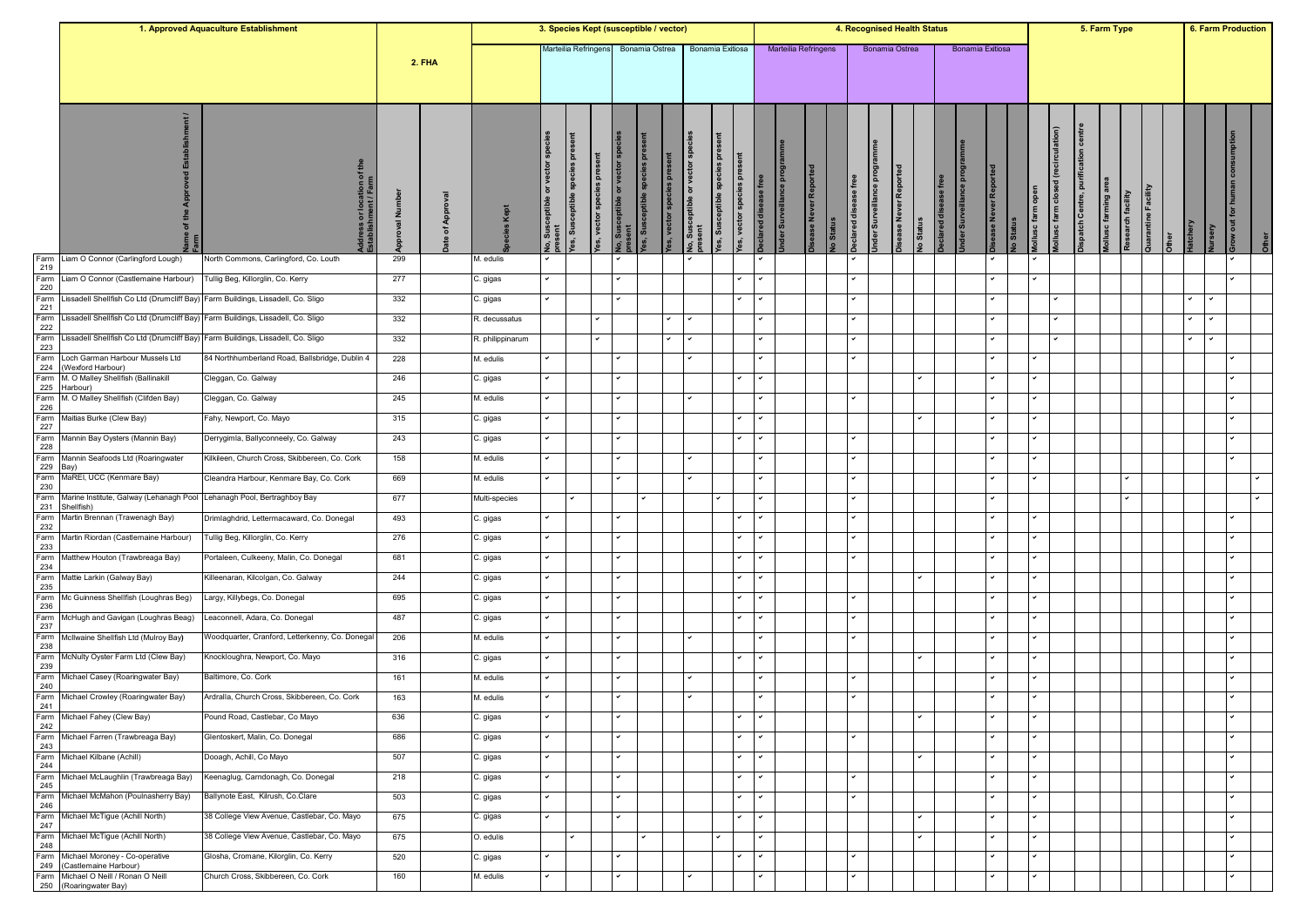| Marteilia Refringens<br><b>Bonamia Exitiosa</b><br>Marteilia Refringens<br>Bonamia Exitiosa<br>Bonamia Ostrea<br>Bonamia Ostrea<br><b>2. FHA</b><br>ient<br>sceptible species pres<br>vector sp<br>ceptible species pro<br>or vector sp<br>ă<br>효<br>ase free<br>$\overline{5}$                                                                                                                                                                                 | ollusc farm closed (recirculation)<br>spatch Centre, purit<br>lollusc farming are<br>open<br>Quarantine Facili<br>Research facility<br>atchery |              |
|-----------------------------------------------------------------------------------------------------------------------------------------------------------------------------------------------------------------------------------------------------------------------------------------------------------------------------------------------------------------------------------------------------------------------------------------------------------------|------------------------------------------------------------------------------------------------------------------------------------------------|--------------|
|                                                                                                                                                                                                                                                                                                                                                                                                                                                                 |                                                                                                                                                |              |
| lo, Susceptible or vector sp<br>resent<br>es, vector species present<br>ress or location of th<br>blishment / Farm<br>ase Never Reported<br>nder Surveillance pro<br>se Never Report<br>eclared disease<br>s, vector speci<br>vector spec<br>der Surveil<br>$rac{5}{2}$<br>ollusc farm<br>eclared dis-<br>Le<br>se Ne<br><b>Status</b><br>roval<br>o Status<br><b>Jo, Susco</b><br>present<br>res, Sus<br>$\frac{1}{3}$ . Sus<br>as, Sus<br>৳<br>эŚ,<br>$\circ$ |                                                                                                                                                |              |
| Farm<br>280<br>Douglas Strand, Killorglin, Co. Kerry<br>Michael Scannell Co-operative<br>C. gigas<br>251<br>(Castlemaine Harbour)                                                                                                                                                                                                                                                                                                                               |                                                                                                                                                |              |
| Farm<br>MLJ Oysters (Dungarvan Harbour)<br>Gilrain, Gortnadiha, Ring, Dungarvan, Co.<br>712<br>C. gigas<br>252<br>Waterford                                                                                                                                                                                                                                                                                                                                     |                                                                                                                                                |              |
| Farm<br>Moyasta, Kilrush, Co. Clare<br>Moyasta Oysters Ltd (Poulnasherry Bay)<br>476<br>C. gigas<br>$\checkmark$<br>◡<br>253                                                                                                                                                                                                                                                                                                                                    |                                                                                                                                                |              |
| Farm<br>254<br>Drim, Cranford, Letterkenny, Co. Donegal<br>504<br>M. edulis<br>Mulroy Bay Mussels Ltd (Mulroy Bay)                                                                                                                                                                                                                                                                                                                                              |                                                                                                                                                |              |
| Farm<br>626<br>Munster Shellfish Ltd (Dungarvan Bay)<br>Ceann h-Eibhic, Ring, Dungarvan, Waterford<br>C. gigas                                                                                                                                                                                                                                                                                                                                                  |                                                                                                                                                |              |
| 255<br>Farm<br>317<br>Murrisk Shellfish (Clew Bay)<br>Murrisk, Westport, Co. Mayo<br>C. gigas<br>✓                                                                                                                                                                                                                                                                                                                                                              |                                                                                                                                                |              |
| 256<br>Farm<br>Murrisk Shellfish (Clew Bay)<br>Murrisk, Westport, Co. Mayo<br>575<br>C. gigas<br>v<br>$\checkmark$<br>✓                                                                                                                                                                                                                                                                                                                                         |                                                                                                                                                |              |
| 257<br>Farm<br>Muskerry Seafood Ltd (Kenmare River)<br>Kilquane, Killarney, Co. Kerry<br>164<br>M. edulis                                                                                                                                                                                                                                                                                                                                                       |                                                                                                                                                |              |
| 258<br>Farm<br>Mweeloon Bay Seafood (Galway Bay)<br>580<br>Tawin, Oranmore, Co. Galway<br>$\checkmark$<br>$\checkmark$<br>✓<br>C. gigas                                                                                                                                                                                                                                                                                                                         |                                                                                                                                                | $\checkmark$ |
| 259<br>Farm<br>N&A Scallan Mussel Suppliers (Wexford 29 William Street, Co. Wexford<br>360<br>M. edulis<br>✓<br>◡                                                                                                                                                                                                                                                                                                                                               |                                                                                                                                                |              |
| 260<br>Harbour)<br>Natura Mussels Ltd (McSwynes Bay)<br>5 Upper Georges Street, Wexford, Co. Wexford<br>540<br>C. gigas                                                                                                                                                                                                                                                                                                                                         |                                                                                                                                                |              |
| Farm<br>261<br>Farm<br>540<br>M. edulis<br>Natura Mussels Ltd (McSwynes Bay)<br>5 Upper Georges Street, Wexford, Co. Wexford                                                                                                                                                                                                                                                                                                                                    |                                                                                                                                                |              |
| 262<br>Farm<br>220<br>Ballyliffen, Clonmany, Co. Donegal<br>North Shore Oysters (Trawbreaga Bay)<br>C. gigas                                                                                                                                                                                                                                                                                                                                                    |                                                                                                                                                |              |
| 263<br>Farm<br>North West Shellfish Ltd (Mulroy Bay)<br>Upper Carrick, Carrigart, Letterkenny, Co.<br>219<br>P. maximus<br>$\checkmark$<br>✓                                                                                                                                                                                                                                                                                                                    |                                                                                                                                                |              |
| 264<br>Donegal<br>Farm<br>North West Shellfish Ltd (Mulroy Bay)<br>Jpper Carrick, Carrigart, Letterkenny, Co.<br>219<br>O. edulis                                                                                                                                                                                                                                                                                                                               |                                                                                                                                                |              |
| 265<br>Donega<br>Farm<br>North West Shellfish Ltd (Mulroy Bay)<br>219<br>v                                                                                                                                                                                                                                                                                                                                                                                      |                                                                                                                                                |              |
| Jpper Carrick, Carrigart, Letterkenny, Co.<br>C. gigas<br>266<br>Donegal                                                                                                                                                                                                                                                                                                                                                                                        |                                                                                                                                                |              |
| Farm<br>219<br>North West Shellfish Ltd (Mulroy Bay)<br>Jpper Carrick, Carrigart, Letterkenny, Co.<br>M. arenaria<br>✓<br>$\checkmark$<br>◡<br>267<br>Donegal                                                                                                                                                                                                                                                                                                   |                                                                                                                                                |              |
| Farm<br>268<br>North West Shellfish Ltd (Mulroy Bay)<br>Upper Carrick, Carrigart, Letterkenny, Co.<br>219<br>V. verrucosa<br>Donegal                                                                                                                                                                                                                                                                                                                            |                                                                                                                                                |              |
| Farm<br>219<br>Upper Carrick, Carrigart, Letterkenny, Co.<br>North West Shellfish Ltd (Mulroy Bay)<br>Littorina littorea<br>269<br>Donegal                                                                                                                                                                                                                                                                                                                      |                                                                                                                                                |              |
| Farm<br>North West Shellfish Ltd (Mulroy Bay)<br>Jpper Carrick, Carrigart, Letterkenny, Co.<br>219<br>O. edulis<br>270<br>Donegal                                                                                                                                                                                                                                                                                                                               |                                                                                                                                                |              |
| Farm<br>Northwest Clam Marketing Group Ltd.<br>Lissadell, Co. Sligo<br>591<br>C. gigas<br>$\checkmark$<br>$\checkmark$<br>v<br>271<br>(Drumcliff Bay)                                                                                                                                                                                                                                                                                                           |                                                                                                                                                |              |
| Northwest Clam Marketing Group Ltd.<br>Farm<br>Lissadell, Co. Sligo<br>591<br>$\checkmark$<br>R. philippinarum<br>272<br>(Drumcliff Bay)                                                                                                                                                                                                                                                                                                                        |                                                                                                                                                |              |
| Farm   O Connor / Teahan Group (Castlemaine   Tullig Cross, Killorglin, Co. Kerry<br>397<br>M. edulis<br>273 Harbour)                                                                                                                                                                                                                                                                                                                                           |                                                                                                                                                |              |
| Farm   O Sullivan McCarthy Mussel<br>$\ddot{\phantom{0}}$<br>Cromane Lower, Killorglin, Co. Kerry<br>M. edulis<br>$\checkmark$<br>$\overline{\phantom{a}}$<br>$\overline{\phantom{a}}$<br>$\checkmark$<br>281<br>$\checkmark$<br>274 Development Ltd (Castlemaine Harbour)                                                                                                                                                                                      |                                                                                                                                                | $\checkmark$ |
| Farm O Sullivan McCarthy Mussel<br>Cromane Lower, Killorglin, Co. Kerry<br>281<br>C. gigas<br>275 Development Ltd (Castlemaine Harbour)                                                                                                                                                                                                                                                                                                                         |                                                                                                                                                |              |
| Farm Ocean Run Ltd (Roaringwater Bay)<br>Ballylinch, Baltimore, Cork<br>166<br>C. gigas<br>276                                                                                                                                                                                                                                                                                                                                                                  |                                                                                                                                                |              |
| Farm Ocean Run Ltd (Roaringwater Bay)<br>Ballylinch, Baltimore, Cork<br>166<br>M. edulis<br>277                                                                                                                                                                                                                                                                                                                                                                 |                                                                                                                                                |              |
| Farm Oisiri Min An Chairn Teoranta<br>690<br>Meenacarn, Lettermacaward, Co. Donegal<br>C. gigas<br>٠<br>◡<br>◡<br>278 (Trawenagh Bay)                                                                                                                                                                                                                                                                                                                           |                                                                                                                                                |              |
| Farm Oisri O'Mordha Teo (Trawenagh Bay)<br>Drimlaughdrid, Lettermacaward, Co. Donegal<br>698<br>$\checkmark$<br>C. gigas<br>$\checkmark$<br>✓<br>v<br>279                                                                                                                                                                                                                                                                                                       |                                                                                                                                                | $\checkmark$ |
| Farm O'Murchu Mussels (Roaringwater Bay)<br>Monaghan North, Roaringwater Bay, Co. Cork<br>483<br>M. edulis<br>$\checkmark$<br>v<br>◡<br>280                                                                                                                                                                                                                                                                                                                     |                                                                                                                                                |              |
| Farm<br>Online Mussels (Killary Harbour)<br>Lettergesh West, Renvyle, Co. Galway<br>253<br>M. edulis<br>v<br>v<br>◡<br>281                                                                                                                                                                                                                                                                                                                                      |                                                                                                                                                |              |
| Farm<br>Ostre'an Ltd (Dungloe Bay)<br>Dungloe Bay, Dungloe, Co. Donegal<br>221<br>C. gigas<br>282                                                                                                                                                                                                                                                                                                                                                               |                                                                                                                                                |              |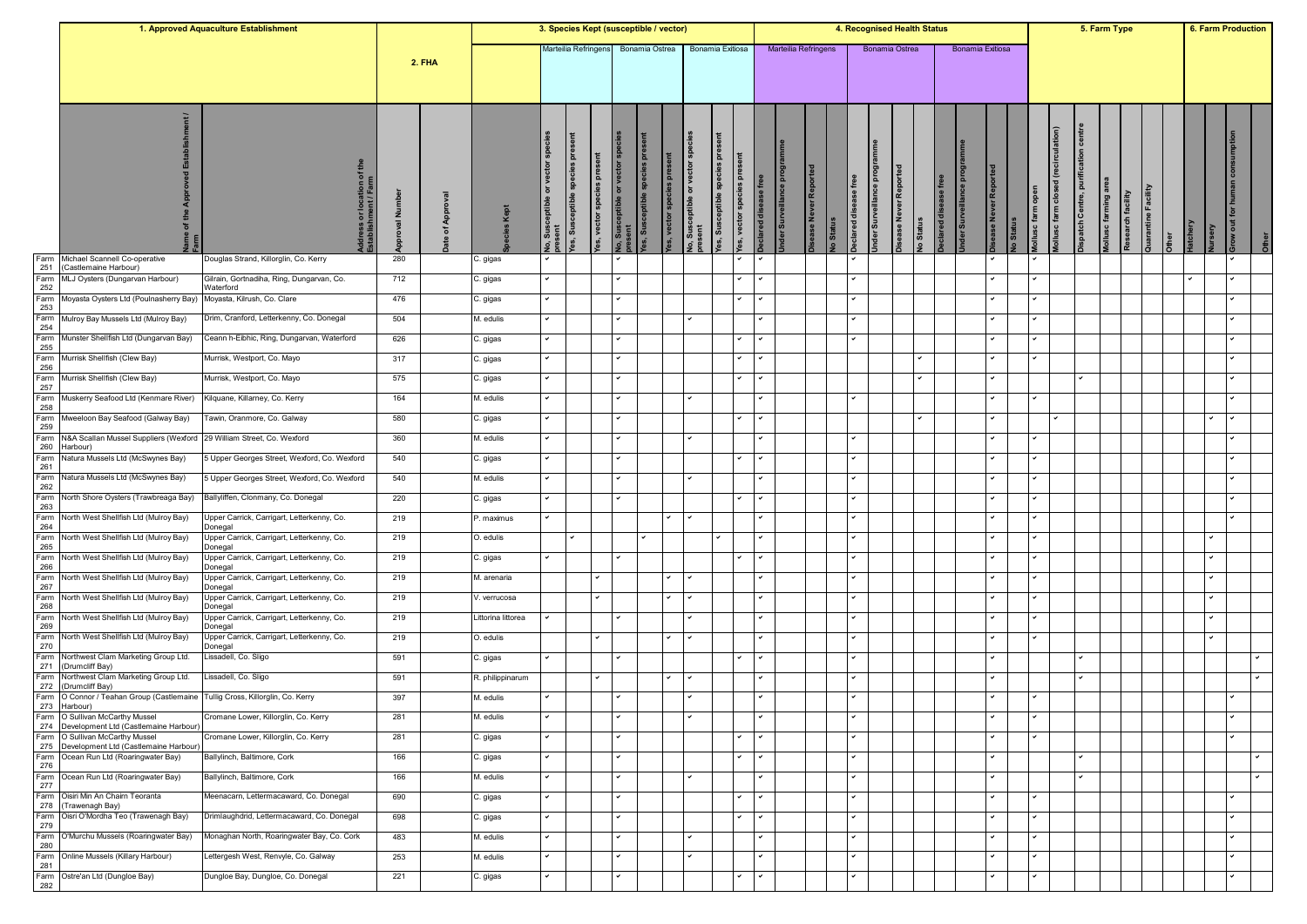|                  |                                                                               | 1. Approved Aquaculture Establishment                                            |            |               |           | 3. Species Kept (susceptible / vector) |                                      |                                                             |                           |                                            |                 |                                                |                                |        |                      |                  |          |                               |                        | 4. Recognised Health Status    |                 |                  |              |                      |                                       |                       | 5. Farm Type        |                   |                     |                 | 6. Farm Production       |       |
|------------------|-------------------------------------------------------------------------------|----------------------------------------------------------------------------------|------------|---------------|-----------|----------------------------------------|--------------------------------------|-------------------------------------------------------------|---------------------------|--------------------------------------------|-----------------|------------------------------------------------|--------------------------------|--------|----------------------|------------------|----------|-------------------------------|------------------------|--------------------------------|-----------------|------------------|--------------|----------------------|---------------------------------------|-----------------------|---------------------|-------------------|---------------------|-----------------|--------------------------|-------|
|                  |                                                                               |                                                                                  |            | <b>2. FHA</b> |           |                                        | Marteilia Refringens                 |                                                             |                           | Bonamia Ostrea                             |                 |                                                | Bonamia Exitiosa               |        | Marteilia Refringens |                  |          |                               |                        | Bonamia Ostrea                 |                 | Bonamia Exitiosa |              |                      |                                       |                       |                     |                   |                     |                 |                          |       |
|                  |                                                                               | Idress or location of<br>tablishment / Farm                                      | Ē<br>levo. | ৢ             |           | vector spe<br>ŏ                        | ã<br>species pres<br>es, Susceptible | sceptible or vector sp<br><b>pres</b><br>es, vector species | <b>Jo, Sus</b><br>Present | <b>bre</b><br>ceptible species<br>les, Sus | es, vector spec | or vector sp<br>eptible<br>No, Susr<br>present | ă<br>es, vector spo<br>es, Sus |        | ᄘ<br>der Surveilla   | ase Never Report | o Status | <b>ise</b> free<br>sclared di | Inder Surveillance pro | ase Never Reporte<br>lo Status | eclared disease |                  |              | open<br>Mollusc farm | (recirculation)<br>ollusc farm closed | ispatch Centre, purif | lollusc farming are | Research facility | Quarantine Facility | <b>latchery</b> |                          | Other |
| Farm<br>283      | Owen & P. Teahan Shellfish Ltd<br>(Castlemaine Harbour)                       | Ballinamona, Castlemaine, Co Kerry                                               | 643        |               | M. edulis |                                        |                                      |                                                             |                           |                                            |                 |                                                |                                |        |                      |                  |          |                               |                        |                                |                 |                  |              |                      |                                       |                       |                     |                   |                     |                 |                          |       |
| Farm<br>284      | Owen & P.Teahan Shellfish Ltd<br>(Castlemaine Harbour)                        | Ballinamona, Castlemaine, Co Kerry                                               | 643        |               | C. gigas  |                                        |                                      |                                                             | v                         |                                            |                 |                                                | ٠                              |        |                      |                  |          | v                             |                        |                                |                 |                  |              | ◡                    |                                       |                       |                     |                   |                     |                 |                          |       |
| Farm<br>285      | Oysters for Suir Ltd (Waterford Harbour)                                      | The Mount, Cheekpoint, Co. Waterford                                             | 337        |               | C. gigas  |                                        |                                      |                                                             | $\checkmark$              |                                            |                 |                                                | $\checkmark$                   |        |                      |                  |          | v                             |                        |                                |                 |                  |              |                      |                                       |                       |                     |                   |                     |                 |                          |       |
| Farm<br>286      | Paddy Hanley (Kenmare River)                                                  | Pouleen, Ardgroom, Beara, Co. Cork                                               | 167        |               | M. edulis |                                        |                                      |                                                             |                           |                                            |                 |                                                |                                |        |                      |                  |          |                               |                        |                                |                 |                  |              |                      |                                       |                       |                     |                   |                     |                 |                          |       |
| Farm<br>287      | Padraig McManamon (Clew Bay)                                                  | Carrowbeg, Tiernaur, Newport, Co. Mayo                                           | 691        |               | C. gigas  |                                        |                                      |                                                             |                           |                                            |                 |                                                |                                |        |                      |                  |          |                               |                        |                                |                 |                  |              |                      |                                       |                       |                     |                   |                     |                 |                          |       |
| Farm<br>288      | Pallas Fish Farms Ltd (Kenmare River)                                         | 110 Rathfarnham Wood, Rathfarnham, Dublin<br>14, Co. Dublin                      | 565        |               | M. edulis |                                        |                                      |                                                             |                           |                                            |                 |                                                |                                |        |                      |                  |          | ◡                             |                        |                                |                 |                  |              | ◡                    |                                       |                       |                     |                   |                     |                 |                          |       |
| Farm<br>289      | Pat Cormican (Galway Bay)                                                     | Ballynacourty, Clarinbridge, Co. Galway                                          | 670        |               | C. gigas  |                                        |                                      |                                                             |                           |                                            |                 |                                                | $\checkmark$                   |        |                      |                  |          |                               |                        | ۰                              |                 |                  |              |                      |                                       |                       |                     |                   |                     |                 |                          |       |
| Farm             | Pat Lydon (Killary Harbour)                                                   | Lettergesh West, Renvyle, Co. Galway                                             | 389        |               | M. edulis |                                        |                                      |                                                             |                           |                                            |                 |                                                |                                |        |                      |                  |          | $\checkmark$                  |                        |                                |                 |                  |              | ◡                    |                                       |                       |                     |                   |                     |                 |                          |       |
| 290<br>Farm      | Pat Mc Daid (Trawbreaga Bay)                                                  | Glasha, Carndonagh, Co. Donegal                                                  | 497        |               | C. gigas  |                                        |                                      |                                                             | $\checkmark$              |                                            |                 |                                                | $\checkmark$                   |        |                      |                  |          | v                             |                        |                                |                 |                  |              | v                    |                                       |                       |                     |                   |                     |                 |                          |       |
| 291<br>Farm      | Patricia & Sean Daly (Kenmare River)                                          | Canfie, Ardgroom, Beara, Co. Cork                                                | 177        |               | M. edulis |                                        |                                      |                                                             | $\checkmark$              |                                            |                 |                                                |                                |        |                      |                  |          | v                             |                        |                                |                 |                  |              | $\checkmark$         |                                       |                       |                     |                   |                     |                 |                          |       |
| 292<br>Farm      | Patrick Cronin Organic Shellfish Ltd                                          | Muxnaw, Kenmare, Co. Kerry                                                       | 282        |               | M. edulis |                                        |                                      |                                                             |                           |                                            |                 |                                                |                                |        |                      |                  |          |                               |                        |                                |                 |                  |              |                      |                                       |                       |                     |                   |                     |                 |                          |       |
| 293<br>Farm      | (Kenmare River)<br>Patrick Gavin (Clew Bay)                                   | Clynish Island, Kilmeena, Westport, Co. Mayo                                     | 592        |               | C. gigas  |                                        |                                      |                                                             |                           |                                            |                 |                                                |                                |        |                      |                  |          |                               |                        |                                |                 |                  |              |                      |                                       |                       |                     |                   |                     |                 |                          |       |
| 294<br>Farm      | Patrick J Leonard (Roaringwater Bay)                                          | 7 Donegal West, Reengaroga, Baltimore, Co.                                       | 168        |               | M. edulis |                                        |                                      |                                                             |                           |                                            |                 |                                                |                                |        |                      |                  |          |                               |                        |                                |                 |                  |              |                      |                                       |                       |                     |                   |                     |                 |                          |       |
| 295<br>Farm      | Patrick T Sullivan (Castlemaine Harbour) Cromane Lower, Killorglin, Co. Kerry | Cork                                                                             | 526        |               | C. gigas  |                                        |                                      |                                                             |                           |                                            |                 |                                                | $\checkmark$                   |        |                      |                  |          |                               |                        |                                |                 |                  |              |                      |                                       |                       |                     |                   |                     |                 |                          |       |
| 296<br>Farm      | Paul Kelly (Kenmare River)                                                    | 18 Henry Street, Kenmare, Co. Kerry                                              | 284        |               | M. edulis |                                        |                                      |                                                             | $\overline{\phantom{0}}$  |                                            |                 |                                                |                                |        |                      |                  |          | $\checkmark$                  |                        |                                |                 |                  |              | ◡                    |                                       |                       |                     |                   |                     |                 | $\overline{\phantom{0}}$ |       |
| 297<br>Farm      | Peter McManamon (Clew Bay)                                                    | Knockmanus, Newport, Co Mayo                                                     | 635        |               | C. gigas  |                                        |                                      |                                                             |                           |                                            |                 |                                                |                                |        |                      |                  |          |                               |                        |                                |                 |                  |              |                      |                                       |                       |                     |                   |                     |                 |                          |       |
| 298<br>Farm      | Peter Nee (Killary Harbour)                                                   | Feenone, Louisburgh, Co. Mayo                                                    | 480        |               | M. edulis |                                        |                                      |                                                             |                           |                                            |                 |                                                |                                |        |                      |                  |          | v                             |                        |                                |                 |                  |              |                      |                                       |                       |                     |                   |                     |                 |                          |       |
| 299<br>Farm      | Peter Tighe (Ballylongford Bay)                                               | 1 Glenmore Grove, Ballinoraig Road, Tralee, Co                                   | 285        |               | C. gigas  |                                        |                                      |                                                             |                           |                                            |                 |                                                |                                |        |                      |                  |          |                               |                        |                                |                 |                  |              |                      |                                       |                       |                     |                   |                     |                 |                          |       |
| 300<br>Farm      | Philip M. Doherty (Mulroy Bay)                                                | Kerry<br>Slievebawn, Malin Head, Co. Donegal                                     | 672        |               | C. gigas  |                                        |                                      |                                                             | $\checkmark$              |                                            |                 |                                                |                                |        |                      |                  |          |                               |                        |                                |                 |                  |              | ◡                    |                                       |                       |                     |                   |                     |                 |                          |       |
| 301<br>Farm      | Philip M. Doherty (Trawbreaga Bay)                                            | Slievebawn, Malin Head, Co Donegal                                               | 396        |               | C. gigas  |                                        |                                      |                                                             |                           |                                            |                 |                                                | ٠                              |        |                      |                  |          | v                             |                        |                                |                 |                  |              | ◡                    |                                       |                       |                     |                   |                     |                 |                          |       |
| 302<br>Farm      | Philip Walsh Oysters (Waterford                                               | Ballyvoreen, Rossduff, Woodstown, Co. Waterford                                  | 338        |               | C. gigas  |                                        |                                      |                                                             |                           |                                            |                 |                                                | $\checkmark$                   |        |                      |                  |          |                               |                        |                                |                 |                  |              |                      |                                       |                       |                     |                   |                     |                 |                          |       |
| 303<br>Farm      | Harbour)<br>Phoenix Sea Farm Limited (Clew Bay)                               | c/o John Lambe Consultants, Quay Street,                                         | 663        |               | M. edulis |                                        |                                      |                                                             |                           |                                            |                 |                                                |                                |        |                      |                  |          |                               |                        | ◡                              |                 |                  |              | ◡                    |                                       |                       |                     |                   |                     |                 |                          |       |
| 304<br>Farm      | PJ Martyn (Galway Bay)                                                        | Westport, Co. Mayo<br>Mulrook, Kilcolgan, Co Galway                              | 687        |               | ≿. gigas  |                                        |                                      |                                                             |                           |                                            |                 |                                                |                                |        |                      |                  |          |                               |                        |                                |                 |                  |              |                      |                                       |                       |                     |                   |                     |                 |                          |       |
| 305              | Farm PKA Ltd (Dungarvan)                                                      | Gortnadiha Ring, Co. Waterford                                                   | 339        |               | C. gigas  | $\checkmark$                           |                                      |                                                             | $\checkmark$              |                                            |                 |                                                | $\checkmark$                   | $\sim$ |                      |                  |          | $\checkmark$                  |                        |                                |                 |                  | $\checkmark$ | $\checkmark$         |                                       |                       |                     |                   |                     |                 | $\checkmark$             |       |
| 306              | Farm PKC Ltd (Oysterhaven)                                                    | c/o PKA Ltd, Ballycoe, Dungarvan, Co Waterford                                   | 340        |               | C. gigas  |                                        |                                      |                                                             |                           |                                            |                 |                                                | $\checkmark$                   |        |                      |                  |          |                               |                        |                                |                 |                  |              |                      |                                       |                       |                     |                   |                     |                 |                          |       |
| 307              | Farm PKD Oysters Ltd (Woodstown Bay)                                          | Woodstown Bay, Co. Waterford                                                     | 671        |               | C. gigas  |                                        |                                      |                                                             | $\overline{\phantom{0}}$  |                                            |                 |                                                | $\checkmark$                   |        |                      |                  |          | v                             |                        |                                |                 |                  |              | $\checkmark$         |                                       |                       |                     |                   |                     |                 |                          |       |
| 308              | Farm PKJ Oysters Ltd (Oysterhaven)                                            | Oysterhaven Bay, Co. Cork                                                        | 657        |               | C. gigas  |                                        |                                      |                                                             | ◡                         |                                            |                 |                                                | ٠                              |        |                      |                  |          | ✓                             |                        |                                |                 |                  |              | ◡                    |                                       |                       |                     |                   |                     |                 |                          |       |
| 309<br>Farm      | PKM Ltd (Killala Bay)                                                         | Crossmolina Road, Killala, Co. Mayo                                              | 689        |               |           |                                        |                                      |                                                             | $\checkmark$              |                                            |                 |                                                | $\checkmark$                   |        |                      |                  |          | v                             |                        |                                |                 |                  |              | $\checkmark$         |                                       |                       |                     |                   |                     |                 | $\checkmark$             |       |
| 310              |                                                                               | Farm PKO Oysters Ltd (Castlemaine Harbour) Castlemaine Harbour Cromane Co. Kerry | 603        |               | C. gigas  |                                        |                                      |                                                             | $\checkmark$              |                                            |                 |                                                | $\checkmark$                   |        |                      |                  |          | $\checkmark$                  |                        |                                |                 |                  |              | ◡                    |                                       |                       |                     |                   |                     |                 | $\checkmark$             |       |
| 311              |                                                                               | Bell Harbour, Co Clare                                                           |            |               | C. gigas  |                                        |                                      |                                                             |                           |                                            |                 |                                                | $\checkmark$                   |        |                      |                  |          |                               |                        |                                |                 |                  |              |                      |                                       |                       |                     |                   |                     |                 |                          |       |
| 312 Bay)         | Farm Pooldoody Aquaculture Ltd (Galway                                        |                                                                                  | 126        |               | C. gigas  |                                        |                                      |                                                             |                           |                                            |                 |                                                |                                |        |                      |                  |          |                               |                        |                                |                 |                  |              |                      |                                       |                       |                     |                   |                     |                 |                          |       |
| Farm<br>313 Bay) | Poulnasherry Oysters Ltd (Poulnasherry                                        | Breaffa, Kilkee, Co. Clare                                                       | 120        |               | C. gigas  |                                        |                                      |                                                             |                           |                                            |                 |                                                | $\checkmark$                   |        |                      |                  |          | ◡                             |                        |                                |                 |                  |              | ◡                    |                                       |                       |                     |                   |                     |                 | $\checkmark$             |       |
|                  | Farm Production Chiron ATD Ltd (Dungarvan<br>314 Harbour)                     | Knockenpower Lower, Ring, Dungarvan, Co.<br>Waterford                            | 699        |               | C. gigas  |                                        |                                      |                                                             |                           |                                            |                 |                                                | $\checkmark$                   |        |                      |                  |          |                               |                        |                                |                 |                  |              |                      |                                       |                       |                     |                   |                     |                 |                          |       |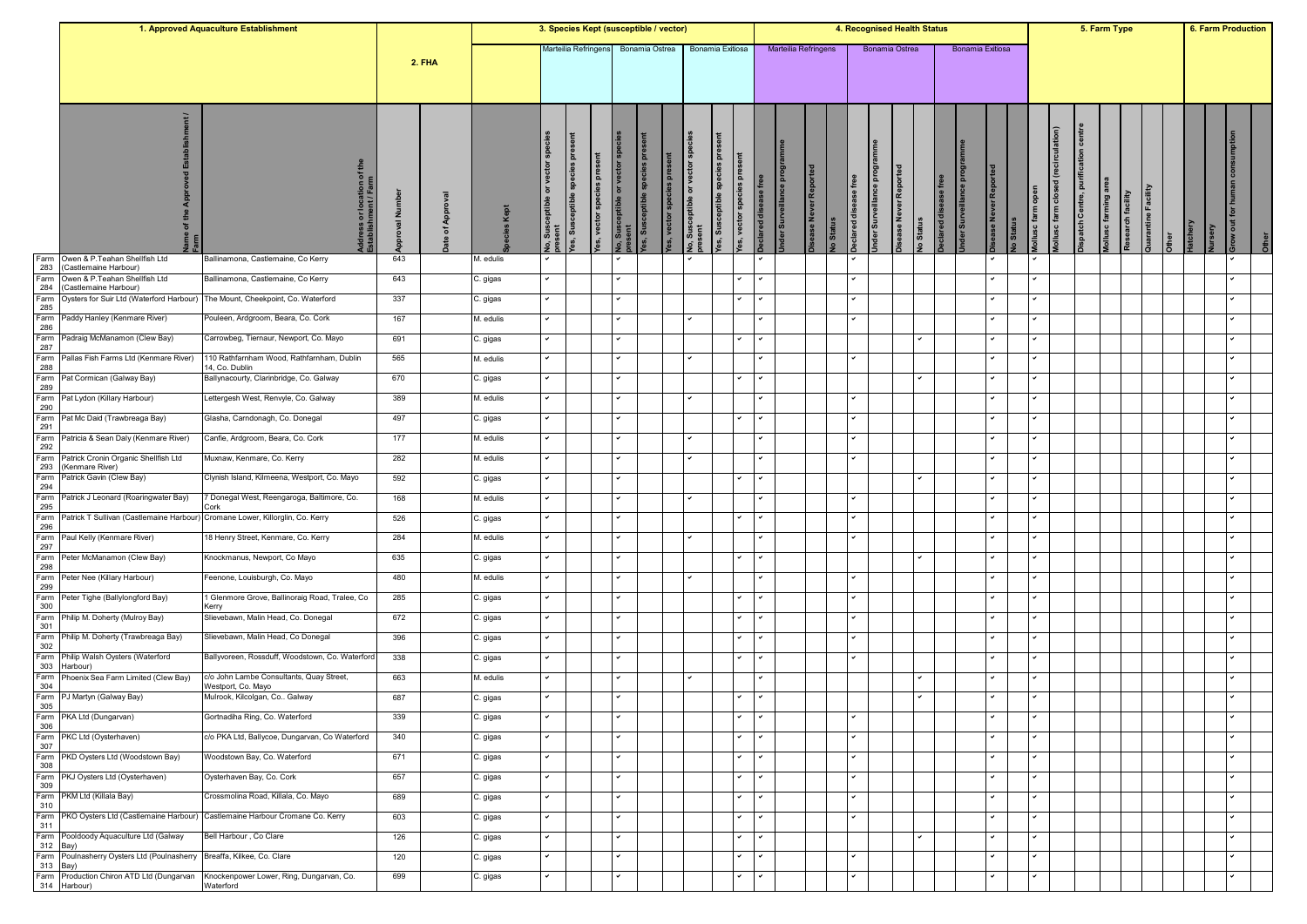|             |                                                          | 1. Approved Aquaculture Establishment                                               |            |          |                       | 3. Species Kept (susceptible / vector) |                                                 |                      |                                         |                                     |                        |                                 |                                             |                          |           |                             |          |                                        |                                              | 4. Recognised Health Status |          |                  |                      |                  |                  | 5. Farm Type                                           |               |                     |              |                 | 6. Farm Production         |  |
|-------------|----------------------------------------------------------|-------------------------------------------------------------------------------------|------------|----------|-----------------------|----------------------------------------|-------------------------------------------------|----------------------|-----------------------------------------|-------------------------------------|------------------------|---------------------------------|---------------------------------------------|--------------------------|-----------|-----------------------------|----------|----------------------------------------|----------------------------------------------|-----------------------------|----------|------------------|----------------------|------------------|------------------|--------------------------------------------------------|---------------|---------------------|--------------|-----------------|----------------------------|--|
|             |                                                          |                                                                                     |            | 2. FHA   |                       | Marteilia Refringens                   |                                                 |                      |                                         | Bonamia Ostrea                      |                        |                                 | Bonamia Exitiosa                            |                          |           | <b>Marteilia Refringens</b> |          |                                        | Bonamia Ostrea                               |                             |          | Bonamia Exitiosa |                      |                  |                  |                                                        |               |                     |              |                 |                            |  |
|             |                                                          | ress or location of<br>blishment / Farm                                             | ž<br>roval | App<br>৳ | ō                     | ŏ                                      | <b>Pre</b><br>species<br>ceptible<br>Sus<br>es, | ere<br>es, vector sp | eptible or vector<br>No, Sus<br>present | <b>b</b><br>les, Susceptible specio | es, vector species pre | or vect<br>No, Suscr<br>present | l g<br>es, Susceptible specie<br>vector spe | eclared disea            | der Surve | ease Never Report           | o Status | free<br>ase <sub>1</sub><br>clared dis | Inder Surveillance pro<br>sease Never Report | <b>Status</b>               | clared d |                  | ease Never Repo      | ĕ<br>lollusc far | ollusc farm clos | centre<br>ispatch Centre, purif<br>lollusc farming are | Research faci | Quarantine Facility | <b>Dther</b> | <b>latchery</b> | row out for human consumpt |  |
| Farm<br>315 | Purple Spade Ltd (Killary Harbour)                       | ettergesh West, Renvyle, Co. Galway.                                                | 254        |          | M. edulis             |                                        |                                                 |                      |                                         |                                     |                        |                                 |                                             |                          |           |                             |          |                                        |                                              |                             |          |                  | $\checkmark$         |                  |                  |                                                        |               |                     |              |                 |                            |  |
| Farm<br>316 | Racoo Shellfish Ltd (Donegal Bay)                        | Fullyearl, Donegal Town                                                             | 571        |          | C. gigas              |                                        |                                                 |                      | $\checkmark$                            |                                     |                        |                                 |                                             |                          |           |                             |          | ✓                                      |                                              |                             |          |                  |                      |                  |                  |                                                        |               |                     |              |                 | $\checkmark$               |  |
| Farm<br>317 | Rainer Krause & David Krause (Galway<br>Bay)             | Dungora, Kinvara, Co. Galway                                                        | 255        |          | M. edulis             |                                        |                                                 |                      | $\checkmark$                            |                                     |                        |                                 |                                             |                          |           |                             |          |                                        |                                              |                             |          |                  | $\checkmark$         |                  |                  |                                                        |               |                     |              |                 | $\checkmark$               |  |
| Farm<br>318 | Rainer Krause & David Krause (Galway<br>Зау              | Dungora, Kinvara, Co. Galway                                                        | 255        |          | C. gigas              |                                        |                                                 |                      |                                         |                                     |                        |                                 |                                             |                          |           |                             |          |                                        |                                              |                             |          |                  | $\checkmark$         |                  |                  |                                                        |               |                     |              |                 |                            |  |
| Farm<br>319 | Rainer Krause & David Krause (Galway<br>3ay)             | Dungora, Kinvara, Co. Galway                                                        | 393        |          | M. edulis             |                                        |                                                 |                      |                                         |                                     |                        |                                 |                                             |                          |           |                             |          |                                        |                                              |                             |          |                  |                      |                  |                  |                                                        |               |                     |              |                 |                            |  |
| Farm<br>320 | Raymond Duggan (Roaringwater Bay)                        | Kilkilleen, Church Cross, Skibbereen, Co Cork                                       | 511        |          | M. edulis             |                                        |                                                 |                      | $\checkmark$                            |                                     |                        |                                 |                                             |                          |           |                             |          | ◡                                      |                                              |                             |          |                  | $\checkmark$         |                  |                  |                                                        |               |                     |              |                 |                            |  |
| Farm<br>321 | Redbank Food Company (Galway Bay)                        | New Quay, Burren, Co. Clare                                                         | 656        |          | C. gigas              |                                        |                                                 |                      |                                         |                                     |                        |                                 |                                             |                          |           |                             |          |                                        |                                              |                             |          |                  | $\checkmark$         |                  |                  |                                                        |               |                     |              |                 |                            |  |
| Farm<br>322 | Redbank Food Company (Galway Bay)                        | New Quay, Burren, Co. Clare                                                         | 656        |          | M. edulis             |                                        |                                                 |                      |                                         |                                     |                        |                                 |                                             |                          |           |                             |          |                                        |                                              |                             |          |                  | $\checkmark$         |                  |                  |                                                        |               |                     |              |                 |                            |  |
| Farm<br>323 | Redbank Food Company (Galway Bay)                        | New Quay, Burren, Co. Clare                                                         | 656        |          | Clam                  |                                        |                                                 | ✓                    |                                         |                                     | $\checkmark$           |                                 |                                             |                          |           |                             |          |                                        |                                              |                             |          |                  | $\checkmark$         |                  |                  |                                                        |               |                     |              |                 |                            |  |
| Farm<br>324 | Redbank Food Company (Galway Bay)                        | New Quay, Burren, Co. Clare                                                         | 656        |          | R. philippinarum      |                                        |                                                 | ∽                    |                                         |                                     | $\checkmark$           |                                 |                                             |                          |           |                             |          |                                        |                                              |                             |          |                  | $\checkmark$         |                  |                  | ◡                                                      |               |                     |              |                 |                            |  |
| Farm        | Redbank Food Company (Galway Bay)                        | New Quay, Burren, Co. Clare                                                         | 656        |          | P. maximus            |                                        |                                                 |                      |                                         |                                     |                        |                                 |                                             |                          |           |                             |          |                                        |                                              |                             |          |                  | $\checkmark$         |                  |                  |                                                        |               |                     |              |                 |                            |  |
| 325<br>Farm | Redbank Shellfish (Galway Bay)                           | New Quay, Burrin, Co. Clare                                                         | 121        |          | M. edulis             |                                        |                                                 |                      |                                         |                                     |                        |                                 |                                             |                          |           |                             |          |                                        |                                              |                             |          |                  |                      |                  |                  |                                                        |               |                     |              |                 | ◡                          |  |
| 326<br>Farm | Redbank Shellfish (Galway Bay)                           | New Quay, Burrin, Co. Clare                                                         | 121        |          | C. gigas              |                                        |                                                 |                      |                                         |                                     |                        |                                 |                                             |                          |           |                             |          |                                        |                                              |                             |          |                  | $\checkmark$         |                  |                  |                                                        |               |                     |              |                 | ◡                          |  |
| 327<br>Farm | Redbank Shellfish (Galway Bay)                           | Vew Quay, Burrin, Co. Clare                                                         | 121        |          | P. maximus            |                                        |                                                 |                      |                                         |                                     |                        |                                 |                                             |                          |           |                             |          |                                        |                                              |                             |          |                  | $\checkmark$         |                  |                  |                                                        |               |                     |              |                 |                            |  |
| 328         | Farm Redbank Shellfish (Galway Bay)                      | New Quay, Burrin, Co. Clare                                                         | 121        |          | R. philippinarum      |                                        |                                                 | ◡                    |                                         |                                     | $\tilde{ }$            | $\checkmark$                    |                                             |                          |           |                             |          |                                        |                                              |                             |          |                  | $\checkmark$         |                  |                  |                                                        |               |                     |              |                 | ◡<br>$\checkmark$          |  |
| 329<br>Farm | Redbank Shellfish (Galway Bay)                           | New Quay, Burrin, Co. Clare                                                         | 121        |          | O. edulis             |                                        |                                                 |                      |                                         |                                     |                        |                                 |                                             |                          |           |                             |          |                                        |                                              |                             |          |                  |                      |                  |                  |                                                        |               |                     |              |                 |                            |  |
| 330<br>Farm | Reid, Doherty, McGroary (Donegal Bay)                    | Rossylongon, Donegal Town, Donegal                                                  | 630        |          | C. gigas              |                                        |                                                 |                      | $\checkmark$                            |                                     |                        |                                 |                                             |                          |           |                             |          | ✓                                      |                                              |                             |          |                  | v                    |                  |                  |                                                        |               |                     |              |                 |                            |  |
| 331<br>Farm | Reilly Shellfish (Castlemaine Harbour)                   | Cromane Lower, Killorglin, Co. Kerry                                                | 273        |          | M. edulis             |                                        |                                                 |                      |                                         |                                     |                        |                                 |                                             |                          |           |                             |          |                                        |                                              |                             |          |                  | $\checkmark$         |                  |                  |                                                        |               |                     |              |                 |                            |  |
| 332         | Farm Reilly Shellfish (Castlemaine Harbour)              | Cromane Lower, Killorglin, Co. Kerry                                                | 273        |          | C. gigas              |                                        |                                                 |                      | $\overline{\phantom{0}}$                |                                     |                        |                                 |                                             |                          |           |                             |          |                                        |                                              |                             |          |                  | $\checkmark$         |                  |                  |                                                        |               |                     |              |                 | $\checkmark$               |  |
| 333<br>Farm | Richard Courtney (Roaringwater Bay)                      | Gurteenalomone, Skibbereen, Co. Cork                                                | 376        |          | M. edulis             |                                        |                                                 |                      | $\checkmark$                            |                                     |                        |                                 |                                             |                          |           |                             |          | ✓                                      |                                              |                             |          |                  |                      |                  |                  |                                                        |               |                     |              |                 | $\checkmark$<br>◡          |  |
| 334<br>Farm | Rinemac Shellfish Ltd (Shannon                           | Rahona East, Carrigaholt, Kilrush, Clare                                            | 704        |          | C. gigas              |                                        |                                                 |                      |                                         |                                     |                        |                                 |                                             |                          |           |                             |          |                                        |                                              |                             |          |                  | $\checkmark$         |                  |                  |                                                        |               |                     |              |                 |                            |  |
| 335         | Estuary)<br>Farm Riverbank Mussels Ltd (Wexford          | c/o L.G. Cody & Company, Clonard Business                                           | 363        |          | M. edulis             |                                        |                                                 |                      | $\overline{\phantom{0}}$                |                                     |                        |                                 |                                             |                          |           |                             |          | ◡                                      |                                              |                             |          |                  | $\checkmark$         |                  |                  |                                                        |               |                     |              |                 |                            |  |
| 336<br>Farm | Harbour)<br>Rodeen Fish Farms (Bantry Bay)               | Park, Whitemill Industrial Estate, Wexford<br>South Droum, Castletownbere, Co. Cork | 386        |          | M. edulis             |                                        |                                                 |                      |                                         |                                     |                        |                                 |                                             |                          |           |                             |          |                                        |                                              |                             |          |                  |                      |                  |                  |                                                        |               |                     |              |                 |                            |  |
| 337         | Farm Rosmoney Shellfish Ltd (Clew Bay)                   | Rosmoney, Corraholly, Westport, Co. Mayo                                            | 320        |          |                       | $\checkmark$                           |                                                 |                      | $\ddot{\phantom{1}}$                    |                                     |                        |                                 | $\checkmark$                                | $\checkmark$             |           |                             |          |                                        |                                              | $\checkmark$                |          |                  | $\ddot{\phantom{0}}$ |                  | $\checkmark$     |                                                        |               |                     |              |                 | $\mathbf{v}$               |  |
| 338         | Farm Ross Shellfish Ltd (Kenmare River)                  | Lauragh, Killarney, Co. Kerry                                                       | 489        |          | C. gigas<br>M. edulis |                                        |                                                 |                      |                                         |                                     |                        |                                 |                                             |                          |           |                             |          |                                        |                                              |                             |          |                  |                      |                  |                  |                                                        |               |                     |              |                 |                            |  |
| 339         |                                                          |                                                                                     |            |          |                       |                                        |                                                 |                      |                                         |                                     |                        |                                 |                                             |                          |           |                             |          |                                        |                                              |                             |          |                  |                      |                  |                  |                                                        |               |                     |              |                 |                            |  |
|             | Farm Saltspray Mussel Technology Ltd<br>340 (Bantry Bay) | c/o Bantry Bay Seafoods Ltd., Gortalassa, Bantry,<br>Co. Cork                       | 170        |          | M. edulis             |                                        |                                                 |                      |                                         |                                     |                        |                                 |                                             |                          |           |                             |          |                                        |                                              |                             |          |                  |                      |                  |                  |                                                        |               |                     |              |                 |                            |  |
| 341         | Farm Sam Lowes (Kenmare Bay)                             | Killaha, Kenmare, Co. Kerry                                                         | 700        |          | C. gigas              |                                        |                                                 |                      | $\checkmark$                            |                                     |                        |                                 | ◡                                           |                          |           |                             |          | ✓                                      |                                              |                             |          |                  | $\checkmark$         |                  |                  |                                                        |               |                     |              |                 | $\checkmark$               |  |
| 342         | Farm Sarah Walker (Kenmare Bay)                          | Cnocan, Eyeries, Beara, Cork                                                        | 702        |          | C. gigas              |                                        |                                                 |                      | $\checkmark$                            |                                     |                        |                                 | $\checkmark$                                |                          |           |                             |          | $\checkmark$                           |                                              |                             |          |                  | $\checkmark$         |                  | $\checkmark$     |                                                        |               |                     |              |                 | $\checkmark$               |  |
| 343         | Farm Sciana Mara Teo (Achill)                            | School Road, Dooagh, Achill, Co. Mayo                                               | 321        |          | C. gigas              |                                        |                                                 |                      | $\checkmark$                            |                                     |                        |                                 |                                             | $\overline{\phantom{0}}$ |           |                             |          |                                        |                                              |                             |          |                  | $\checkmark$         |                  |                  |                                                        |               |                     |              |                 | $\checkmark$               |  |
| 344 Bay)    | Farm Seal Harbour Enterprises Ltd (Bantry                | Seal Harbour, Glengarrif, Bantry, Co. Cork                                          | 172        |          | M. edulis             |                                        |                                                 |                      |                                         |                                     |                        |                                 |                                             |                          |           |                             |          |                                        |                                              |                             |          |                  | $\checkmark$         |                  |                  |                                                        |               |                     |              |                 |                            |  |
|             | Farm Seamus O hAodha (Dungarvan<br>345 Harbour)          | Baile na nGall, An Rinn, Dungarvan, Co.<br>Waterford                                | 378        |          | C. gigas              |                                        |                                                 |                      | $\checkmark$                            |                                     |                        |                                 | $\checkmark$                                |                          |           |                             |          | ◡                                      |                                              |                             |          |                  | $\checkmark$         |                  |                  |                                                        |               |                     |              |                 |                            |  |
| Farm<br>346 | Sean Bourke (Killala Bay)                                | Rathlacken, Carrowmore, Lacken, Co. Mayo                                            | 692        |          | C. gigas              |                                        |                                                 |                      |                                         |                                     |                        |                                 |                                             |                          |           |                             |          |                                        |                                              |                             |          |                  | v                    |                  |                  |                                                        |               |                     |              |                 |                            |  |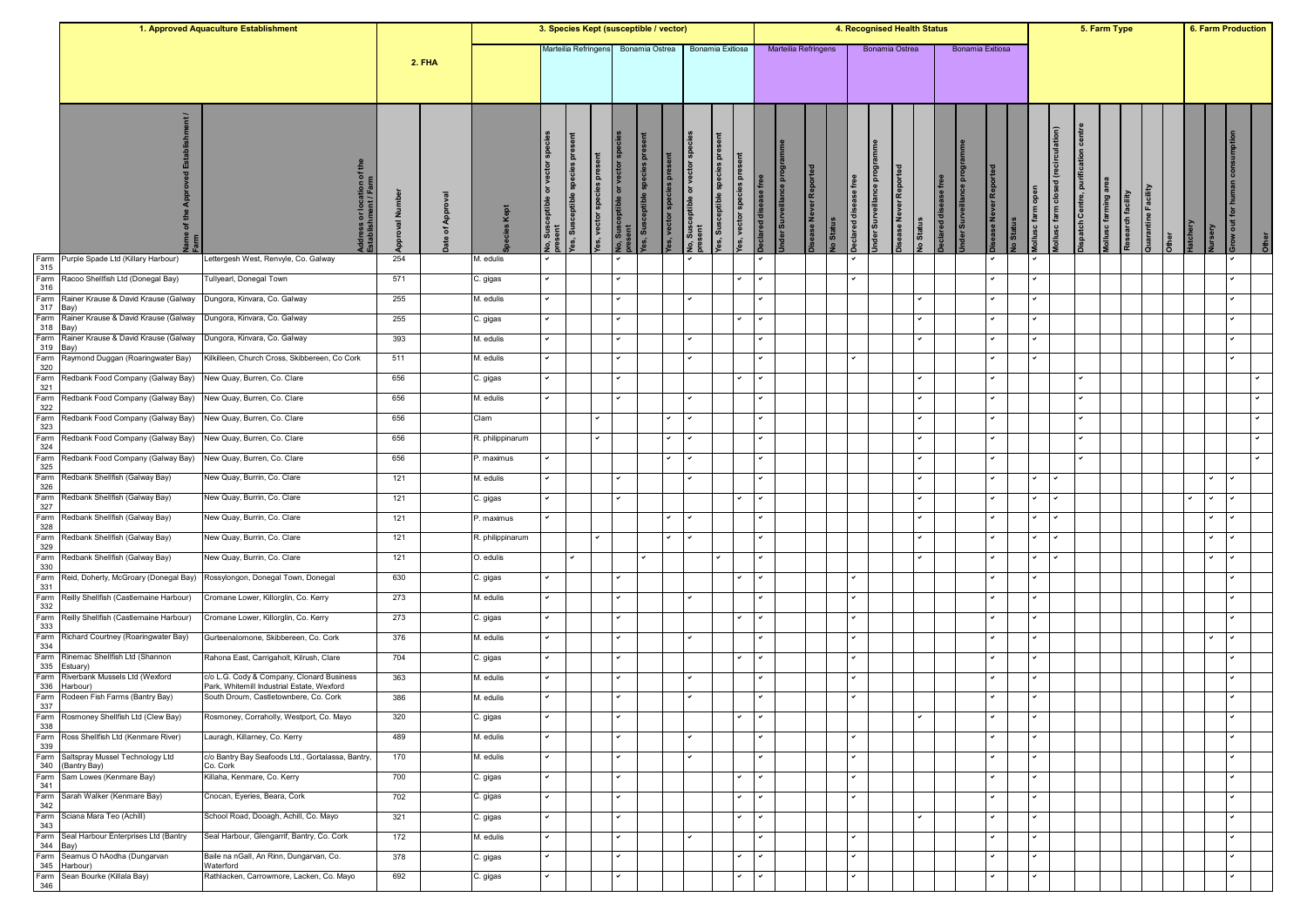|                    |                                                                     | 1. Approved Aquaculture Establishment                                            |           |            |           | 3. Species Kept (susceptible / vector) |                                      |                               |                          |                |                 |                                        |                                                              |              |                             |                    |                  |                                                    |                | 4. Recognised Health Status       |                     |                  |               |                          |                                       |                                                    | 5. Farm Type        |                   |                     |               |              | <b>6. Farm Production</b> |
|--------------------|---------------------------------------------------------------------|----------------------------------------------------------------------------------|-----------|------------|-----------|----------------------------------------|--------------------------------------|-------------------------------|--------------------------|----------------|-----------------|----------------------------------------|--------------------------------------------------------------|--------------|-----------------------------|--------------------|------------------|----------------------------------------------------|----------------|-----------------------------------|---------------------|------------------|---------------|--------------------------|---------------------------------------|----------------------------------------------------|---------------------|-------------------|---------------------|---------------|--------------|---------------------------|
|                    |                                                                     |                                                                                  |           | 2. FHA     |           |                                        | Marteilia Refringens                 |                               |                          | Bonamia Ostrea |                 |                                        | Bonamia Exitiosa                                             |              | <b>Marteilia Refringens</b> |                    |                  |                                                    | Bonamia Ostrea |                                   |                     | Bonamia Exitiosa |               |                          |                                       |                                                    |                     |                   |                     |               |              |                           |
|                    |                                                                     | dress or location of<br>tablishment / Farm                                       | Ž<br>levo | App<br>৽   | Υe        | vector <sub>sp</sub><br>৯              | species pres<br>ceptible<br>fes, Sus | present<br>es, vector species | Susceptible or vector sp | es, Su         | es, vector spec | lo, Susceptible or vector sp<br>resent | ă<br>es, vector species pre<br>speci<br>sceptible<br>es, Sus | ।ਚ           | der Surveillance prog       | ase Never Reported | <b>Jo Status</b> | ise free<br><b>ider Surveillance</b><br>clared dis |                | sease Never Reported<br>Jo Status | eclared disease fre | er Surv          | se Never Repo | ollusc farm open<br>Stat | (recirculation)<br>ollusc farm closed | centre<br>ication<br><b>lispatch Centre, purif</b> | lollusc farming are | Research facility | Quarantine Facility | atchery<br>٤Ē |              |                           |
| Farm<br>347        | Sean Haran (Drumcliff Bay)                                          | Lissadell, Co. Sligo                                                             | 333       |            | C. gigas  |                                        |                                      |                               |                          |                |                 |                                        |                                                              |              |                             |                    |                  |                                                    |                |                                   |                     |                  |               |                          |                                       |                                                    |                     |                   |                     |               |              |                           |
| Farm<br>348        | Shamrock Shellfish Ltd (Kenmare River) Killowen, Kenmare, Co. Kerry |                                                                                  | 286       |            | M. edulis |                                        |                                      |                               | $\checkmark$             |                |                 |                                        |                                                              |              |                             |                    |                  | ✓                                                  |                |                                   |                     |                  |               |                          |                                       |                                                    |                     |                   |                     |               |              |                           |
| Farm<br>349        | Shannon Estuary Oysters Ltd (Clew Bay)                              | Kilmeena, Westport, Co. Mayo                                                     | 322       |            | C. gigas  |                                        |                                      |                               |                          |                |                 |                                        |                                                              |              |                             |                    |                  |                                                    |                |                                   |                     |                  |               |                          |                                       |                                                    |                     |                   |                     |               |              |                           |
| Farm<br>350        | Shannon Oysters (Poulnasherry Bay)                                  | Claremount, Clarecastle, Co. Clare                                               | 128       |            | C. gigas  |                                        |                                      |                               |                          |                |                 |                                        |                                                              |              |                             |                    |                  |                                                    |                |                                   |                     |                  |               |                          |                                       |                                                    |                     |                   |                     |               |              |                           |
| 351                | Farm Sherkin Oysters Ltd (Sherkin)                                  | Sherkin Island, Skibbereen, Co. Cork                                             | 174       |            | C. gigas  |                                        |                                      |                               |                          |                |                 |                                        |                                                              |              |                             |                    |                  |                                                    |                |                                   |                     |                  |               |                          |                                       |                                                    |                     |                   |                     |               |              |                           |
| Farm<br>352        | Skipper Shellfish Ltd (Castlemaine<br>Harbour)                      | Skippers Haven, Lonart, Cromane, Killorglin, Co.<br>Kerry                        | 269       |            | C. gigas  |                                        |                                      |                               |                          |                |                 |                                        |                                                              |              |                             |                    |                  | ✓                                                  |                |                                   |                     |                  |               | ◡                        |                                       |                                                    |                     |                   |                     |               |              |                           |
| Farm<br>353        | Skipper Shellfish Ltd (Castlemaine<br>Harbour)                      | Skippers Haven, Lonart, Cromane, Killorglin, Co.<br>Kerry                        | 269       |            | M. edulis |                                        |                                      |                               |                          |                |                 |                                        |                                                              |              |                             |                    |                  |                                                    |                |                                   |                     |                  |               |                          |                                       |                                                    |                     |                   |                     |               |              |                           |
| Farm<br>354        | Sliogeisc ba Traigheanna (Trawenagh<br>Bay)                         | Terhillion Termon Letterkenny Co. Donegal                                        | 383       |            | C. gigas  |                                        |                                      |                               |                          |                |                 |                                        |                                                              |              |                             |                    |                  |                                                    |                |                                   |                     |                  |               |                          |                                       |                                                    |                     |                   |                     |               |              |                           |
| 355                | Farm Sliogeisc Baigh Gaothbarra Teo<br>(Gweebarra Bay)              | Clooney, Portnoo, Co. Donegal                                                    | 227       |            | C. gigas  |                                        |                                      |                               |                          |                |                 |                                        |                                                              |              |                             |                    |                  | ✓                                                  |                |                                   |                     |                  |               |                          |                                       |                                                    |                     |                   |                     |               |              |                           |
| 356                | Farm Sliogeisc Gaoth Dobhair Teo<br>(Gweedore Bay)                  | Curransport, Gortahork, Co. Donegal                                              | 719       | 13/06/2022 | C. gigas  |                                        |                                      |                               |                          |                |                 |                                        |                                                              |              |                             |                    |                  |                                                    |                |                                   |                     |                  |               |                          |                                       |                                                    |                     |                   |                     |               |              |                           |
| Farm               | Sliogeisc Inisheane (Dungloe)                                       | Maghery, Dungloe, Co. Donegal                                                    | 225       |            | C. gigas  |                                        |                                      |                               |                          |                |                 |                                        |                                                              |              |                             |                    |                  |                                                    |                |                                   |                     |                  |               |                          |                                       |                                                    |                     |                   |                     |               |              |                           |
| 357<br>Farm        | Sliogeisc na Rossan (Trawenagh Bay)                                 | Traigheanna Bay, Letteramacaward, Donegal                                        | 226       |            | C. gigas  |                                        |                                      |                               |                          |                |                 |                                        |                                                              |              |                             |                    |                  |                                                    |                |                                   |                     |                  |               |                          |                                       |                                                    |                     |                   |                     |               |              |                           |
| 358<br>Farm        | Sneem Fishermans Co op Ltd                                          | Гown<br>Tahilla, Sneem, Co Kerry                                                 | 287       |            | M. edulis |                                        |                                      |                               |                          |                |                 |                                        |                                                              |              |                             |                    |                  | ✓                                                  |                |                                   |                     |                  |               | ◡                        |                                       |                                                    |                     |                   |                     |               |              |                           |
| 359<br>Farm<br>360 | (Kenmare River)<br>Sofi Shellfish (Clew Bay)                        | Knockmanus, Newport, Co. Mayo                                                    | 323       |            | C. gigas  |                                        |                                      |                               |                          |                |                 |                                        |                                                              |              |                             |                    |                  |                                                    |                |                                   |                     |                  |               |                          |                                       |                                                    |                     |                   |                     |               |              |                           |
|                    | Farm South East Shellfish Co-Op Ltd                                 | Duncannon Fort, Duncannon, New Ross, Co.                                         | 364       |            | M. edulis |                                        |                                      |                               |                          |                |                 |                                        |                                                              |              |                             |                    |                  |                                                    |                |                                   |                     |                  |               |                          |                                       |                                                    |                     |                   |                     |               |              |                           |
| 361<br>Farm        | (Waterford Harbour)<br>Southward Ltd (Bantry Bay)                   | Wexford<br>Church Road, Bantry, Co. Cork                                         | 176       |            | M. edulis |                                        |                                      |                               |                          |                |                 |                                        |                                                              |              |                             |                    |                  |                                                    |                |                                   |                     |                  |               |                          |                                       |                                                    |                     |                   |                     |               |              |                           |
| 362<br>Farm        | Special Bannow Bay Shellfish Ltd                                    | Danescastle, Carraig on Bannow, Co Wexford                                       | 475       |            | M. edulis |                                        |                                      |                               |                          |                |                 |                                        |                                                              |              |                             |                    |                  |                                                    |                |                                   |                     |                  |               |                          |                                       |                                                    |                     |                   |                     |               |              |                           |
| 363                | (Bannow Bay)<br>Farm Special Bannow Bay Shellfish Ltd               | Danescastle, Carraig on Bannow, Co Wexford                                       | 475       |            | C. gigas  |                                        |                                      |                               |                          |                |                 |                                        |                                                              |              |                             |                    |                  |                                                    |                |                                   |                     |                  |               |                          |                                       |                                                    |                     |                   |                     |               |              |                           |
| 364                | (Bannow Bay)<br>Farm Steven Brown (Lough Swilly)                    | Farland Creek, Lough Swilly, Co. Donegal                                         | 211       |            | C. gigas  |                                        |                                      |                               |                          |                |                 |                                        |                                                              |              |                             |                    |                  |                                                    |                |                                   |                     |                  |               |                          |                                       |                                                    |                     |                   |                     |               |              |                           |
| 365                | Farm Sugrue Group - Castlemaine Harbour                             | Cromane Lower, Killorglin, Co. Kerry                                             | 288       |            | M. edulis |                                        |                                      |                               |                          |                |                 |                                        |                                                              |              |                             |                    |                  | ✓                                                  |                |                                   |                     |                  |               | ◡                        |                                       |                                                    |                     |                   |                     |               |              |                           |
| 366                | (Co-operative)<br>Farm Sugrue Group - Castlemaine Harbour           | Cromane Lower, Killorglin, Co. Kerry                                             | 288       |            | C. gigas  |                                        |                                      |                               |                          |                |                 |                                        |                                                              |              |                             |                    |                  |                                                    |                |                                   |                     |                  |               |                          |                                       |                                                    |                     |                   |                     |               |              |                           |
| 367                | (Co-operative)<br>Farm Tadhg O Maoileoin Teo (Dungarvan             | Cnocan an Phaoraigh, Ring, Dungarvan, Co.                                        | 346       |            | C. gigas  |                                        |                                      |                               |                          |                |                 |                                        |                                                              |              |                             |                    |                  |                                                    |                |                                   |                     |                  |               |                          |                                       |                                                    |                     |                   |                     |               |              |                           |
| 368 Bay)           | Farm Teahan Partnership (Castlemaine                                | Waterford<br>Cromane Lower, Killorglin, Co. Kerry                                | 289       |            | C. gigas  |                                        |                                      |                               |                          |                |                 |                                        |                                                              |              |                             |                    |                  |                                                    |                |                                   |                     |                  |               |                          |                                       |                                                    |                     |                   |                     |               |              |                           |
| 369                | Harbour)<br>Farm Teahan Partnership (Castlemaine                    | Cromane Lower, Killorglin, Co. Kerry                                             | 289       |            | M. edulis | $\checkmark$                           |                                      |                               | $\sim$                   |                |                 | $\checkmark$                           |                                                              | $\checkmark$ |                             |                    |                  | $\checkmark$                                       |                |                                   |                     |                  | $\checkmark$  | $\checkmark$             |                                       |                                                    |                     |                   |                     |               | $\checkmark$ |                           |
| Farm               | 370 Harbour)                                                        | Templenoe Oysters Ltd (Kenmare River) 3 Templenoe Pier, Blackwater, Kenmare, Co. | 290       |            | C. gigas  |                                        |                                      |                               |                          |                |                 |                                        |                                                              |              |                             |                    |                  |                                                    |                |                                   |                     |                  |               |                          |                                       |                                                    |                     |                   |                     |               |              |                           |
| 371                | Farm Thomas Barron (Dungarvan Bay)                                  | Kerry<br>Mullinahorna, Ring, Dungarvan, Co. Waterford                            | 347       |            | C. gigas  |                                        |                                      |                               |                          |                |                 |                                        |                                                              |              |                             |                    |                  | v                                                  |                |                                   |                     |                  |               |                          |                                       |                                                    |                     |                   |                     |               |              |                           |
| 372<br>Farm        | Thomas Blunnie (Poulnasherry Bay)                                   | Station House, Kilrush, Co. Clare                                                | 129       |            | C. gigas  |                                        |                                      |                               |                          |                |                 |                                        |                                                              |              |                             |                    |                  | ✓                                                  |                |                                   |                     |                  |               | ◡                        |                                       |                                                    |                     |                   |                     |               |              |                           |
| 373<br>Farm        | Thomas Henry (Achill)                                               | Belfarsad, Achill Sound, Co. Mayo                                                | 324       |            | C. gigas  |                                        |                                      |                               | $\checkmark$             |                |                 |                                        | $\checkmark$                                                 | ✓            |                             |                    |                  |                                                    |                |                                   |                     |                  | ✓             | ◡                        |                                       |                                                    |                     |                   |                     |               |              |                           |
| 374<br>Farm        | Thomas Muldoon (Clew Bay)                                           | Murrivaugh, Mullranny, Westport, Co. Mayo                                        | 634       |            |           |                                        |                                      |                               |                          |                |                 |                                        |                                                              |              |                             |                    |                  |                                                    |                |                                   |                     |                  |               | ◡                        |                                       |                                                    |                     |                   |                     |               |              |                           |
| 375                |                                                                     |                                                                                  |           |            | C. gigas  |                                        |                                      |                               |                          |                |                 |                                        |                                                              |              |                             |                    |                  |                                                    |                |                                   |                     |                  |               |                          |                                       |                                                    |                     |                   |                     |               |              |                           |
| Farm<br>376        | TL Mussels Ltd (Wexford Harbour)                                    | Wexford Harbour, Co. Wexford                                                     | 359       |            | M. edulis |                                        |                                      |                               |                          |                |                 |                                        |                                                              |              |                             |                    |                  |                                                    |                |                                   |                     |                  |               |                          |                                       |                                                    |                     |                   |                     |               |              |                           |
| Farm               | TLS Group Merchants Ltd (Castlemaine<br>377 Harbour)                | Stookisland, Cromane, Killorglin, Co. Kerry                                      | 265       |            | M. edulis |                                        |                                      |                               |                          |                |                 |                                        |                                                              | ╯            |                             |                    |                  | ◡                                                  |                |                                   |                     |                  | ◡             | ◡                        |                                       |                                                    |                     |                   |                     |               |              |                           |
| Farm<br>378        | Tony McGrath (Broadhaven Bay)                                       | Barr Na Coille, Pulothomas, Ballina, Co. Mayo                                    | 328       |            | C. gigas  |                                        |                                      |                               |                          |                |                 |                                        |                                                              |              |                             |                    |                  |                                                    |                |                                   |                     |                  |               |                          |                                       |                                                    |                     |                   |                     |               |              |                           |